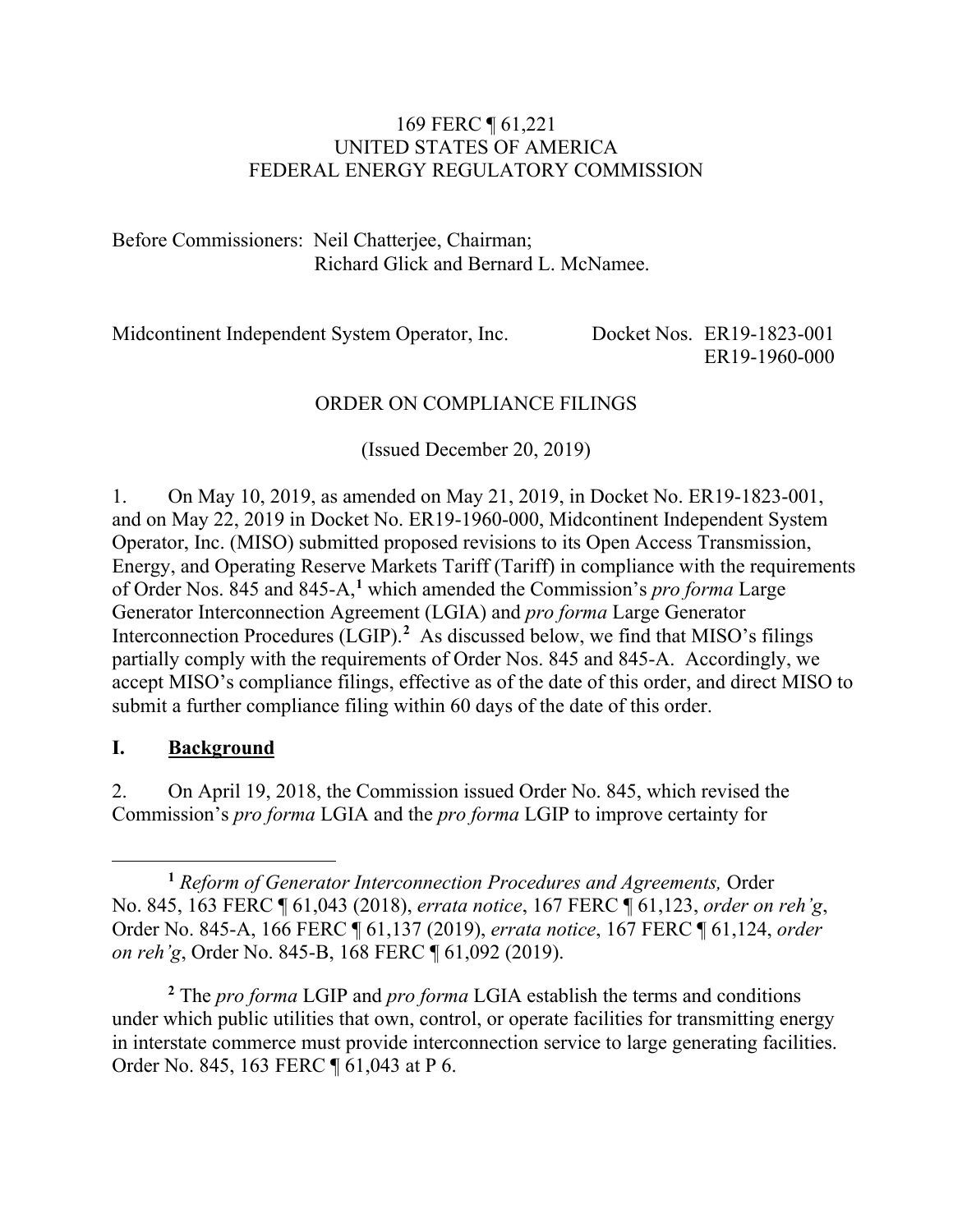interconnection customers, promote more informed interconnection decisions, and enhance the interconnection process. The Commission stated that it expects that these reforms will provide interconnection customers better information and more options for obtaining interconnection service, and as a result, there will be fewer overall interconnection requests and fewer interconnection requests failing to reach commercial operation. The Commission also stated that it expects that, as a result of these reforms, transmission providers will be able to focus resources on those interconnection requests most likely to reach commercial operation.**[3](#page-1-0)** In Order No. 845-A, the Commission generally upheld the reforms it required in Order No. 845 but granted certain requests for rehearing and clarification.

3. In Order No. 845, the Commission adopted 10 different reforms in three categories to improve the interconnection process. First, in order to improve certainty for interconnection customers, the Commission: (1) removed the limitation that interconnection customers may exercise the option to build the transmission provider's interconnection facilities**[4](#page-1-1)** and stand alone network upgrades**[5](#page-1-2)** only in instances when the transmission provider cannot meet the dates proposed by the interconnection customer;**[6](#page-1-3)** and (2) required that transmission providers establish interconnection dispute resolution procedures that allow a disputing party unilaterally to seek non-binding dispute resolution.**[7](#page-1-4)**

**<sup>3</sup>** *Id.* P 2; Order No. 845-A, 166 FERC ¶ 61,137 at P 1.

<span id="page-1-1"></span>**<sup>4</sup>** Transmission provider's interconnection facilities are "all facilities and equipment owned, controlled or operated by the Transmission Provider from the Point of Change of Ownership to the Point of Interconnection as identified in Appendix A to the Standard Large Generator Interconnection Agreement, including any modifications, additions or upgrades to such facilities and equipment. Transmission Provider's Interconnection Facilities are sole use facilities and shall not include Distribution Upgrades, Stand Alone Network Upgrades or Network Upgrades." *Pro forma* LGIA art. 1 (Definitions).

<span id="page-1-2"></span>**<sup>5</sup>** Stand alone network upgrades are "Network Upgrades that an Interconnection Customer may construct without affecting day-to-day operations of the Transmission System during their construction. Both the Transmission Provider and the Interconnection Customer must agree as to what constitutes Stand Alone Network Upgrades and identify them in Appendix A to the Standard Large Generator Interconnection Agreement." *Pro forma* LGIA art. 1 (Definitions).

<span id="page-1-3"></span>**<sup>6</sup>** Order No. 845, 163 FERC ¶ 61,043 at P 85.

<span id="page-1-4"></span>**<sup>7</sup>** *Id.* P 3.

<span id="page-1-0"></span> $\overline{a}$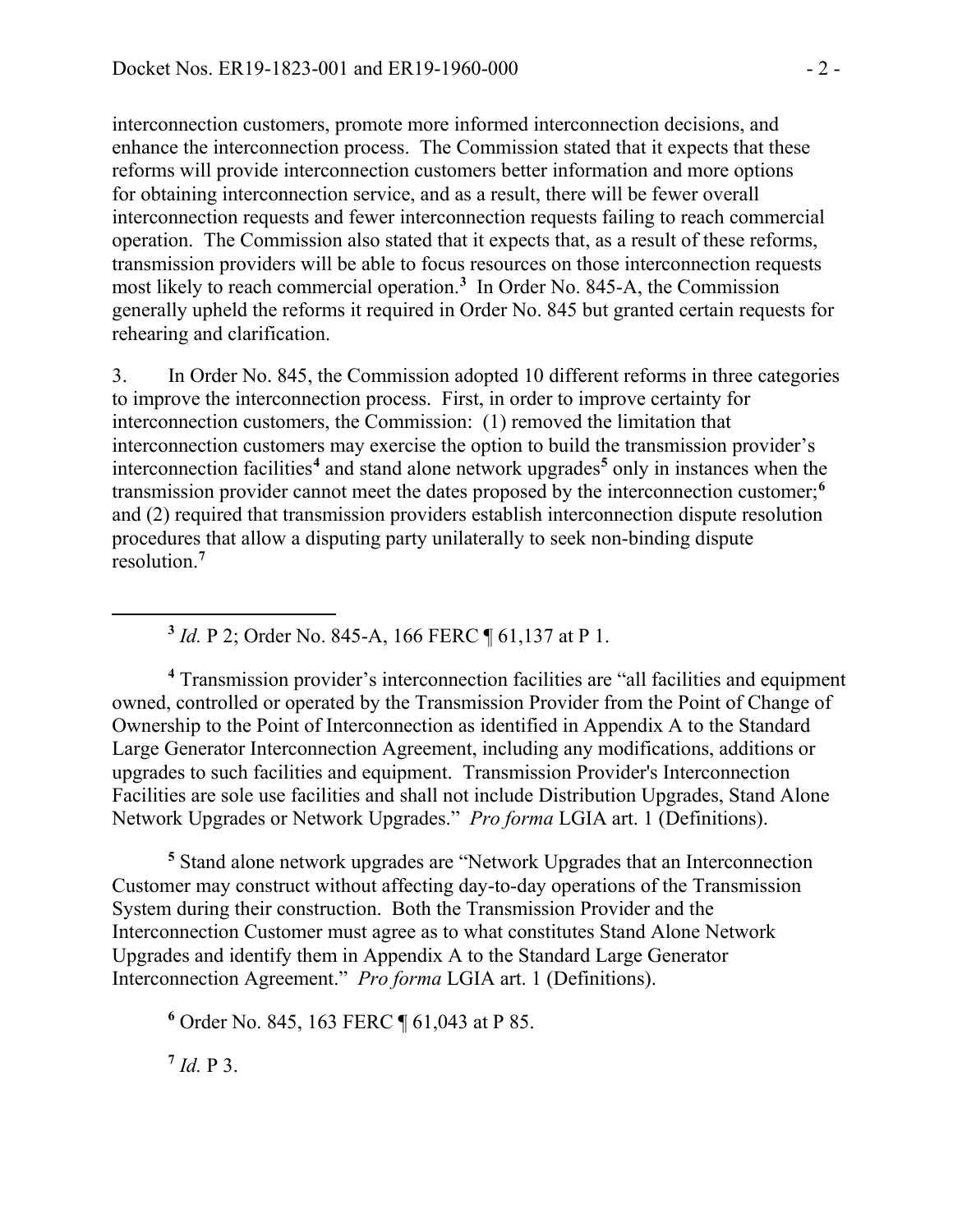4. Second, to promote more informed interconnection decisions, the Commission: (1) required transmission providers to outline and make public a method for determining contingent facilities;**[8](#page-2-0)** (2) required transmission providers to list the specific study processes and assumptions for forming the network models used for interconnection studies; (3) revised the definition of "Generating Facility" to explicitly include electric storage resources; and (4) established reporting requirements for aggregate interconnection study performance.**[9](#page-2-1)**

5. Third, the Commission adopted reforms to enhance the interconnection process by: (1) allowing interconnection customers to request a level of interconnection service that is lower than their generating facility capacity; (2) requiring transmission providers to allow for provisional interconnection agreements that provide for limited operation of a generating facility prior to completion of the full interconnection process; (3) requiring transmission providers to create a process for interconnection customers to use surplus interconnection service**[10](#page-2-2)** at existing points of interconnection; and (4) requiring transmission providers to set forth a procedure to follow when assessing and, if necessary, studying an interconnection customer's technology changes without affecting the interconnection customer's queue position.**[11](#page-2-3)**

# **II. MISO's Compliance Filings**

6. To comply with the Commission's directives in Order Nos. 845 and 845-A, MISO proposes revisions to the MISO Generator Interconnection Procedures (GIP) contained in Attachment X of its Tariff, including revisions to its *pro forma* Generator Interconnection Agreement (GIA) in Appendix 1 to Attachment X of its Tariff. On May 10, 2019, in

<span id="page-2-2"></span><span id="page-2-1"></span>**<sup>10</sup>** Order No. 845 added a definition for "Surplus Interconnection Service" to section 1 of the *pro forma* LGIP and article 1 of the *pro forma* LGIA, defining the term as "any unused portion of Interconnection Service established in a Large Generator Interconnection Agreement, such that if Surplus Interconnection Service is utilized the Interconnection Service limit at the Point of Interconnection would remain the same." *Id.* P 459.

<span id="page-2-3"></span>**<sup>11</sup>** *Id.* P 5.

<span id="page-2-0"></span>**<sup>8</sup>** Contingent facilities are "those unbuilt Interconnection Facilities and Network Upgrades upon which the Interconnection Request's costs, timing, and study findings are dependent, and if delayed or not built, could cause a need for Re-Studies of the Interconnection Request or a reassessment of the Interconnection Facilities and/or Network Upgrades and/or costs and timing." *Pro Forma* LGIP § 1 (Definitions).

**<sup>9</sup>** Order No. 845, 163 FERC ¶ 61,043 at P 4.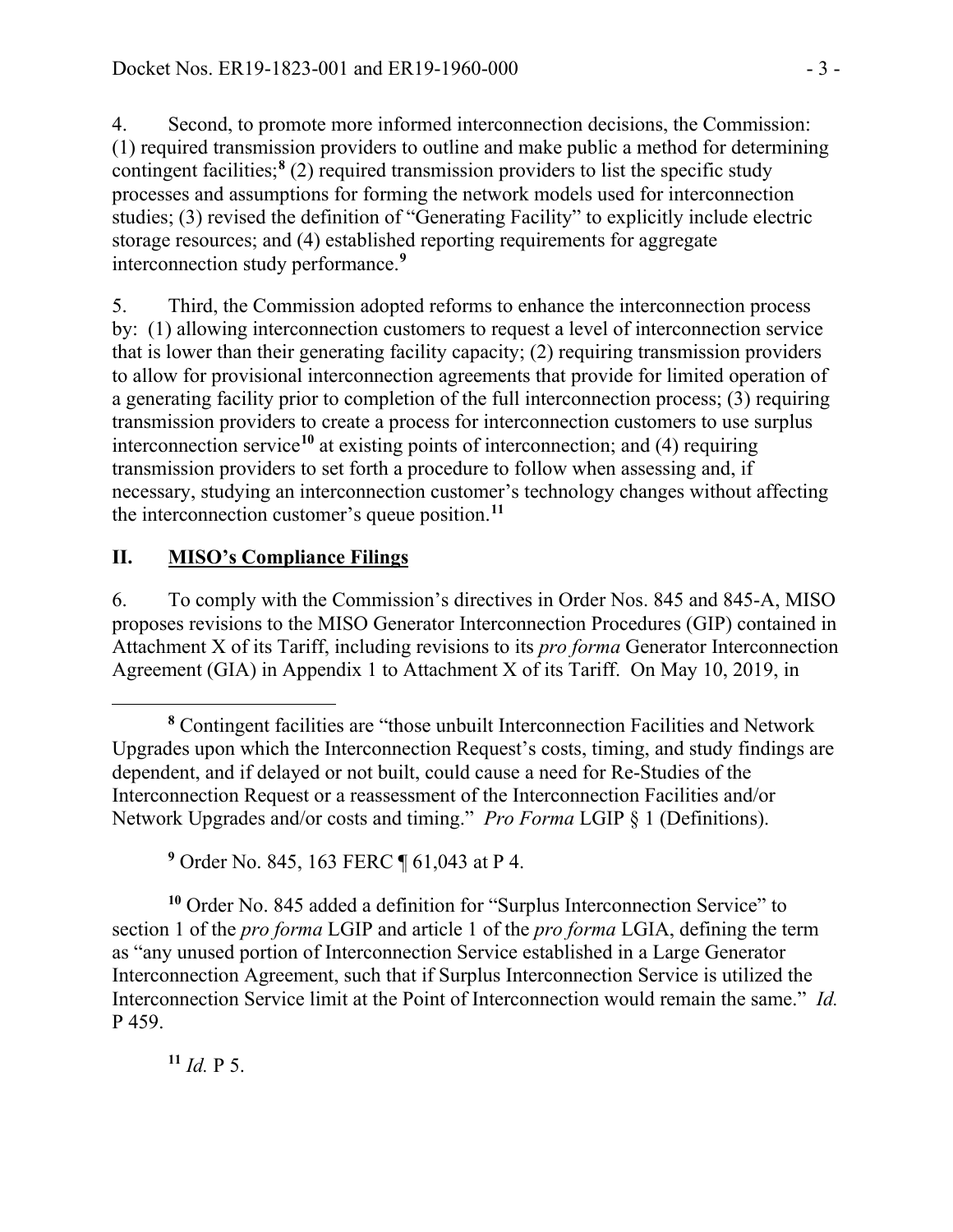Docket No. ER19-1823-000, MISO submitted a filing to comply with the Commission's directives related to surplus interconnection service (May 10 Filing), which it amended on May 21, 2019 in Docket No. ER19-1823-001 (May 21 Amendment Filing). MISO subsequently submitted a filing in Docket No. ER19-1960-000 (May 22 Filing) to comply with the rest of the Commission's directives in Order No. 845. MISO requests independent entity variations regarding Order No. 845 directives related to the option to build, dispute resolution, interconnection study deadlines and reporting, interconnection service below generating facility capacity, provisional interconnection service, advanced technologies, and surplus interconnection service.**[12](#page-3-0)** In addition, MISO proposes what it characterizes as minor, less substantive changes to its GIP and *pro forma* GIA that it believes generally follow the Commission's directives but incorporate revisions to align with MISO's existing Tariff terminology or the structure of MISO's GIP and *pro forma* GIA.<sup>[13](#page-3-1)</sup> MISO states that it believes these minor changes do not require an independent entity variation, as they comply with the *pro forma* LGIP and *pro forma* LGIA; however, if the Commission disagrees, MISO also requests an independent entity variation for these proposed changes. **[14](#page-3-2)**

7. MISO requests that its proposed Tariff revisions become effective as of a date to be established in the Commission's order accepting its compliance filings, which date will be no earlier than the issuance date of such order.<sup>[15](#page-3-3)</sup> MISO also commits to making a subsequent filing pursuant to section 205 of the Federal Power Act**[16](#page-3-4)** to update its Tariff to reflect the most up-to-date version of the Tariff as of the effective date granted in the

<span id="page-3-1"></span>**<sup>13</sup>** For example, MISO has a single GIP and a single GIA rather than separate procedures for large and small generators; MISO proposes minor deviations from the Commission's *pro forma* LGIP and *pro forma* LGIA language throughout its compliance filings in order to reference MISO's GIP and *pro forma* GIA.

**<sup>14</sup>** May 22 Filing, Transmittal Letter at 4.

<span id="page-3-3"></span><span id="page-3-2"></span>**<sup>15</sup>** *Id.* at 51. In the May 10 Filing, MISO requested an effective date of May 20, 2019 for all proposed Tariff revisions related to surplus interconnection service. *See* May 10 Filing, Transmittal Letter at 2. However, in the May 21 Amendment Filing, MISO proposed to revise the requested effective date, asking the Commission to establish an effective date in its order on MISO's compliance filing. *See* May 21 Amendment Filing, Transmittal Letter at 2.

<span id="page-3-4"></span>**<sup>16</sup>** 16 U.S.C. § 824d (2018).

<span id="page-3-0"></span> $\overline{a}$ 

**<sup>12</sup>** May 10 Filing, Transmittal Letter at 7; May 22 Filing, Transmittal Letter at 4.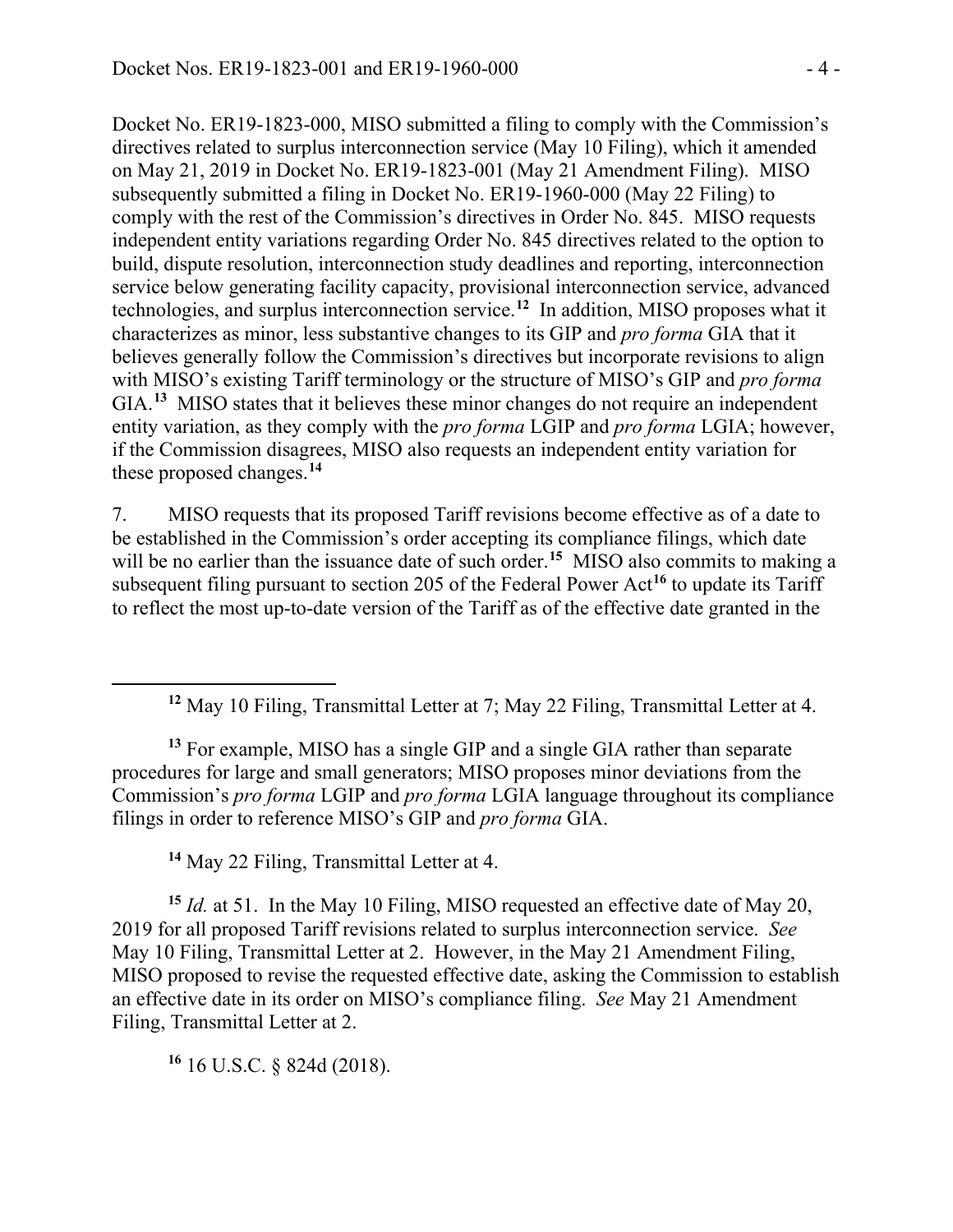instant proceeding. **[17](#page-4-0)** MISO states that this update filing will be submitted as soon as possible after issuance of the Commission's compliance order accepting its proposed Tariff provisions and establishing the effective date of those Tariff provisions.

# **III. Notices and Responsive Pleadings**

8. Notice of MISO's May 10 Filing in Docket No. ER19-1823-000 was published in the *Federal Register*, 84 Fed. Reg. 22,491 (2019), with interventions and protests due on or before May 31, 2019. Notice of MISO's May 21 Amendment Filing in Docket No. ER19-1823-001 was published in the *Federal Register*, 84 Fed. Reg. 24,770 (2019), with interventions and protests due on or before June 11, 2019.

9. Notice of MISO's May 22 Filing in Docket No. ER19-1960-000 was published in the *Federal Register*, 84 Fed. Reg. 25,251 (2019), with interventions and protests due on or before June 12, 2019. On May 31, 2019, the American Wind Energy Association (AWEA) filed a motion to extend the comment period to July 3, 2019.**[18](#page-4-1)** On June 6, 2019, the Commission extended the comment period in Docket No. ER19-1960-000 until and including June 26, 2019.**[19](#page-4-2)**

10. Apex Clean Energy Management, LLC filed a timely motion to intervene in Docket No. ER19-1823-000. Timely motions to intervene in Docket No. ER19-1960-000 were filed by: American Transmission Company LLC; Ameren Services Company; Avangrid Renewables, LLC; EDP Renewables North America LLC; Madison Gas and Electric Company and WPPI Energy; Electric Power Supply Association; and Renewable Energy Systems Americas, Inc.

11. Timely motions to intervene in Docket Nos. ER19-1823-000 and ER19-1960-000 were filed by: Consumers Energy Company; Alliant Energy Corporate Services, Inc.; MidAmerican Energy Company; NextEra Energy Resources, LLC; WEC Energy Group, Inc., on behalf of its subsidiaries Wisconsin Electric Power Company, Wisconsin Public Service Corporation, and Upper Michigan Energy Resources Corporation; American Municipal Power, Inc.; and the Energy Storage Association.

<span id="page-4-0"></span> $\overline{a}$ 

<span id="page-4-1"></span>**<sup>18</sup>** AWEA Motion for Extension of Time, Docket No. ER19-1949-000, et al*.*, at 1 (filed May 31, 2019).

<span id="page-4-2"></span>**<sup>19</sup>** Notice Granting Extension of Time, Docket Nos. ER19-1949-000, ER19-1950-000, ER19-1951-000, ER19-1952-000, ER19-1954-000, ER19-1958-000, and ER19-1960-000 (June 7, 2019).

**<sup>17</sup>** May 22 Filing, Transmittal Letter at 51.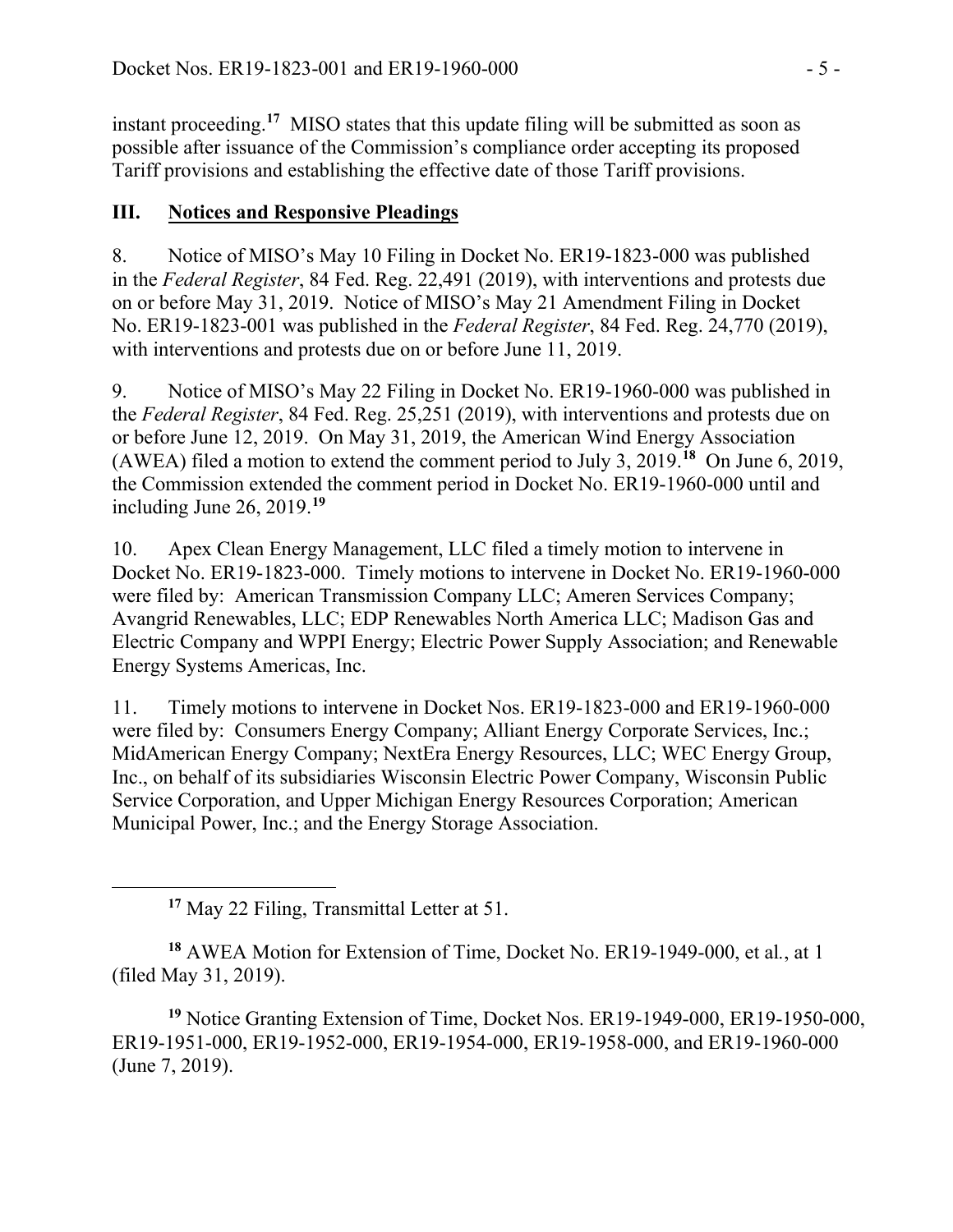$\overline{a}$ 

12. Timely motions to intervene and comments were filed in Docket Nos. ER19-1823-000 and ER19-1823-001 by: AWEA and the Clean Grid Alliance (AWEA/CGA) and MISO Transmission Owners.**[20](#page-5-0)**

13. Timely motions to intervene and comments were filed in Docket No. ER19-1960-000 by: AWEA, CGA, and the Solar Council (collectively, the Clean Energy Entities) and MISO Transmission Owners.**[21](#page-5-1)** Generation Developers**[22](#page-5-2)** filed a timely motion to intervene and protest in Docket No. ER19-1960-000.

14. On July 11, 2019, MISO and MISO Transmission Owners filed answers to the comments and protests in Docket No. ER19-1960-000. On August 15, 2019 and

<span id="page-5-1"></span>**<sup>21</sup>** MISO Transmission Owners for Docket No. ER19-1960-000 consist of the same entities comprising the MISO Transmission Owners that intervened in Docket Nos. ER19-1823-000 and ER19-1823-001, with the addition of Cooperative Energy.

<span id="page-5-2"></span>**<sup>22</sup>** Generation Developers are EDF Renewables, Inc., E.ON Climate & Renewables North America, LLC, and Enel Green Power North America, Inc.

<span id="page-5-0"></span>**<sup>20</sup>** MISO Transmission Owners for Docket Nos. ER19-1823-000 and ER19-1823- 001 consist of: Ameren Services Company, as agent for Union Electric Company, Ameren Illinois Company, and Ameren Transmission Company of Illinois; American Transmission Company LLC; Big Rivers Electric Corporation; Central Minnesota Municipal Power Agency; City Water, Light & Power (Springfield, IL); Cleco Power LLC; Dairyland Power Cooperative; Duke Energy Business Services, LLC for Duke Energy Indiana, LLC; East Texas Electric Cooperative; Entergy Arkansas, LLC; Entergy Louisiana, LLC; Entergy Mississippi, LLC; Entergy New Orleans, LLC; Entergy Texas, Inc.; Great River Energy; Hoosier Energy Rural Electric Cooperative, Inc.; Indiana Municipal Power Agency; Indianapolis Power & Light Company; International Transmission Company; ITC Midwest LLC; Lafayette Utilities System; Michigan Electric Transmission Company, LLC; MidAmerican Energy Company; Minnesota Power (and its subsidiary Superior Water, L&P); Missouri River Energy Services; Montana-Dakota Utilities Co.; Northern Indiana Public Service Company LLC; Northern States Power Company, a Minnesota corporation, and Northern States Power Company, a Wisconsin corporation, subsidiaries of Xcel Energy Inc.; Northwestern Wisconsin Electric Company; Otter Tail Power Company; Prairie Power Inc.; Southern Illinois Power Cooperative; Southern Indiana Gas & Electric Company; Southern Minnesota Municipal Power Agency; Wabash Valley Power Association, Inc.; and Wolverine Power Supply Cooperative, Inc.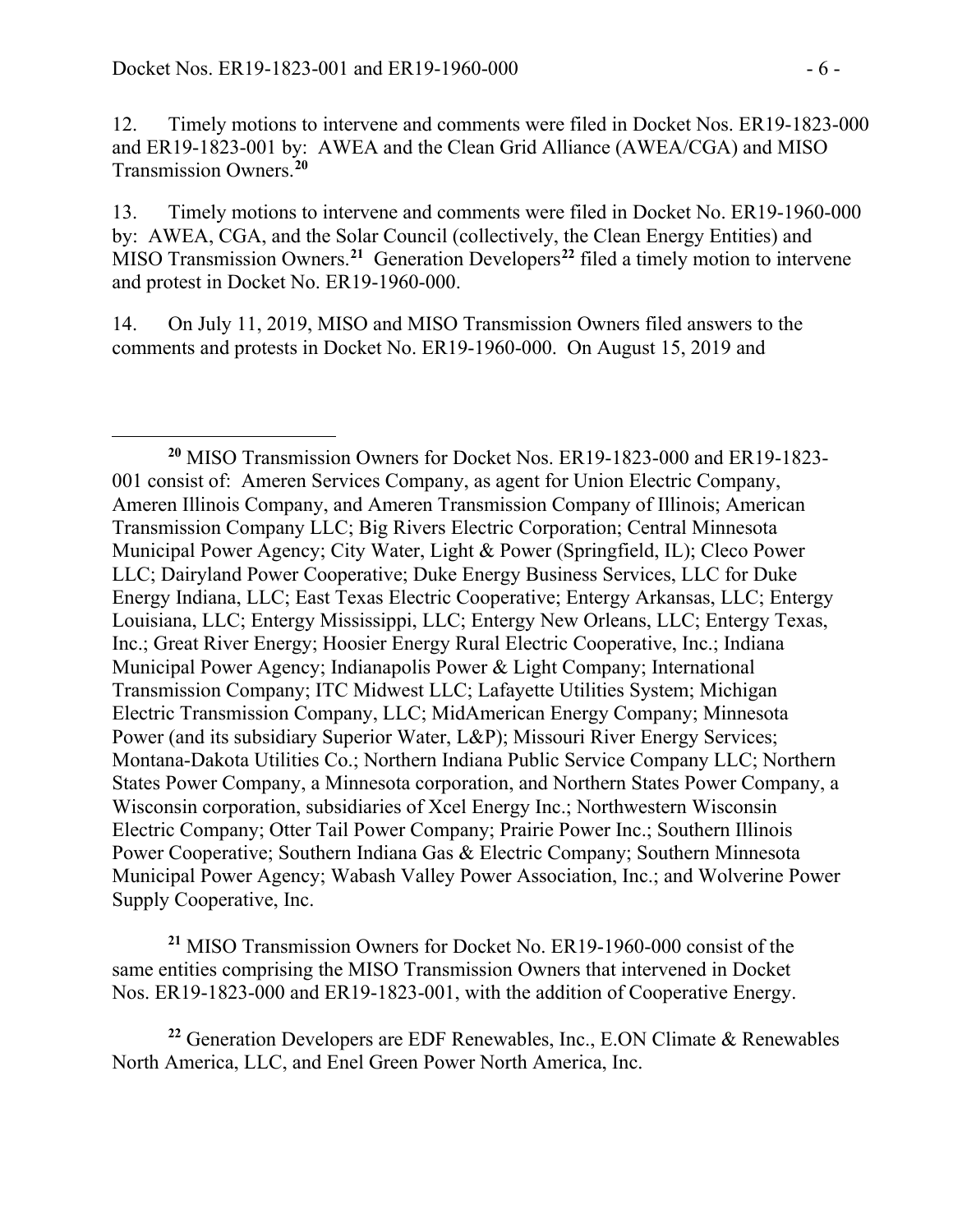August 16, 2019, respectively, Clean Energy Entities and Generation Developers filed answers to the answers in Docket No. ER19-1960-000.

### **IV. Discussion**

 $\overline{a}$ 

## **A. Procedural Matters**

15. Pursuant to Rule 214 of the Commission's Rules of Practice and Procedure, 18 C.F.R. § 385.214 (2019), the timely, unopposed motions to intervene serve to make the entities that filed them parties to the proceeding in which they sought intervention.

16. Rule 213(a)(2) of the Commission's Rules of Practice and Procedure, 18 C.F.R. § 385.213(a)(2) (2019), prohibits an answer to a protest or an answer unless otherwise ordered by the decisional authority. We accept the answers filed in this proceeding because they have provided information that assisted us in our decision-making process.

# **B. Substantive Matters**

17. As discussed below, we find that MISO's filings partially comply with the requirements of Order Nos. 845 and 845-A. Accordingly, we accept MISO's compliance filings, effective as of the date of this order, and direct MISO to submit a further compliance filing within 60 days of the date of this order.

## **1. Proposed Variations**

18. As discussed further below, MISO has requested certain variations from the Commission's requirements in Order Nos. 845 and 845-A. The Commission explained in Order No. 845 that such variations would be reviewed under the same standard allowed by Order No. 2003. In Order No. 2003, the Commission permitted Regional Transmission Organizations/Independent System Operators (RTOs/ISOs) to seek "independent entity variations" for pricing and non-pricing provisions, and that RTOs/ISOs "shall have greater flexibility to customize [their] interconnection procedures and agreement to fit regional needs."**[23](#page-6-0)** The Commission stated that this approach recognizes that an RTO/ISO is less likely to act in an unduly discriminatory manner than a transmission provider that is a

<span id="page-6-0"></span>**<sup>23</sup>** *Standardization of Generator Interconnection Agreements and Procedures*, Order No. 2003, 104 FERC ¶ 61,103, at P 826 (2003), *order on reh'g*, Order No. 2003-A, 106 FERC ¶ 61,220, *order on reh'g*, Order No. 2003-B, 109 FERC ¶ 61,287 (2004), *order on reh'g*, Order No. 2003-C, 111 FERC ¶ 61,401 (2005), *aff'd sub nom.*, *Nat'l Ass'n of Regulatory Util. Comm'rs v. FERC*, 475 F.3d 1277 (D.C. Cir. 2007).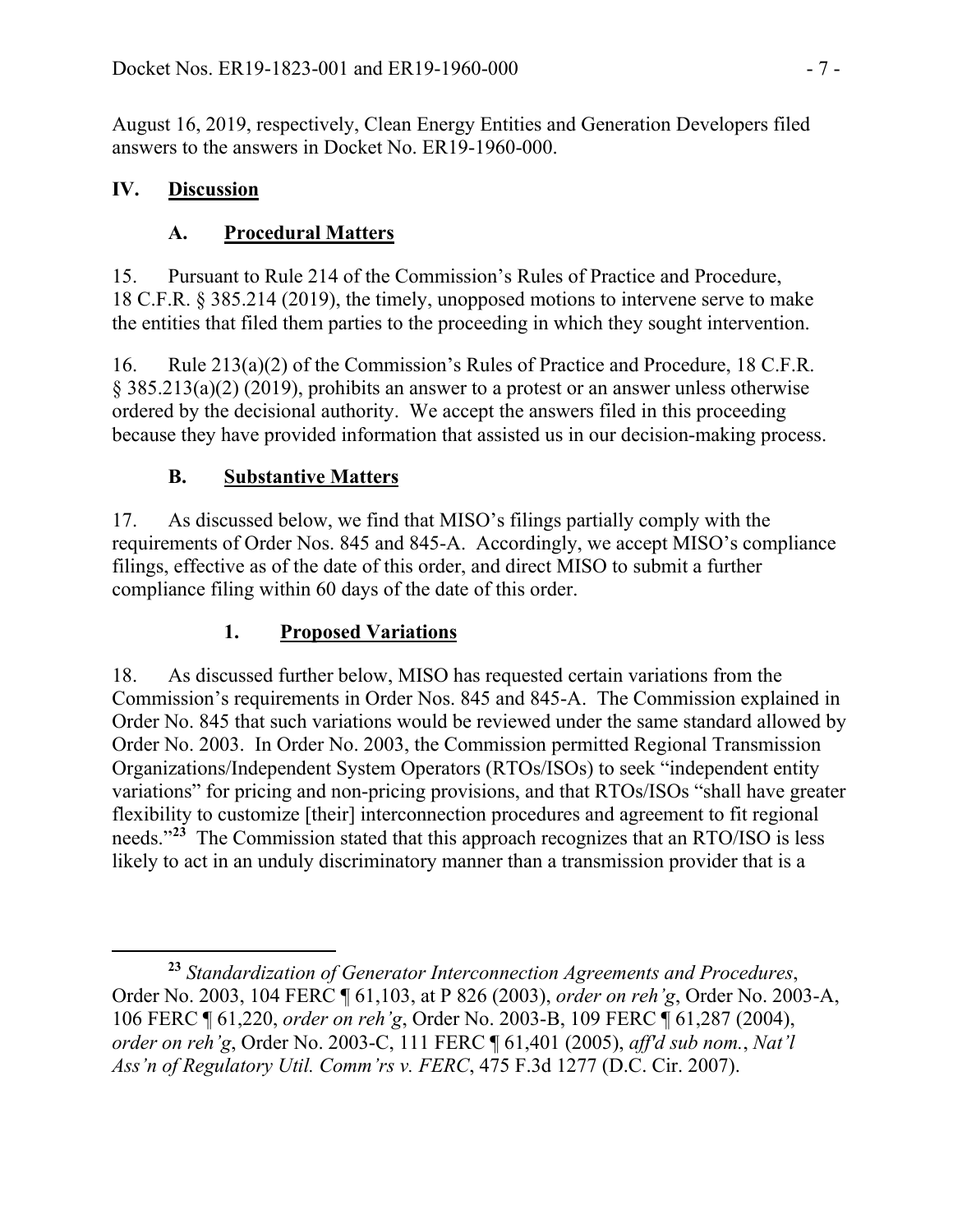market participant. **[24](#page-7-0)** The Commission has granted independent entity variations from rulemakings where an RTO/ISO demonstrates that the proposed variation: (1) is just and reasonable, and not unduly discriminatory or preferential; and (2) accomplishes the purposes of the final rule. It is not a sufficient justification to state that a variation conforms to current RTO/ISO practices or to the RTO's/ISO's tariff definitions and terminology.**[25](#page-7-1)** Even if the transmission provider is an RTO/ISO, it must still justify its variations in light of the Commission's *pro forma* LGIP and/or *pro forma* LGIA.**[26](#page-7-2)** We will evaluate MISO's proposed variations from the requirements of Order Nos. 845 and 845-A accordingly.

#### **2. Interconnection Customer's Option to Build**

19. In Order No. 845, the Commission revised articles 5.1, 5.1.3, and 5.1.4 of the *pro forma* LGIA to allow interconnection customers to unilaterally exercise the option to build stand alone network upgrades and the transmission provider's interconnection facilities, regardless of whether the transmission provider can complete construction of such facilities by the interconnection customer's proposed in-service date, initial synchronization date, or commercial operation date.**[27](#page-7-3)** Prior to Order No. 845, this option to build was available to an interconnection customer only if the transmission provider did not agree to the interconnection customer's preferred construction timeline.**[28](#page-7-4)** The Commission stated in Order No. 845 that this reform of the option to build will "benefit the interconnection process by providing interconnection customers more control and certainty during the design and construction phases of the interconnection process."**[29](#page-7-5)**

**<sup>24</sup>** Order No. 2003, 104 FERC ¶ 61,103 at P 827.

<span id="page-7-0"></span>

<span id="page-7-1"></span>**<sup>25</sup>** *See, e.g*., *ISO New England, Inc.*, 164 FERC ¶ 61,222, at P 9 (2018) (citing Order No. 2003, 104 FERC ¶ 61,103 at PP 26, 827); *Midcontinent Indep. Sys. Operator, Inc.*, 154 FERC ¶ 61,247, at P 20 (2016); *California Indep. Sys. Operator Corp*., 140 FERC ¶ 61,070, at P 44 (2012)).

<span id="page-7-4"></span><span id="page-7-3"></span><span id="page-7-2"></span>**<sup>26</sup>** *See PJM Interconnection, L.L.C.*, 108 FERC ¶ 61,025, at P 16 (2004), *order on reh'g*, 110 FERC ¶ 61,099 (2005).

**<sup>27</sup>** Order No. 845, 163 FERC ¶ 61,043 at PP 85-87.

**<sup>28</sup>** Order No. 2003, 104 FERC ¶ 61,103 at P 353; *see also pro forma* LGIP § 5.1.3.

<span id="page-7-5"></span>**<sup>29</sup>** Order No. 845, 163 FERC ¶ 61,043 at P 85.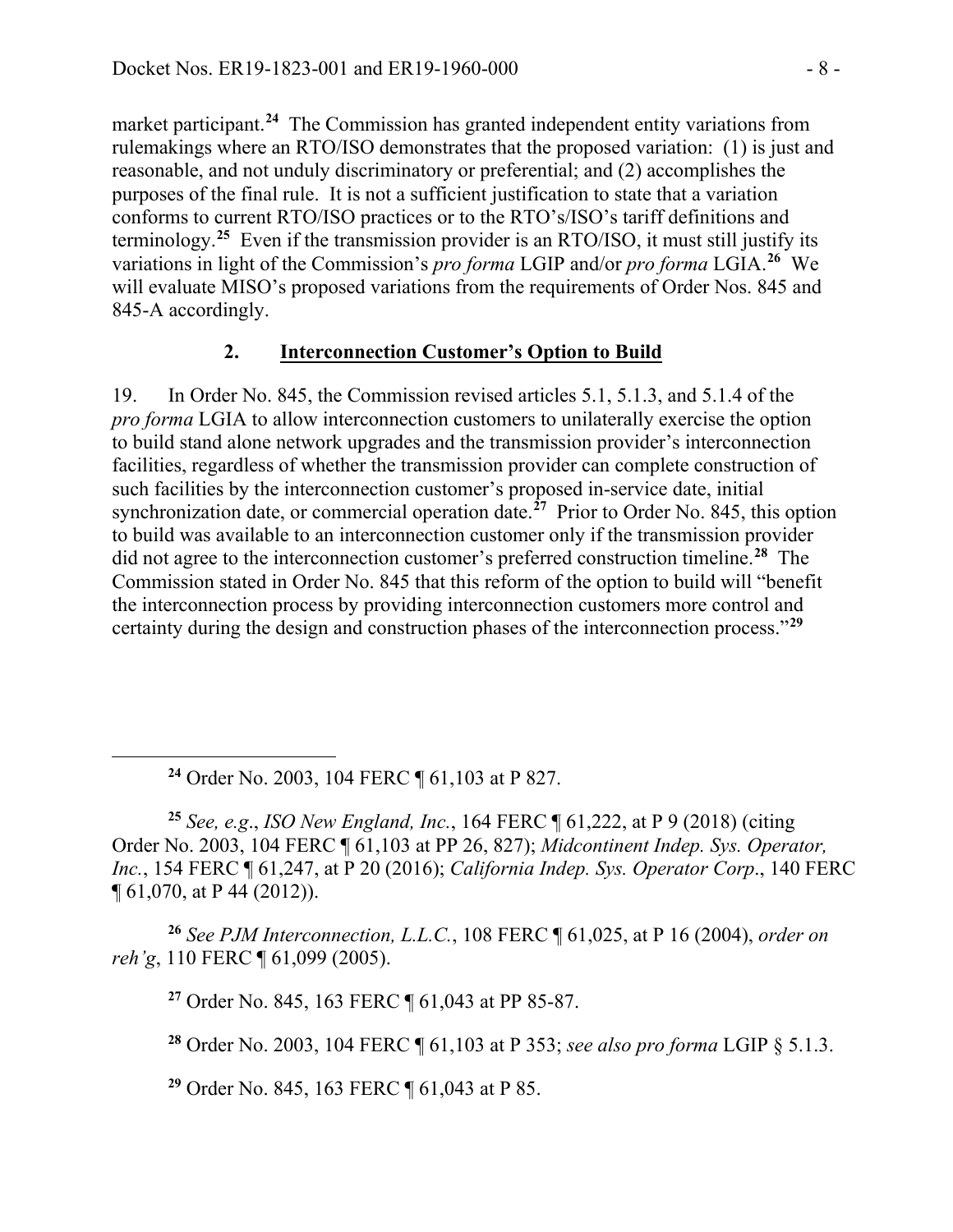20. In Order No. 845-A, the Commission granted rehearing and clarification of certain aspects of the revised option to build. Specifically, the Commission revised the definition of stand alone network upgrade in the *pro forma* LGIP and *pro forma* LGIA to: (1) state that, when there is a disagreement, the transmission provider must provide the interconnection customer a written technical explanation outlining why the transmission provider does not consider a specific network upgrade to be a stand alone network upgrade; **[30](#page-8-0)** and (2) clarify that the option to build does not apply to stand alone network upgrades on affected systems.**[31](#page-8-1)** The Commission also made revisions to article 5.2 of the *pro forma* LGIA to allow transmission providers to recover oversight costs related to the interconnection customer's option to build.**[32](#page-8-2)** In addition, the Commission clarified that the revised option to build provisions apply to all public utility transmission providers, including those that reimburse the interconnection customer for network upgrades. **[33](#page-8-3)**

### **a. MISO's Compliance Filings**

21. MISO proposes revisions to its *pro forma* GIA that allow interconnection customers the ability to unilaterally exercise the option to build stand alone network upgrades and the transmission provider's interconnection facilities. **[34](#page-8-4)** MISO requests an independent entity variation for certain of its proposed changes and also proposes what it asserts are minor adjustments to adapt the language to MISO's Tariff, as discussed below.

22. MISO requests an independent entity variation for its proposed revisions to the definition of stand alone network upgrades in its GIP and *pro forma* GIA.**[35](#page-8-5)** MISO states that the proposed language mirrors the language adopted by Order No. 845-A, with the exception that MISO's definition provides that the obligation to provide the interconnection customer with a written technical explanation applies to both MISO and the transmission

**<sup>30</sup>** Order No. 845-A, 166 FERC ¶ 61,137 at P 68.

 $31$  *Id.* P 61.

<span id="page-8-1"></span><span id="page-8-0"></span>

**<sup>32</sup>** *Id.* P 75.

**<sup>33</sup>** *Id.* P 33.

<span id="page-8-5"></span><span id="page-8-4"></span><span id="page-8-3"></span><span id="page-8-2"></span>**<sup>34</sup>** May 22 Filing, Transmittal Letter at 6-9, *proposed* MISO Tariff, att. X, app. 6 (GIA), arts. 5.1 (Options), 5.1.3 (Option to Build), 5.1.4 (Negotiated Option), and 5.2(12) (General Conditions Applicable to Option to Build) (65.0.0).

**<sup>35</sup>** *Id.*, Transmittal Letter at 9.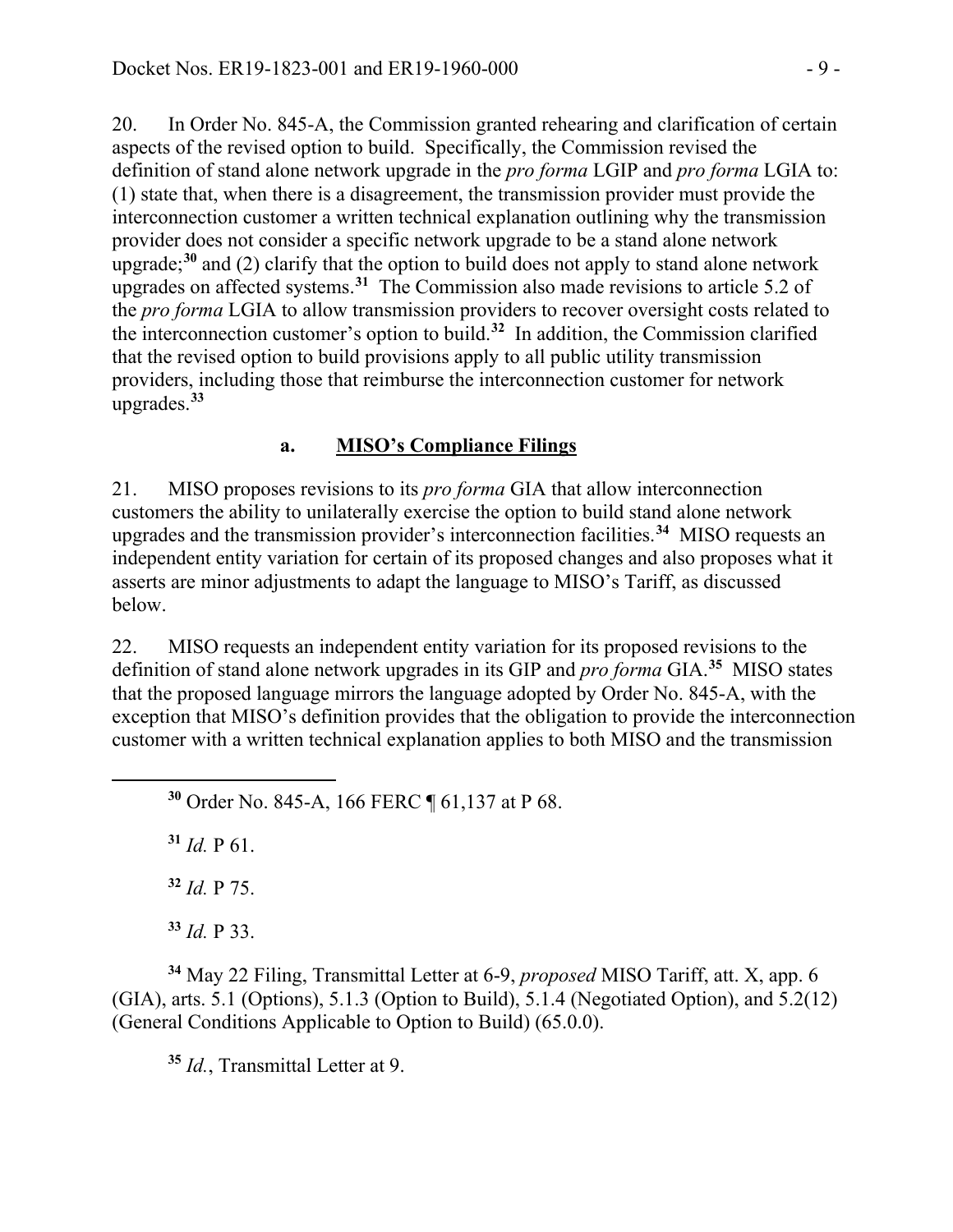owner if either party disagrees with the interconnection customer that a network upgrade is a stand alone network upgrade. MISO explains that, under its current definition of stand alone network upgrade, both the transmission owner and MISO must agree with the interconnection customer that a network upgrade is a stand alone network upgrade. MISO explains that, given the role of all three parties in the current definition, requiring the party that disagrees with the interconnection customer about whether a network upgrade is a stand alone network upgrade to provide written technical information better comports with the intent of Order No. 845's reform. MISO believes that its proposed variation is just and reasonable because it ensures that the party with a disagreement will provide the interconnection customer with a technical explanation, thus promoting transparency and aiding in the resolution of disputes.**[36](#page-9-0)**

23. In addition, MISO requests an independent entity variation that it states is necessary to reconcile the Commission's option to build requirements under the Commission's *pro forma* LGIA with the MISO transmission owners' right to provide initial funding for network upgrades.**[37](#page-9-1)** According to MISO, its Tariff provides MISO transmission owners with two options for recovering network upgrade costs from interconnection customers. Under these options, either: (1) the interconnection customer funds the cost of network upgrades prior to construction, and the transmission owner does not refund the non-reimbursable portion**[38](#page-9-2)** of this capital (interconnection customer initial funding); or (2) the transmission owner may unilaterally choose to pay up-front for the construction of network upgrades and then recover the interconnection customer's portion of these costs over time through periodic network upgrade charges that includes a return of capital and a return on capital investment (transmission owner initial funding).**[39](#page-9-3)**

24. MISO explains that, in 2015, the Commission found that transmission owner initial funding could result in higher costs to interconnection customers and directed MISO to revise its Tariff to remove the ability of a transmission owner to unilaterally

**<sup>36</sup>** *Id.* at 9-10.

**<sup>37</sup>** *Id.* at 10.

<span id="page-9-0"></span> $\overline{a}$ 

<span id="page-9-2"></span><span id="page-9-1"></span>**<sup>38</sup>** Under Attachment FF of the Tariff, MISO directly assigns to interconnection customers 90 percent of the costs for network upgrades rated 345 kV and above (with the remaining 10 percent recovered on a system-wide basis) and 100 percent of the costs for network upgrades rated below 345 kV. MISO Tariff, att. FF (Transmission Expansion Planning Protocol), § III.A.2.d (66.0.0).

<span id="page-9-3"></span>**<sup>39</sup>** May 22 Filing, Transmittal Letter at 10.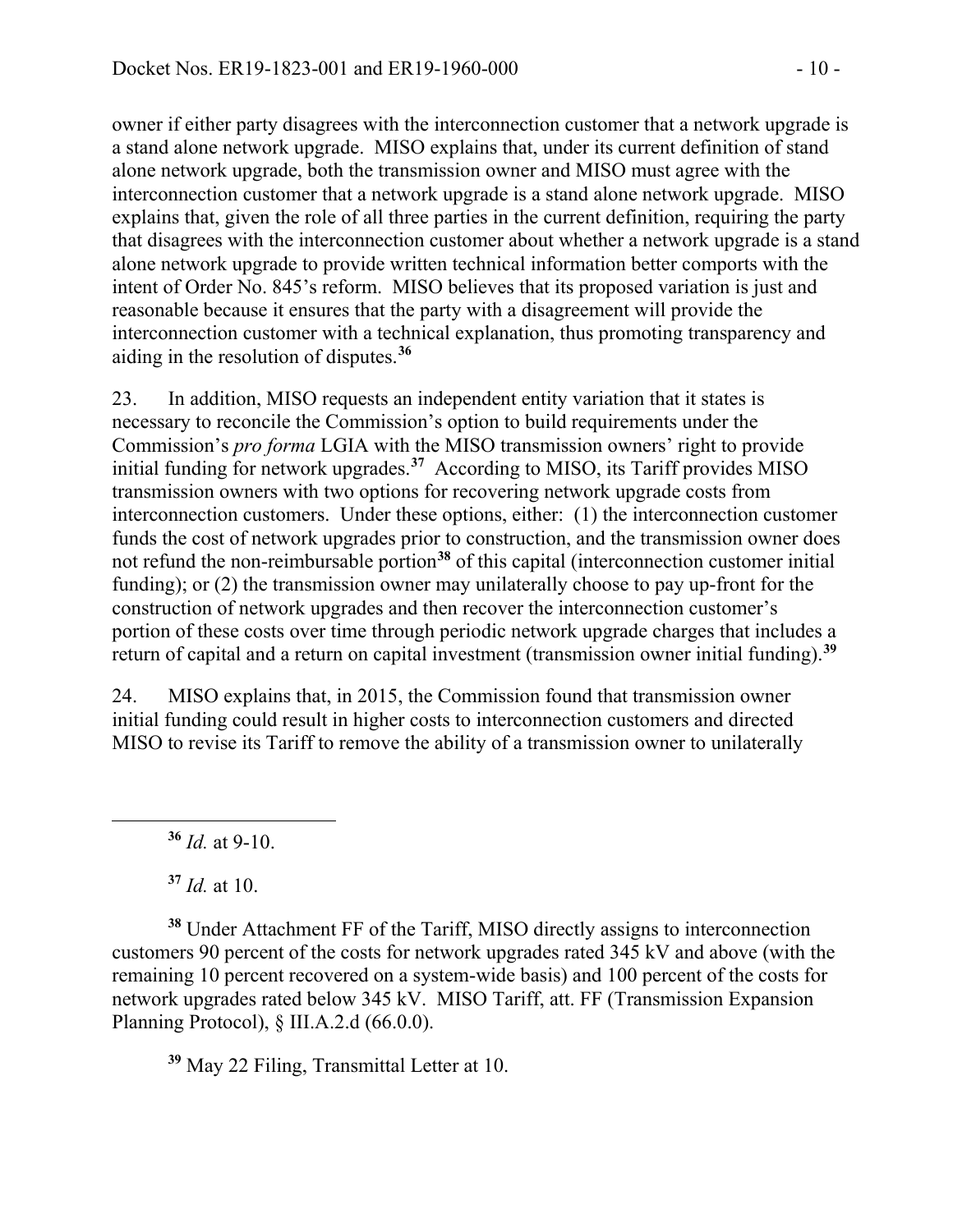elect transmission owner initial funding. **[40](#page-10-0)** However, in 2018, the U.S. Court of Appeals for the D.C. Circuit (D.C. Circuit) vacated and remanded the Commission's decisions, acknowledging the MISO transmission owners' concerns that, pursuant to interconnection customer initial funding, MISO transmission owners would have to "assume certain costs that are never compensated" such as "liability for insurance deductibles and all sorts of litigation, including environmental and reliability claims" as managers of "potentially large non-profit appendages" to their transmission system.**[41](#page-10-1)** MISO notes that the Commission, on remand, reversed its prior determination and required MISO to reinstate transmission owner initial funding. **[42](#page-10-2)**

25. MISO notes that, in Order No. 845-A, the Commission recognized MISO's concerns related to the compatibility of the Commission's option to build directives with transmission owner initial funding under MISO's Tariff, but denied the requests for rehearing and clarification of Order No. 845 and stated that MISO should raise such concerns in its compliance filing.**[43](#page-10-3)**

26. MISO states that the option to build, as revised by Order Nos. 845 and 845-A and applied to stand alone network upgrades under its Tariff, would trigger similar concerns to those that the D.C. Circuit acknowledged regarding interconnection customer initial funding.<sup>[44](#page-10-4)</sup> MISO explains that, if an interconnection customer chooses the option to build and pays for stand alone network upgrades, there is no capital for the transmission

<span id="page-10-0"></span>**<sup>40</sup>** *Id.* (citing Order No. 845-A, 166 FERC ¶ 61,137 at PP 12-13). *See also Midcontinent Indep. Sys. Operator, Inc.,* 151 FERC ¶ 61,220 (2015); *Otter Tail Power Co. v. Midcontinent Indep. Sys. Operator, Inc.*, 153 FERC ¶ 61,352 (2015); *Otter Tail Power Co. v. Midcontinent Indep. Sys. Operator, Inc.,* 156 FERC ¶ 61,099 (2016).

<span id="page-10-1"></span>**<sup>41</sup>** May 22 Filing, Transmittal Letter at 10-11 (citing Order No. 845-A, 166 FERC ¶ 61,137 at PP 14-15; *Ameren Services Co. v. FERC*, 880 F.3d 571 (D.C. Cir. 2018) (*Ameren*)).

<span id="page-10-2"></span>**<sup>42</sup>** *Id.* at 11 (citing *Midcontinent Indep. Sys. Operator, Inc.*, 164 FERC ¶ 61,158 (2018) (Ameren Remand Order)). The Commission subsequently accepted MISO's compliance filing in Docket No. ER18-2513-000 to reinstate transmission owner initial funding in its Tariff. *See Midcontinent Indep. Sys. Operator, Inc.,* 169 FERC ¶ 61,233, at P 150 (2019).

<span id="page-10-4"></span><span id="page-10-3"></span>**<sup>43</sup>** May 22 Filing, Transmittal Letter at 11 (citing Order No. 845-A, 166 FERC ¶ 61,137 at PP 20-21).

**<sup>44</sup>** *Id.* at 11-15.

 $\overline{a}$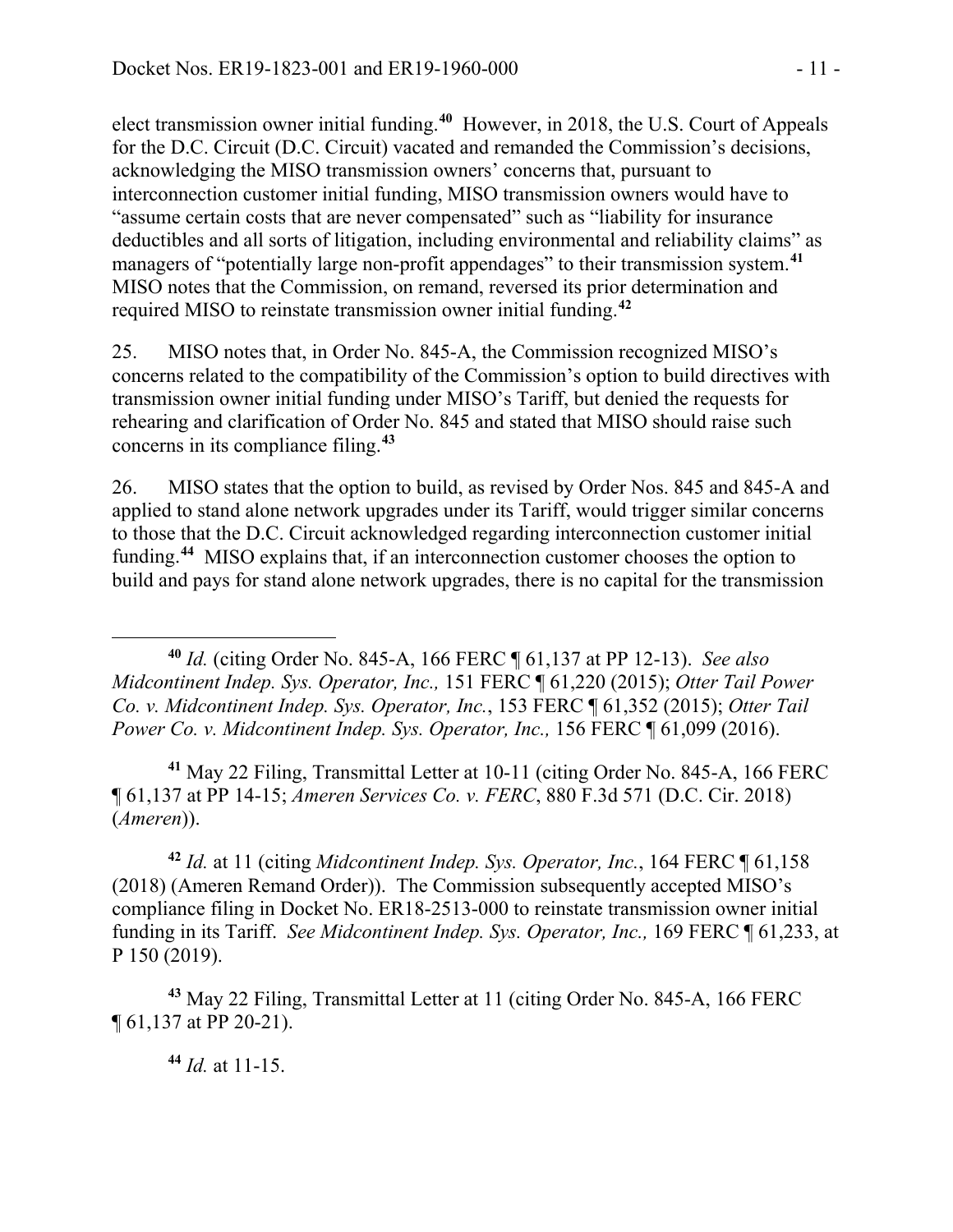owner to recover the cost of, and hence, no capital to earn a return on.**[45](#page-11-0)** MISO states that, nonetheless, the transmission owner would still have to assume control of, operate and maintain, and assume liability for the stand alone network upgrades, even though it could not recover a return on such costs from the interconnection customer.**[46](#page-11-1)** Thus, MISO argues, if the interconnection customer exercises the option to build, it would contravene *Ameren* by requiring transmission owners to accept, operate, and maintain stand alone network upgrades as non-profit appendages to their transmission systems.**[47](#page-11-2)**

27. To address this issue, MISO requests an independent entity variation and proposes to add an additional provision applicable to the option to build in article 5.2(13) of MISO's *pro forma* GIA. **[48](#page-11-3)** Under this proposed condition, if an interconnection customer exercises the option to build and the transmission owner elects to exercise transmission owner initial funding, the interconnection customer will invoice the transmission owner for the construction of the stand alone network upgrades, and the transmission owner will reimburse the interconnection customer the full invoiced amount prior to the date specified in Appendix B (Milestones) of MISO's *pro forma* GIA when the interconnection customer transfers the stand alone network upgrades to the transmission owner. The proposed language also requires that, after transferring ownership of the stand alone network upgrade to the transmission owner, the interconnection customer shall make payments to the transmission owner for the facilities pursuant to an agreement between and among the parties.

28. MISO contends that these changes would allow interconnection customers greater control over their initial construction costs and construction schedules, as required by Order No. 845, while allowing transmission owners to earn a return of, and on, stand alone network upgrades that they must operate and maintain, as required by *Ameren.* **[49](#page-11-4)** MISO claims that its proposal preserves the benefits of any cost savings incurred through the option to build because MISO's additional proposed condition sets the base amount that the transmission owner reimburses and subsequently charges back pursuant to an

**<sup>45</sup>** *Id.* at 11.

<span id="page-11-0"></span> $\overline{a}$ 

**<sup>46</sup>** *Id.* at 11-12.

<span id="page-11-2"></span><span id="page-11-1"></span>**<sup>47</sup>** *Id.* at 12 (citing Order No. 845-A, 166 FERC ¶ 61,137 at PP 14-15; *Ameren*, 880 F.3d at 580-81)).

<span id="page-11-4"></span><span id="page-11-3"></span>**<sup>48</sup>** *Id.*, *proposed* MISO Tariff, att. X, app. 6, art. 5.2(13) (General Conditions Applicable to Option to Build) (65.0.0).

**<sup>49</sup>** *Id.*, Transmittal Letter at 13-15.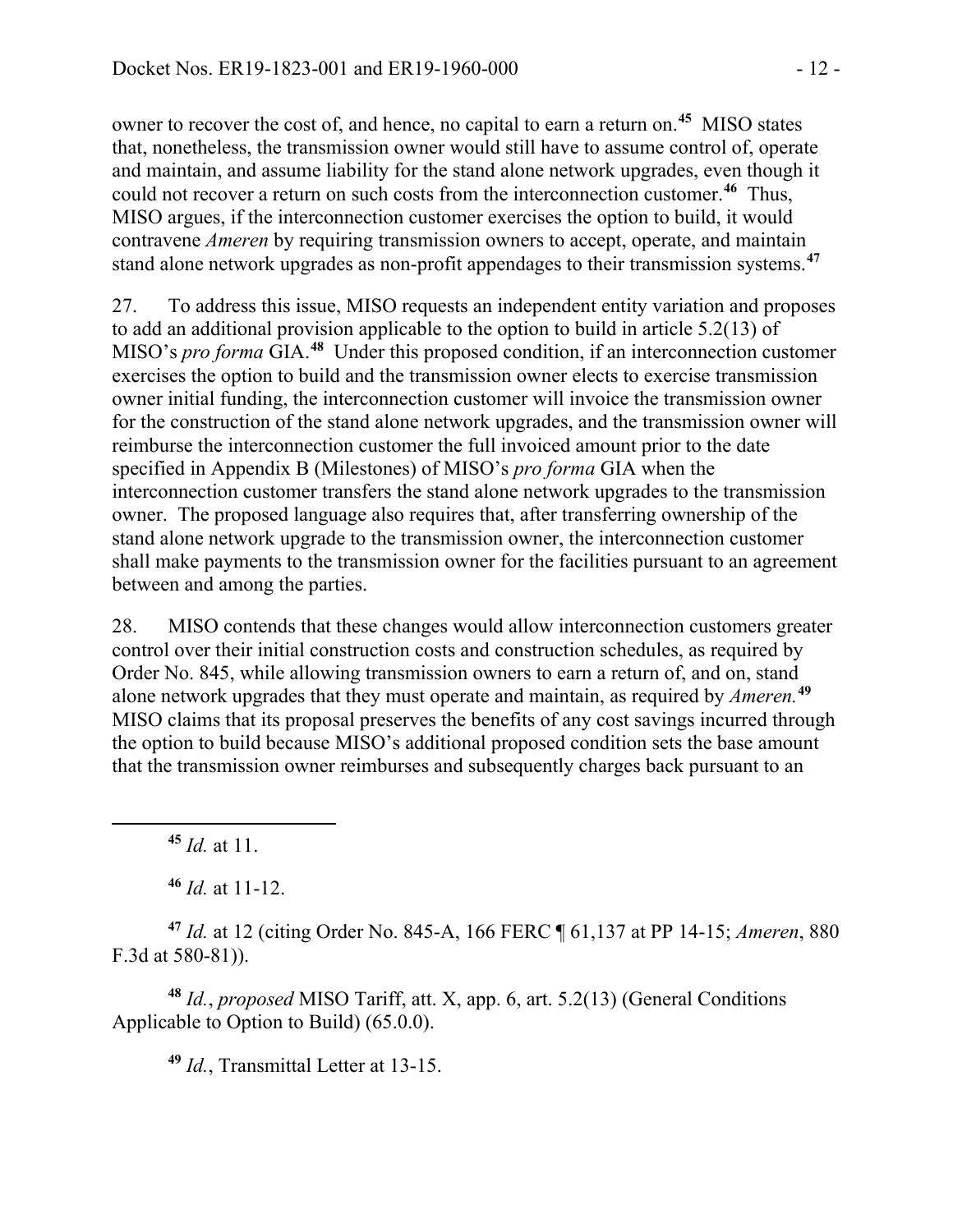agreement at the amount of the invoiced costs from the interconnection customer. **[50](#page-12-0)** MISO provides an example to illustrate the continued cost savings to the interconnection customer.**[51](#page-12-1)** In its example, MISO starts with the assumption that a transmission owner would charge \$20 million to construct a stand alone network upgrade in 16 months. MISO states that the transmission owner could exercise transmission owner initial funding, pay for the costs of construction, and recover the \$20 million from the interconnection customer plus a return on that expenditure over a period of time through a facilities service agreement. Alternatively, MISO states that an interconnection customer might be able to build the same stand alone network upgrade for \$17 million and complete construction in 14 months. MISO states that, under its proposal, the interconnection customer would build the upgrade on its shorter timeframe, invoice the transmission owner for the \$17 million, and then be charged a return of and on that lower amount.

29. Additionally, MISO proposes to add two milestones to MISO's *pro forma* GIA to reflect the dates when the interconnection customer invoices the transmission owner and transfers ownership of the stand alone network upgrades to the transmission owner.**[52](#page-12-2)** The first proposed milestone, Milestone 9, proposes that the parties would agree to a specific deadline for the interconnection customer to invoice the transmission owner for expenses related to the construction of transmission owner's interconnection facilities and stand alone network upgrades for which the interconnection customer has exercised the option to build and the transmission owner has elected transmission owner initial funding. **[53](#page-12-3)**

30. The second proposed milestone, Milestone 9a, proposes that the parties agree to a date for the transfer of ownership of the transmission owner's interconnection facilities and stand alone network upgrades from the interconnection customer to the transmission owner if the interconnection customer has exercised the option to build.**[54](#page-12-4)** MISO explains that the deadline for this milestone would be subject to the parties' agreement and would be no later than the date of energization or three days prior to the initial synchronization

**<sup>51</sup>** *Id.*, Transmittal Letter at 14.

<span id="page-12-2"></span>**<sup>52</sup>** *Id.* at 12-13.

<span id="page-12-3"></span>**<sup>53</sup>** *Id.*, *proposed* MISO Tariff, att. X, app. 6, app. B, Milestone 9 (65.0.0).

<span id="page-12-4"></span>**<sup>54</sup>** *Id.*, *proposed* MISO Tariff, att. X, app. 6, app. B, Milestone 9a (65.0.0).

<span id="page-12-1"></span><span id="page-12-0"></span> $\overline{a}$ **<sup>50</sup>** *Id.* at 13-14, *proposed* MISO Tariff, att. X, app. 6, art. 5.2(13) (General Conditions Applicable to Option to Build) (65.0.0).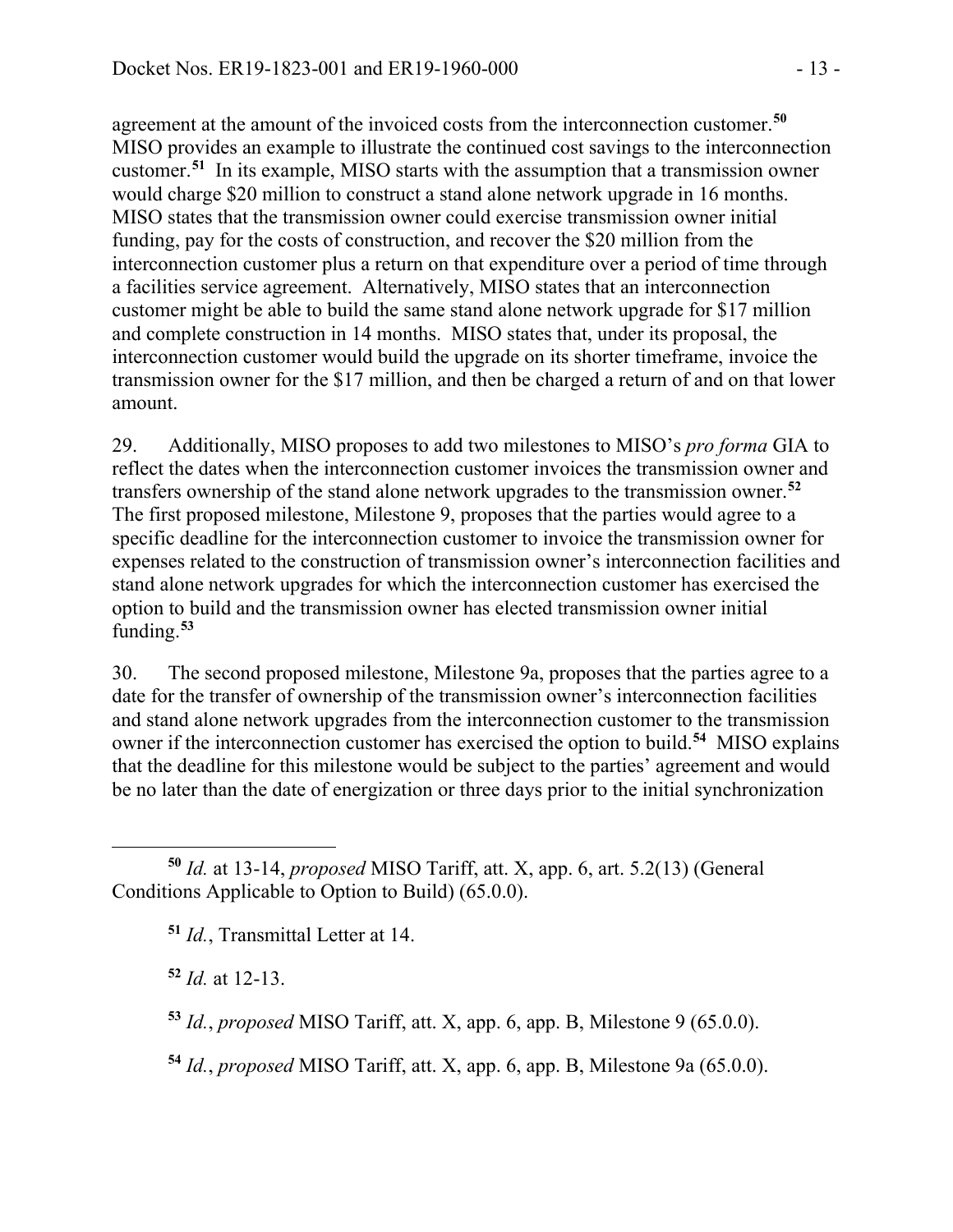date, whichever is earlier. **[55](#page-13-0)** According to MISO, because proposed Milestone 9a would provide a specific date for the existing obligation in its *pro forma* GIA to transfer the facility's ownership, MISO also proposes to add a reference to the existing obligation in the General Conditions Applicable to Option to Build article of its *pro forma* GIA to reference proposed Milestone 9a. **[56](#page-13-1)**

31. MISO asserts that its proposed milestones are just, reasonable, and consistent with the goals of Order No. 845 and are necessary to provide certainty to the parties regarding the timing of payments and the transfer of facilities.**[57](#page-13-2)** MISO claims that incorporating the proposed Milestones into the GIA balances providing certainty for the timing of billing, payment, and ownership transfer with flexibility for the parties to tailor a schedule to the project.**[58](#page-13-3)**

32. Finally, MISO proposes what it characterizes as minor changes, including the replacement of the term "Transmission Provider" with "Transmission Owner," where appropriate, to maintain consistency with the roles of the transmission owner and transmission provider in the currently effective language of MISO's *pro forma* GIA.**[59](#page-13-4)** MISO also proposes, when referring to the dates selected by the interconnection customer related to its construction schedule,**[60](#page-13-5)** to add a reference to the section of MISO's *pro forma* GIA requiring the interconnection customer to select dates related to its construction schedule, which MISO explains will provide clarity while not substantively impacting the proposed language.**[61](#page-13-6)**

**<sup>55</sup>** *Id.*, Transmittal Letter at 12-13.

<span id="page-13-2"></span><span id="page-13-1"></span>**<sup>56</sup>** *Id.* at 13, *proposed* MISO Tariff, att. X, app. 6, art. 5.2(9) (General Conditions Applicable to Option to Build) (65.0.0).

**<sup>57</sup>** *Id.*, Transmittal Letter at 14.

**<sup>58</sup>** *Id.* at 14-15.

<span id="page-13-0"></span> $\overline{a}$ 

<span id="page-13-4"></span><span id="page-13-3"></span>**<sup>59</sup>** *Id.* at 6-9, *proposed* MISO Tariff, att. X, app. 6, arts. 5.1 (Options), 5.1.4 (Negotiated Options), and 5.2 (General Conditions Applicable to Option to Build)  $(65.0.0)$ .

<span id="page-13-6"></span><span id="page-13-5"></span>**<sup>60</sup>** *See id.*, *proposed* MISO Tariff, att. X, app. 6, art. 5.1.4 (Negotiated Options)  $(65.0.0).$ 

**<sup>61</sup>** *Id.*, Transmittal Letter at 8.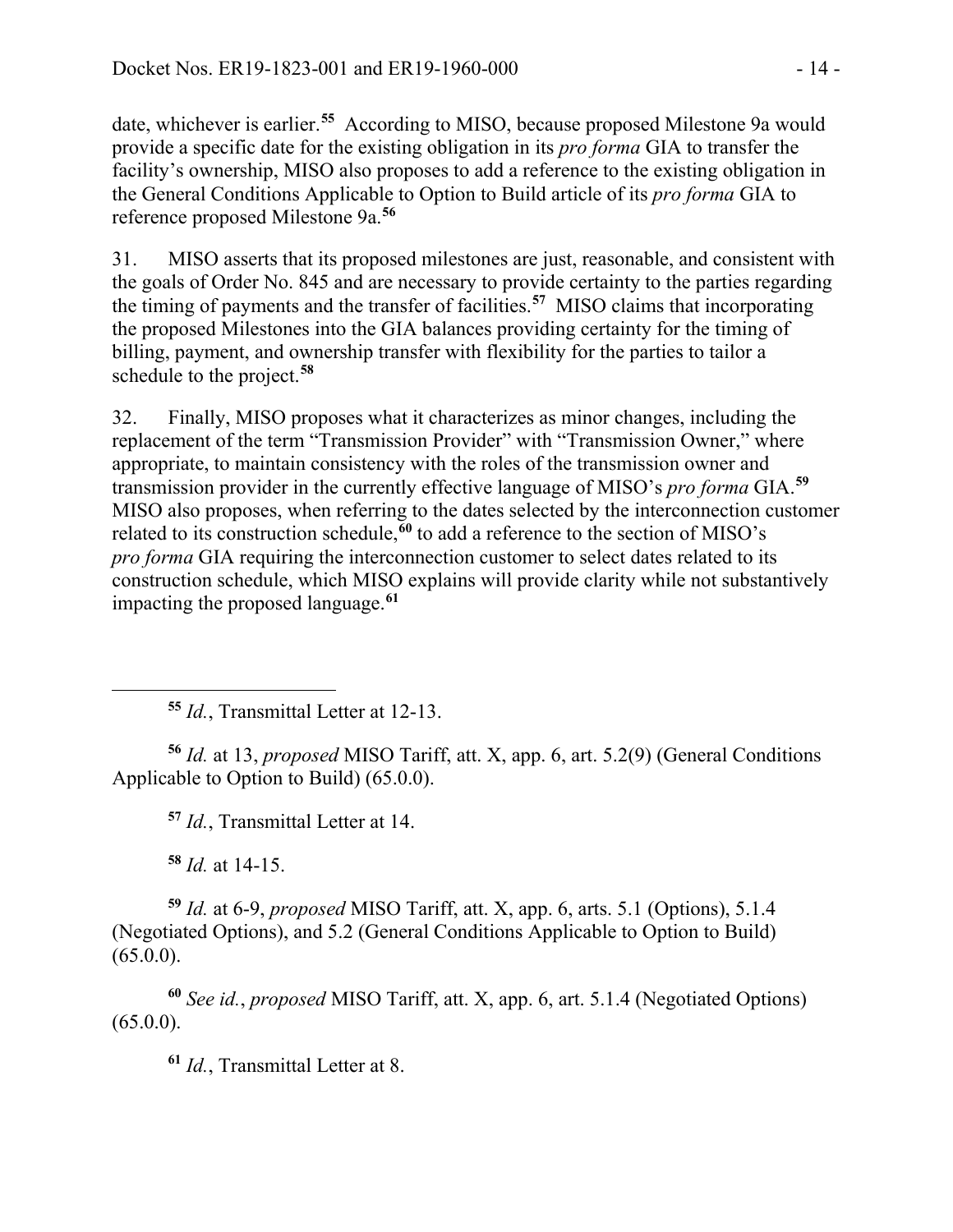#### **b. Protests/Comments**

33. MISO Transmission Owners ask the Commission to accept MISO's proposed Tariff provisions addressing the option to build, noting that the bulk of the revisions simply implement the requirements of Order No. 845.**[62](#page-14-0)** MISO Transmission Owners state that MISO's proposed independent entity variation in article 5.2(13) of MISO's *pro forma* GIA should be accepted because it is consistent with: (1) the existing provisions of the MISO Tariff that allow a transmission owner to unilaterally choose transmission owner initial funding; (2) *Ameren* and the Ameren Remand Order, because the proposed variation allows transmission owners to earn a return on network upgrades that will become part of their system; and (3) the Commission's recognition that MISO's cost allocation provisions for network upgrades are a unique variation from the Order No. 2003 crediting policy, because the proposed variation assigns most or all of the network upgrade costs to the interconnection customer.**[63](#page-14-1)** MISO Transmission Owners contend that the requested independent entity variation does not prevent the interconnection customer from exercising the option to build or from establishing an expeditious construction schedule, as it merely relates to the payment for upgrades.**[64](#page-14-2)** MISO Transmission Owners do not object to MISO's decision not to apply the requested independent entity variation to transmission owner's interconnection facilities, but reserve their right to seek to have the same option available for transmission owner's interconnection facilities in future proceedings.**[65](#page-14-3)**

34. Clean Energy Entities object to MISO's proposed independent entity variation in article 5.2(13) of the *pro forma* GIA. They note that MISO's proposed variation to the option to build would provide that, after the interconnection customer pays for and builds a stand alone network upgrade, including the oversight costs charged by the transmission owner as permitted in Order No. 845-A, the transmission owner can then exercise the right to provide initial funding for the stand alone network upgrade. **[66](#page-14-4)** Clean Energy Entities argue that this would force a loan onto an interconnection customer that has already taken on the financial and construction liability risks required to initiate and complete construction of the upgrade. Clean Energy Entities state that this would negate all the savings achieved by the exercise of the option to build and drive up

<span id="page-14-2"></span><span id="page-14-1"></span><span id="page-14-0"></span> $\overline{a}$ 

<span id="page-14-4"></span>**<sup>66</sup>** Clean Energy Entities Comments, Docket No. ER19-1960-000 at 5.

**<sup>62</sup>** MISO Transmission Owners Comments, Docket No. ER19-1960-000 at 9.

**<sup>63</sup>** *Id.* at 10-11.

**<sup>64</sup>** *Id.* at 12.

<span id="page-14-3"></span>**<sup>65</sup>** *Id.* at 13.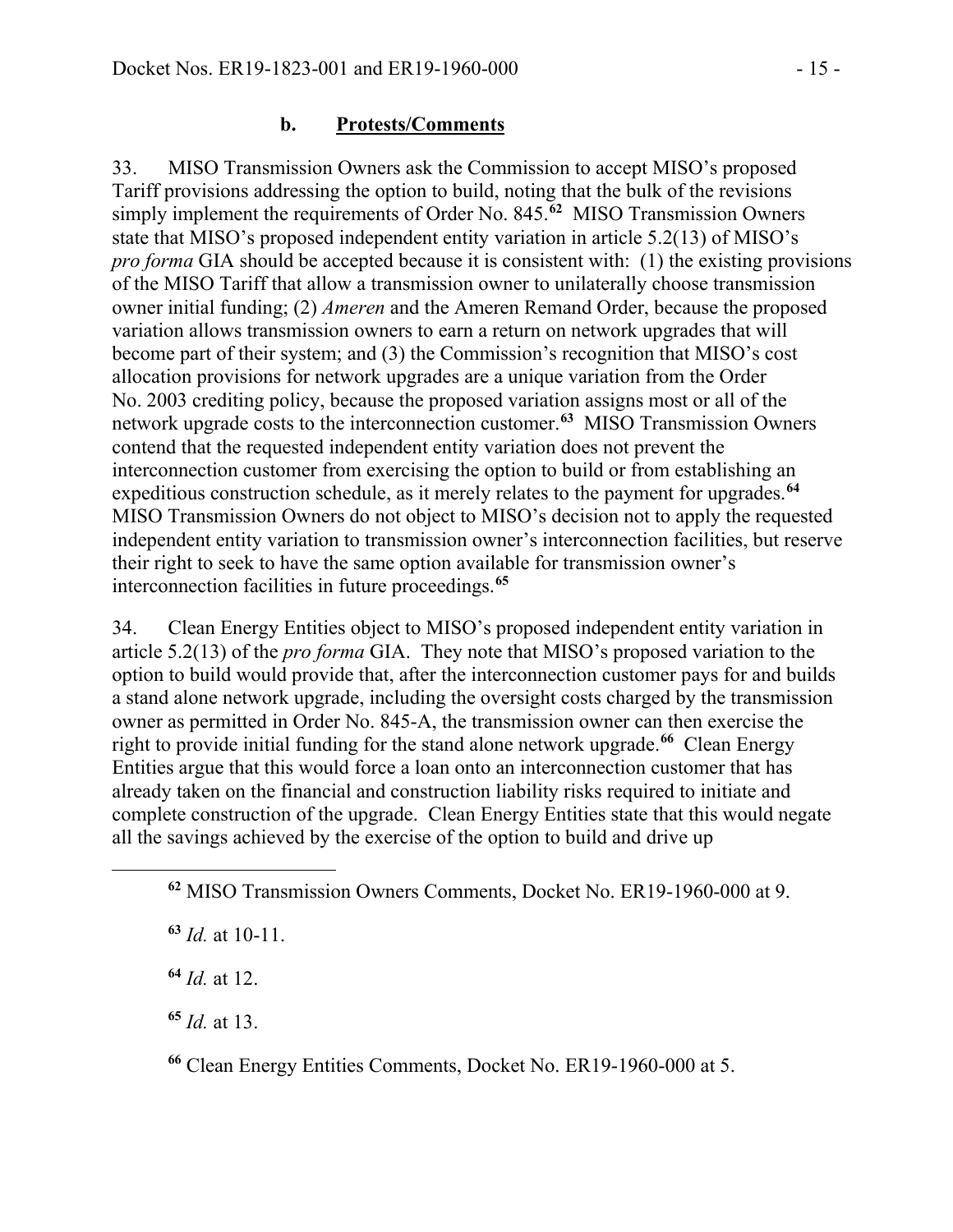interconnection costs, which goes against the purpose of Order No. 845.**[67](#page-15-0)** Clean Energy Entities claim that MISO justifies its proposal because the transmission owner must pay maintenance fees on the new network upgrade, and Clean Energy Entities dispute that justification. **[68](#page-15-1)** Clean Energy Entities contend that the cost of maintenance on a network upgrade that is used to provide transmission service is collected from transmission customers who are using the upgrade.**[69](#page-15-2)**

35. Generation Developers also object to MISO's proposed independent entity variation in article 5.2(13) of the *pro forma* GIA. They contend that MISO's option to build proposal does not preserve its crediting policy, whereby the interconnection customer is reimbursed for 10 percent of the cost of network upgrades rated at 345 kV or higher, because the proposed Tariff revisions say nothing about this 10 percent reimbursement.**[70](#page-15-3)** Generation Developers also disagree with MISO's assertion that the option to build under Order No. 845 is in conflict with *Ameren*. Generation Developers note that the option to build has existed in MISO's Tariff since the issuance of Order No. 2003. Generation Developers further argue that there is no discussion in the complaint that led to *Ameren*, nor in the court decision or any of the pleadings in that docket, of a right to extend a MISO transmission owner's ability to provide initial funding for network upgrades to the option to build; therefore, Generation Developers argue, there is nothing in *Ameren* to harmonize with the option to build as expanded in Order No. 845.

36. Generation Developers also contend that the right to earn a return on network upgrades is related to risk.**[71](#page-15-4)** They assert that the interconnection customer exercising the option to build bears all risk of funding, developing, and constructing the stand alone network upgrades, and thus there is no basis for the MISO transmission owner to earn a return on the investment undertaken by the interconnection customer. Generation Developers disagree with MISO's statement that the proposal will not undermine any scheduling expediency gained by the interconnection customer exercising the option to build; Generation Developers argue that the purpose of the option to build revisions in Order No. 845 was to achieve cost savings and that MISO's proposal will negate any

<span id="page-15-2"></span><span id="page-15-1"></span><span id="page-15-0"></span> $\overline{a}$ 

**<sup>69</sup>** *Id.* at 6-7.

<span id="page-15-3"></span>**<sup>70</sup>** Generation Developers Protest, Docket No. ER19-1960-000 at 3.

<span id="page-15-4"></span>**<sup>71</sup>** *Id.* at 4.

**<sup>67</sup>** *Id.* at 5-6.

**<sup>68</sup>** *Id.* at 6.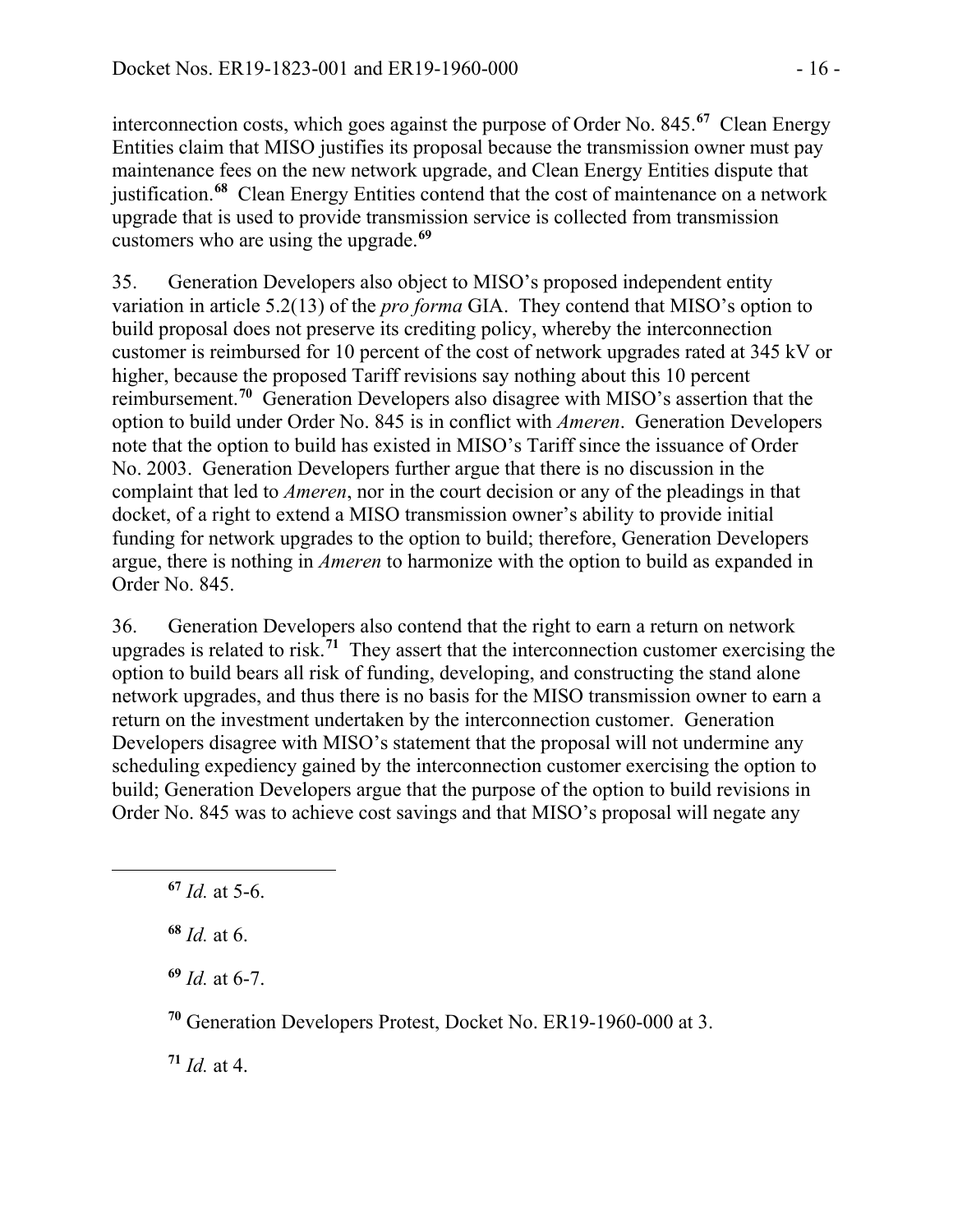such intended savings.**[72](#page-16-0)** Generation Developers further take issue with MISO's proposal to require the interconnection customer to invoice the transmission owner for the amount expended on stand alone network upgrades, and they argue that MISO should provide for the interconnection customer to invoice the transmission owner if it desires.**[73](#page-16-1)**

## **c. Answers**

37. MISO clarifies that its proposed independent entity variation to preserve a transmission owner's right to transmission owner initial funding has no impact on MISO's crediting policy, under which an interconnection customer would receive a 10 percent reimbursement for stand alone network upgrades rated at 345 kV or higher.**[74](#page-16-2)**

38. MISO and MISO Transmission Owners rebut arguments that MISO's proposed independent entity variation is not properly before the Commission because, protesters argue, *Ameren* and the related Commission proceeding did not discuss the option to build. MISO and MISO Transmission Owners note that, in Order No. 845-A, the Commission directed MISO to include in its compliance filing any request to preserve transmission owner initial funding in the context of the option to build.**[75](#page-16-3)**

39. MISO and MISO Transmission Owners disagree with arguments that there is no need to harmonize *Ameren* with the option to build as expanded in Order No. 845.**[76](#page-16-4)** MISO reiterates that the interconnection customer's exercise of the option to build, which would allow the interconnection customer to fund and construct stand alone network upgrades, would deprive the transmission owner of its right to initially fund the network upgrades and would contravene *Ameren* by requiring the transmission owner to accept, operate, and maintain network upgrades as non-profit appendages to its transmission system with no compensatory incremental return, which could impact the transmission

 $72$  *Id.* at 4-6.

**<sup>73</sup>** *Id.* at 7.

<span id="page-16-1"></span><span id="page-16-0"></span> $\overline{a}$ 

**<sup>74</sup>** MISO Answer, Docket No. ER19-1960-000 at 4 n.10.

<span id="page-16-3"></span><span id="page-16-2"></span>**<sup>75</sup>** *Id.* at 4-5; MISO Transmission Owners Answer, Docket No. ER19-1960-000 at 12-13 (both citing Order No. 845-A, 166 FERC ¶ 61,137 at P 21).

<span id="page-16-4"></span>**<sup>76</sup>** MISO Answer, Docket No. ER19-1960-000, at 6; MISO Transmission Owners Answer, Docket No. ER19-1960-000 at 10-12.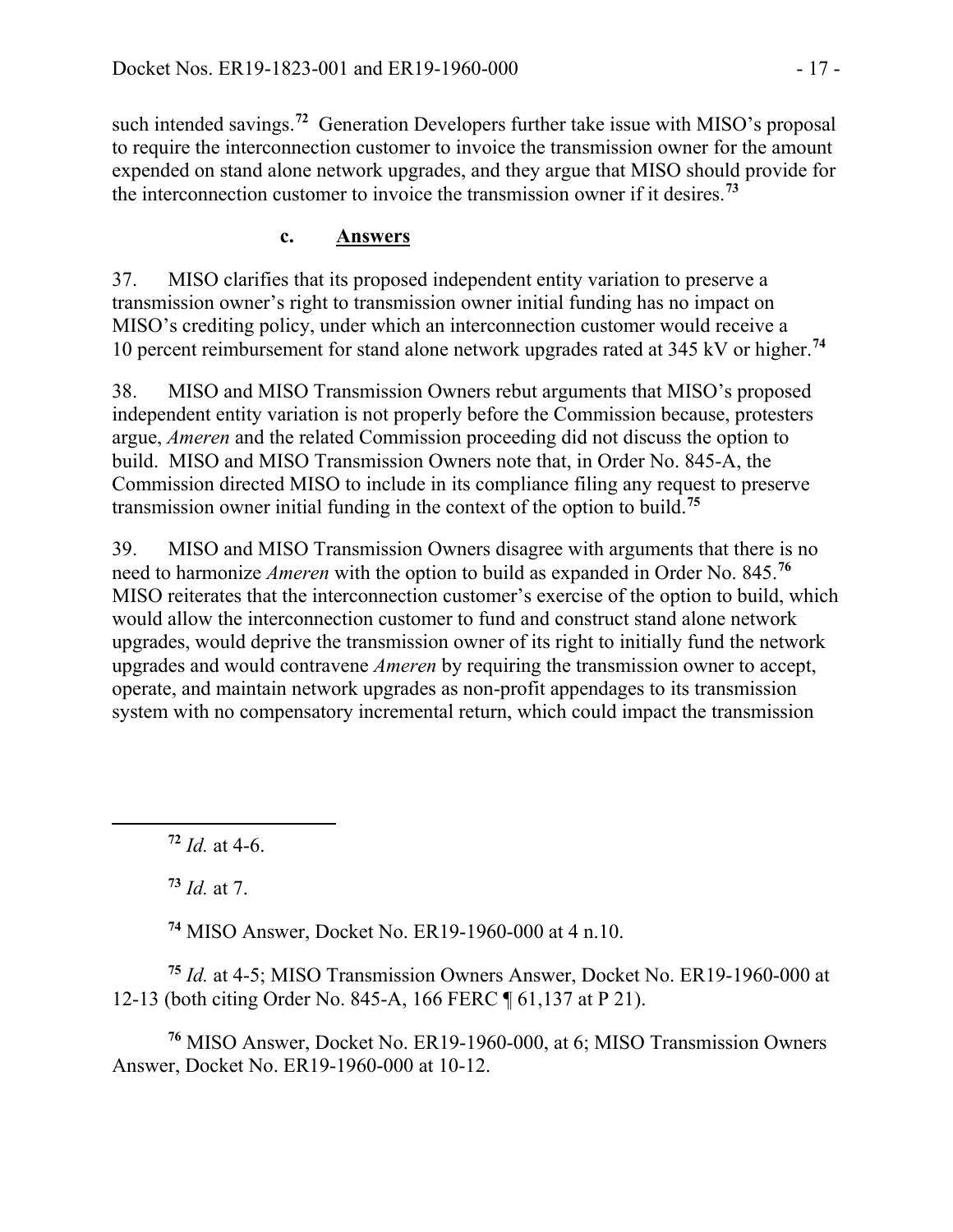owner's ability to attract new capital. **[77](#page-17-0)** MISO Transmission Owners argue that these concerns stated by the court in *Ameren* apply with equal force regardless of whether the transmission owner or the interconnection customer constructs the network upgrades, as the MISO transmission owner in either case faces the same risk in owning, operating, and maintaining the constructed network upgrades, including liability for insurance deductibles and litigation. **[78](#page-17-1)** MISO asserts that *Ameren* has not been overturned and that MISO cannot use Order No. 845 compliance to circumvent the transmission owner's right to provide initial funding for network upgrades and earn a return.**[79](#page-17-2)**

40. Further, MISO and MISO Transmission Owners disagree with arguments that MISO's proposed independent entity variation would drive up costs and cause interconnection customers to lose all benefits from exercising the option to build.**[80](#page-17-3)** They state that an interconnection customer might select the option to build because it can construct the stand alone network upgrades itself for less money than the transmission owner could; thus, even though the interconnection customer would still have to pay a return on those upgrades to the transmission owner, it would be paying a return on a lower initial amount.**[81](#page-17-4)** They assert that MISO's proposal allows MISO to deliver the benefits intended by Order No. 845 without abrogating a transmission owner's right to provide initial funding for and earn a return on network upgrades.**[82](#page-17-5)**

41. MISO Transmission Owners also refute Generation Developers' argument that MISO has not provided legal support for its proposal to require an interconnection customer to invoice the transmission owner for the costs expended to construct stand alone network upgrades.**[83](#page-17-6)** MISO Transmission Owners state that the transmission owner

**<sup>78</sup>** MISO Transmission Owners Answer, Docket No. ER19-1960-000 at 11, 14.

**<sup>79</sup>** MISO Answer, Docket No. ER19-1960-000 at 9.

 $\overline{a}$ 

**<sup>80</sup>** *Id.*; MISO Transmission Owners Answer, Docket No. ER19-1960-000 at 14-17.

<span id="page-17-4"></span><span id="page-17-3"></span><span id="page-17-2"></span>**<sup>81</sup>** MISO Answer, Docket No. ER19-1960-000 at 10; MISO Transmission Owners Answer, Docket No. ER19-1960-000 at 15.

<span id="page-17-6"></span><span id="page-17-5"></span>**<sup>82</sup>** MISO Answer, Docket No. ER19-1960-000, at 11; MISO Transmission Owners Answer, Docket No. ER19-1960-000 at 16-17.

**<sup>83</sup>** MISO Transmission Owners Answer, Docket No. ER19-1960-000 at 17.

<span id="page-17-1"></span><span id="page-17-0"></span>**<sup>77</sup>** MISO Answer, Docket No. ER19-1960-000 at 7 (citing *Ameren*, 880 F.3d at 580-81).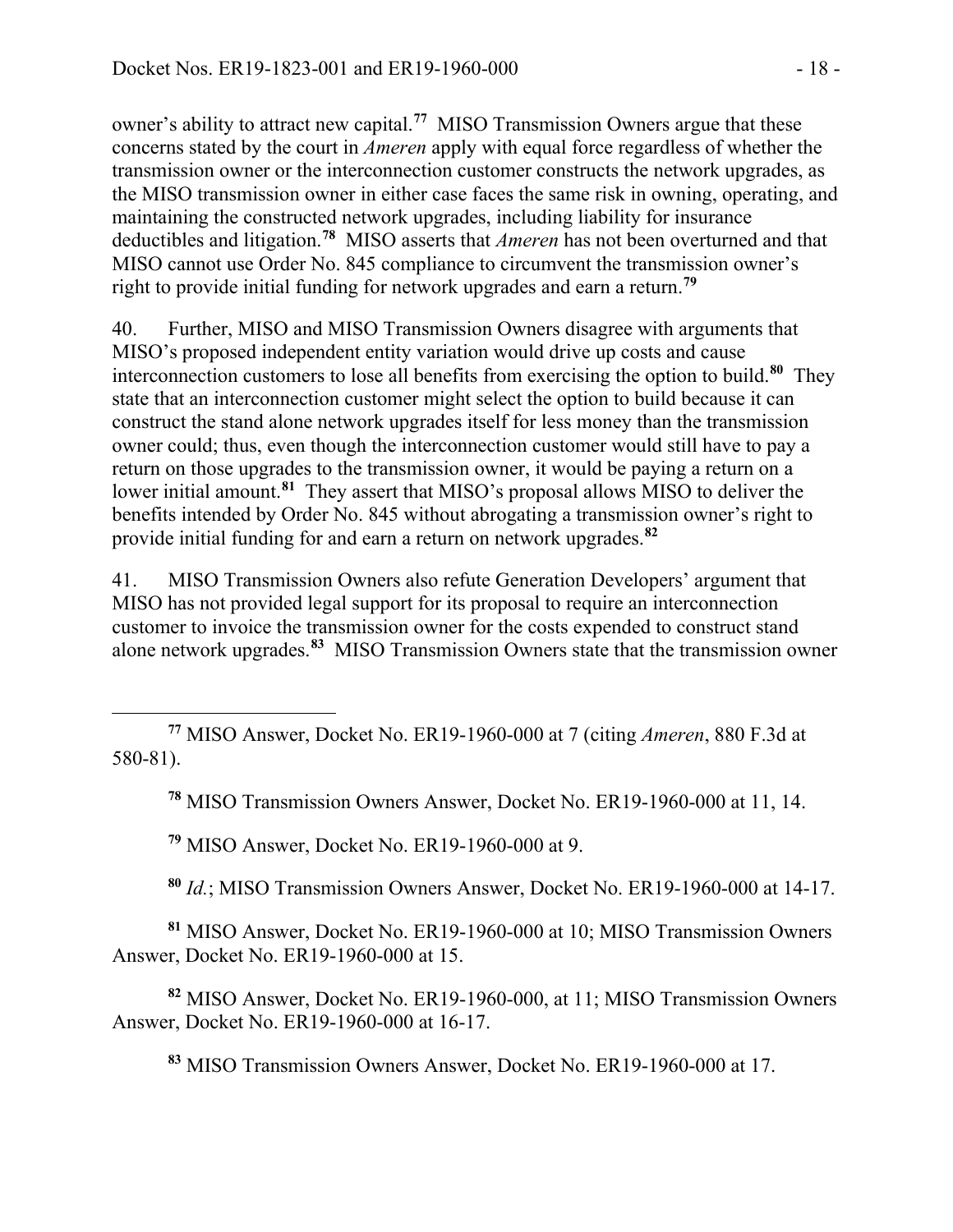will provide the means and the necessary contractual arrangement for the interconnection customer to invoice the transmission owner for the appropriate costs.

42. Generation Developers and Clean Energy Entities reiterate that transmission owner initial funding does not extend to the option to build because the option to build was never mentioned in any pleadings leading up to *Ameren*, by the D.C. Circuit in *Ameren*, or by the Commission in the Ameren Remand Order.**[84](#page-18-0)** Clean Energy Entities state that MISO recently filed Tariff changes to incorporate transmission owner initial funding and did not propose to apply that funding to the option to build.**[85](#page-18-1)** Generation Developers argue that MISO's filing is improper because it goes beyond incorporating the Commission's requirements in Order Nos. 845 and 845-A; rather, they argue, MISO has introduced an entirely new concept, i.e., applying transmission owner initial funding to the option to build.**[86](#page-18-2)** Generation Developers contend that it is of no consequence that the Commission told MISO that the issue could be considered on compliance, as the Commission's statement does not make MISO's proposal procedurally viable.**[87](#page-18-3)**

43. Generation Developers and Clean Energy Entities argue that MISO's proposal is not just and reasonable and does not accomplish the purposes of the underlying order because it would increase costs for stand alone network upgrades and shut down use of the option to build, as well as potentially cause generation resources to withdraw from the queue.**[88](#page-18-4)** Generation Developers and Clean Energy Entities contend that neither MISO nor MISO Transmission Owners have provided evidence demonstrating that a transmission owner faces an inability to attract capital or operate as a non-profit entity if transmission owner initial funding is not extended to the option to build.**[89](#page-18-5)** Generation Developers point to the fact that MISO has not extended transmission owner initial funding to transmission owner's interconnection facilities as a clear indication that MISO

<span id="page-18-2"></span><span id="page-18-1"></span>**<sup>85</sup>** Clean Energy Entities Answer, Docket No. ER19-1960-000 at 5 (citing MISO's filings in Docket Nos. ER18-1964-000 and ER18-1965-000).

**<sup>86</sup>** Generation Developers Answer, Docket No. ER19-1960-000 at 3.

**<sup>87</sup>** *Id.* at 4.

**<sup>88</sup>** *Id.* at 6; Clean Energy Entities Answer, Docket No. ER19-1960-000 at 3-4.

<span id="page-18-5"></span><span id="page-18-4"></span><span id="page-18-3"></span>**<sup>89</sup>** Generation Developers Answer, Docket No. ER19-1960-000 at 7; Clean Energy Entities Answer, Docket No. ER19-1960-000 at 5.

<span id="page-18-0"></span>**<sup>84</sup>** Generation Developers Answer, Docket No. ER19-1960-000 at 2-3; Clean Energy Entities Answer, Docket No. ER19-1960-000 at 5.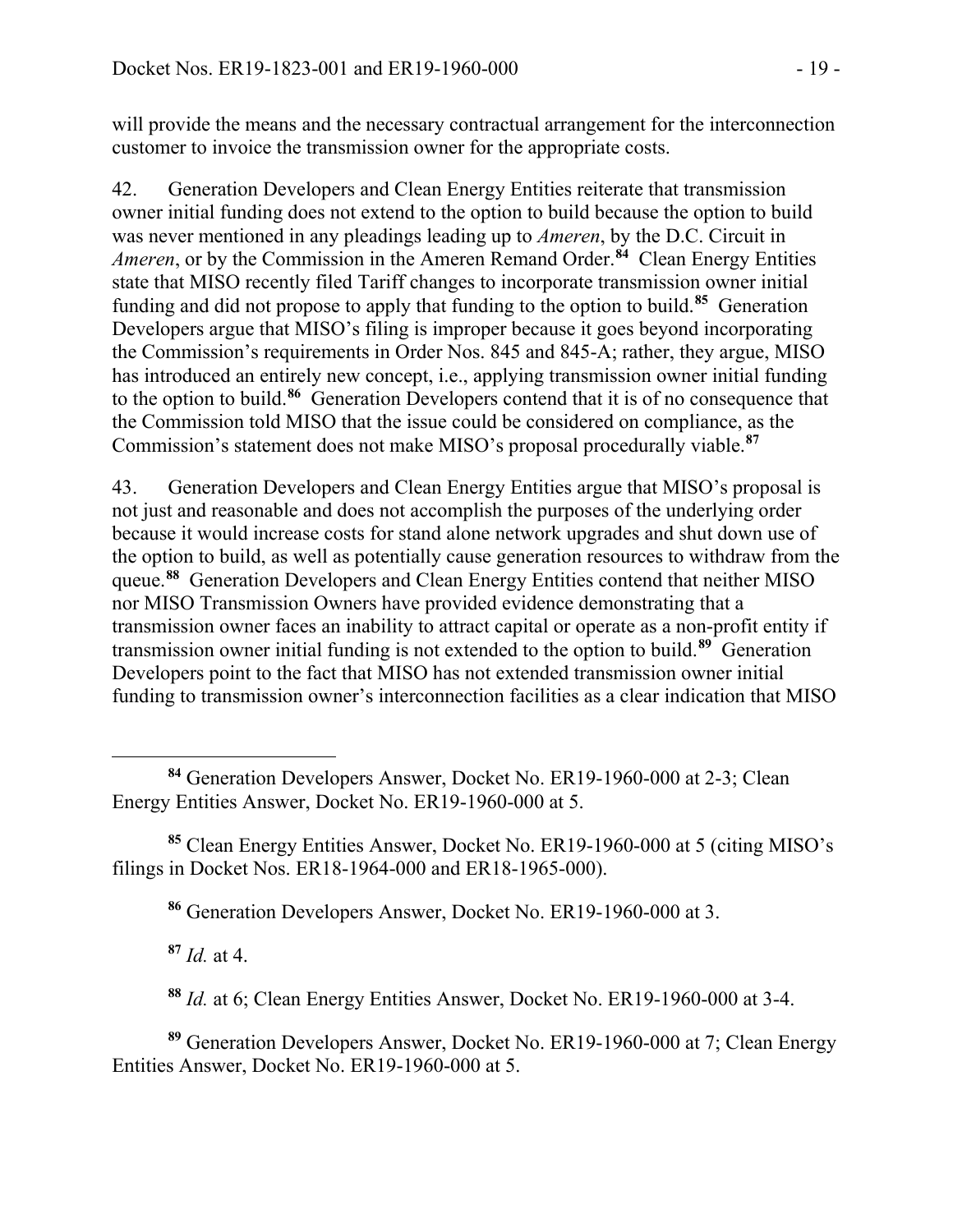transmission owners do not suffer any harms; Generation Developers contend that either there is harm from accepting interconnection customer-funded facilities or there is not.**[90](#page-19-0)**

# **d. Commission Determination**

44. We find that MISO's proposed revisions to its GIP and *pro forma* GIA implement the requirements to allow interconnection customers to unilaterally exercise the option to build stand alone network upgrades and the transmission provider's interconnection facilities; accordingly, we find that MISO's proposed Tariff revisions comply with the requirements of Order Nos. 845 and 845-A, with one exception, as discussed below. Specifically, the proposed language in articles 5.1, 5.1.3, 5.1.4, and 5.2(12) of MISO's *pro forma* GIA matches the language the Commission adopted in Order Nos. 845 and 845-A, with terminology adjustments to reflect definitions and sections specific to MISO's Tariff. MISO also requests two independent entity variations. As discussed further below, we accept MISO's request for an independent entity variation to adjust the definition of stand alone network upgrade in MISO's GIP and *pro forma* GIA. We also accept MISO's proposed independent entity variation in article 5.2(13) of the *pro forma* GIA to reconcile the option to build with transmission owner initial funding, subject to MISO making a further compliance filing. Accordingly, as further discussed below, we direct MISO to file, within 60 days of the date of this order, a further compliance filing to address the requirements described herein.

45. We accept MISO's request for an independent entity variation to adjust the definition of stand alone network upgrade to require that both MISO and the transmission owner have the obligation to provide a written technical explanation to the interconnection customer if either party disagrees with the interconnection customer about whether a network upgrade is a stand alone network upgrade. Although Order No. 845-A applied this requirement only to the transmission provider, **[91](#page-19-1)** MISO's Tariff requires both the transmission owner and MISO to agree with the interconnection customer that a network upgrade is a stand alone network upgrade. Therefore, we agree with MISO that this change is just and reasonable and accomplishes the purpose of Order No. 845-A because it will promote transparency and aid in the resolution of disputes.

46. We accept MISO's proposed independent entity variation in article 5.2(13) of the *pro forma* GIA to reconcile the option to build with transmission owner initial funding, subject to a further compliance filing, as discussed below. As an initial matter, we agree with MISO that *Ameren* has implications for the option to build within MISO. We find that stand alone network upgrades are not different in any meaningful way from the MISO network upgrades that were the focus of the *Ameren* proceeding; they are network

<span id="page-19-1"></span><span id="page-19-0"></span> $\overline{a}$ 

**<sup>90</sup>** Generation Developers Answer, Docket No. ER19-1960-000 at 8.

**<sup>91</sup>** Order No. 845-A, 166 FERC ¶ 61,137 at P 68.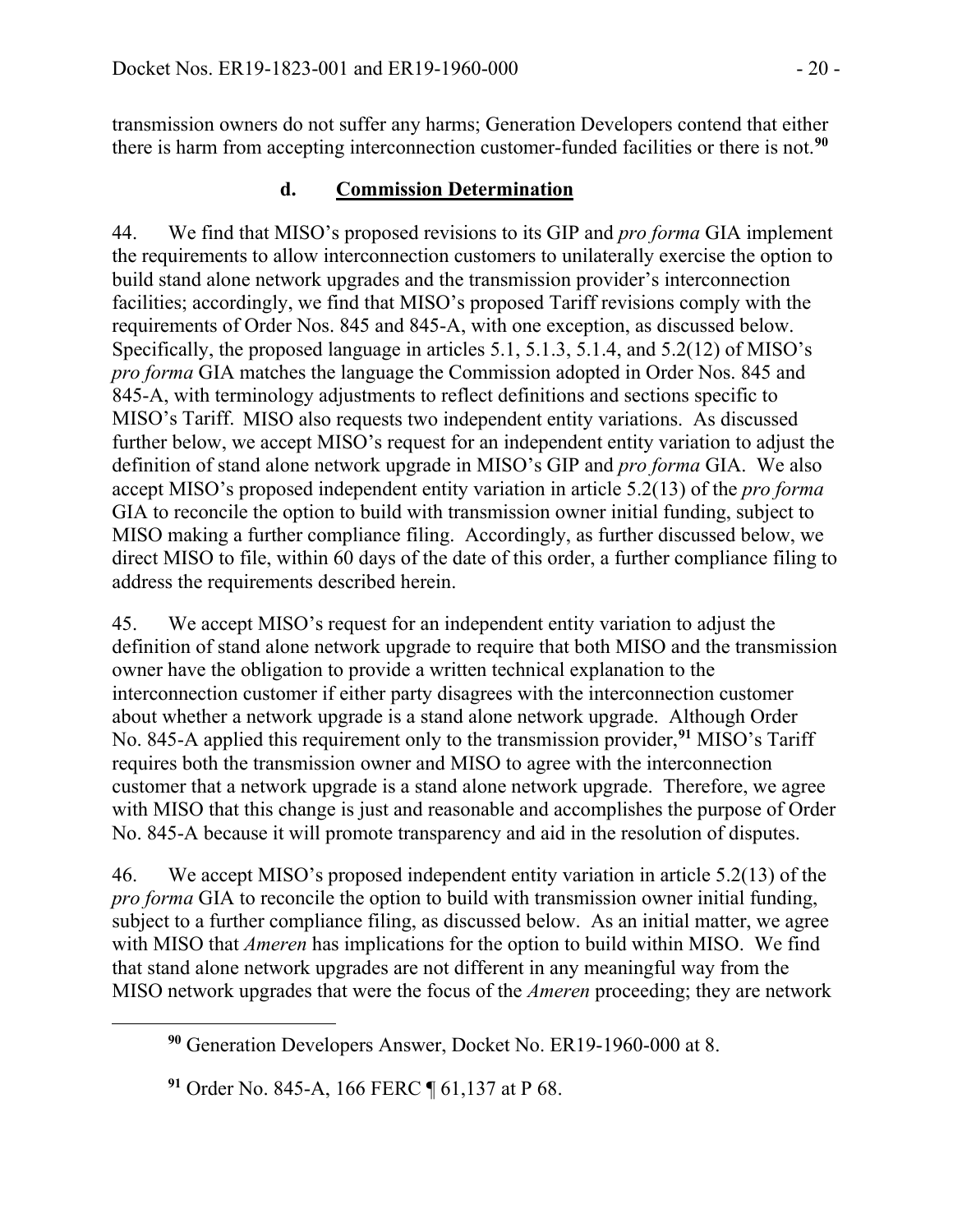upgrades that, although they do not affect day-to-day operations of the transmission system, will nevertheless become part of the MISO transmission owner's system and will be owned, operated, and maintained by the MISO transmission owner. The D.C. Circuit in *Ameren* noted that this ownership carries some risk, such as liability for insurance and litigation, as well as the risk that the inability of the transmission owner to earn a return on significant network upgrades on its system could detract from the transmission owner's ability to attract future capital.**[92](#page-20-0)** Due to these concerns, on remand from *Ameren*, the Commission reinstated transmission owner initial funding for all network upgrades into the *pro forma* GIA in MISO's Tariff.**[93](#page-20-1)**

47. We find that MISO transmission owners should similarly have the right to provide up-front funding for, and earn a return on, stand alone network upgrades. We agree with MISO that the option to build under Order No. 845, which would allow the interconnection customer to unilaterally elect to construct and pay for stand alone network upgrades, would not allow MISO transmission owners to receive compensation for the risk of owning, operating, and maintaining those facilities.

48. We disagree with protesters' arguments that *Ameren* does not apply to stand alone network upgrades because the option to build was not mentioned in the proceedings that led to *Ameren* or by the D.C. Circuit. While *Ameren* did not specifically contemplate the existing option to build provisions, it did contemplate the financing mechanism for network upgrades. This financing mechanism applies equally to all types of network upgrades, including stand alone network upgrades, which are simply a subset of the "Network Upgrades" contemplated under article 11.3 of MISO's *pro forma* GIA. **[94](#page-20-2)**

49. We reject arguments that MISO's independent entity variation does not accomplish the purposes of Order Nos. 845 and 845-A because the proposal increases costs and negates potential savings. Protesters compare the cost of MISO's proposed option to build, under which a transmission owner would earn a return of and on the cost of the stand alone network upgrades, with the costs of the option to build if the transmission owner did not earn such a return. However, as explained above, MISO transmission owners have the right to elect to provide the initial funding for stand alone network upgrades and earn a return on those upgrades. As MISO noted, an interconnection customer might select the option to build because it can construct the stand alone network upgrades itself for less money than the transmission owner could. Thus, even though the interconnection customer would still have to pay a return on the cost of those upgrades to the transmission owner, it would be paying a return on a lower

<span id="page-20-2"></span><span id="page-20-1"></span><span id="page-20-0"></span>

**<sup>93</sup>** Ameren Remand Order, 164 FERC ¶ 61,158 at P 33.

**<sup>92</sup>** *Ameren*, 880 F.3d at 580-82.

**<sup>94</sup>** MISO Tariff, Module A, § 1.S, "Stand Alone Network Upgrade" (111.0.0).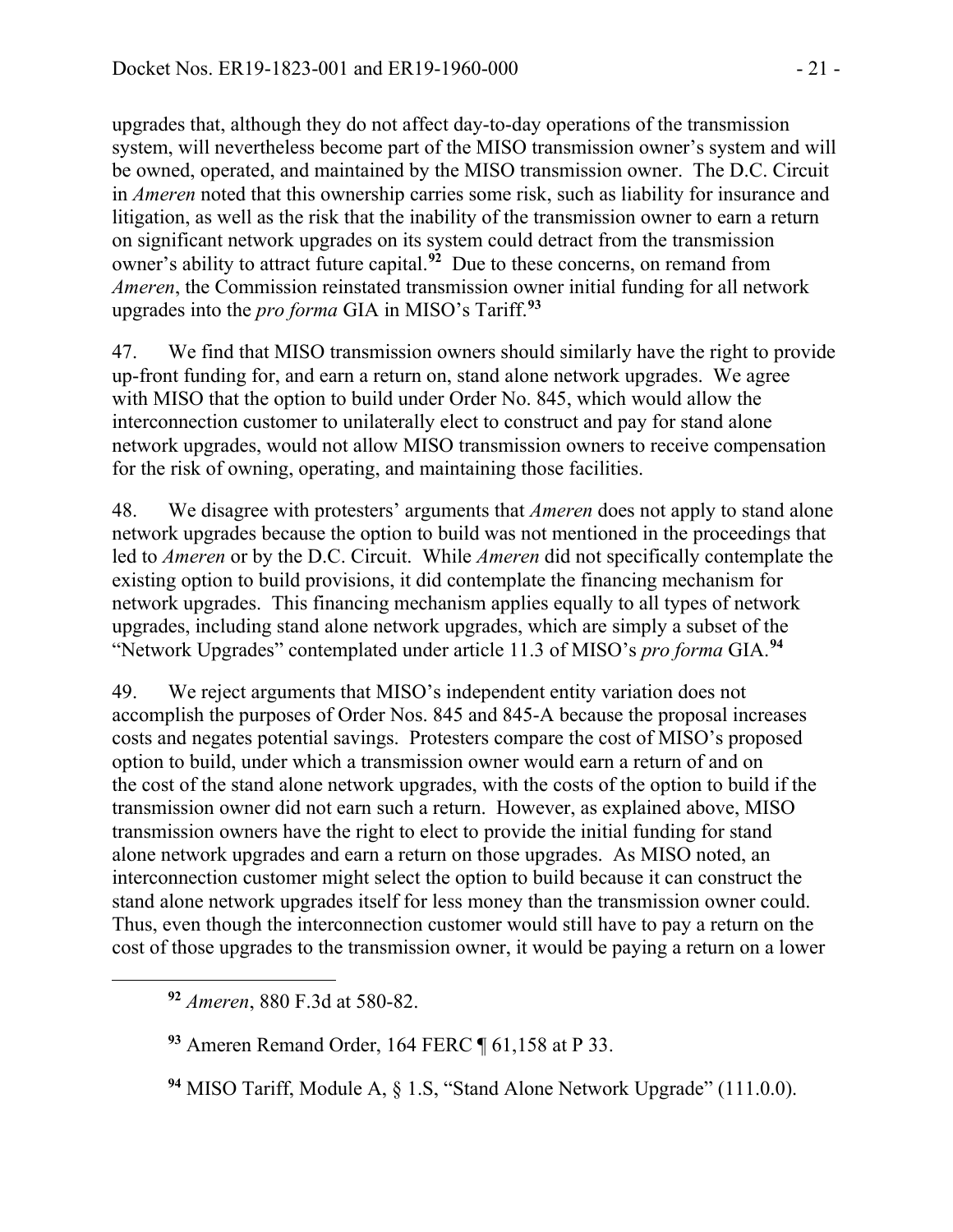initial amount. In addition, the interconnection customer might choose the option to build because it can construct the stand alone network upgrades more quickly than the transmission owner, a benefit that is unaffected by whether or not the interconnection customer pays a return on those upgrades to the transmission owner. We find that MISO's proposed language in article 5.2(13) of its *pro forma* GIA accomplishes the purposes of Order No. 845 by giving the interconnection customer the option to construct stand alone network upgrades on its own timeline while preserving the rights of transmission owners to earn a return on network upgrades.

50. We disagree with Generation Developers' argument that MISO's decision not to seek to extend transmission owner initial funding to transmission owner's interconnection facilities is a clear indication that MISO's transmission owners do not suffer any harms. MISO's treatment of transmission owner's interconnection facilities is not relevant to the fact that the court's decision in *Ameren* implicates stand alone network upgrades, which requires MISO to reconcile the option to build as applied to those upgrades with transmission owner initial funding. MISO's proposal seeks consistent treatment of network upgrades under its Tariff.

51. However, we find that MISO's proposal is unclear as to when the transmission owner will reimburse an interconnection customer for the costs of any stand alone network upgrades the interconnection customer constructs after exercising the option to build. Specifically, in Milestone 9 of MISO's GIA, MISO proposes that the parties will agree to a specific deadline for the interconnection customer to invoice the transmission owner for expenses related to an interconnection customer's construction of stand alone network upgrades; proposed article 5.2(13) states that the transmission owner must reimburse the interconnection customer for the full amount of such invoiced costs prior to an agreed-upon date. We are concerned that, if transmission owner reimbursement for the cost of these facilities occurs after the stand alone network upgrades are completed, there will be a misalignment of the risks with the rate of return that the transmission owner receives. As discussed further below, MISO's proposed funding arrangement could require the interconnection customer exercising the option to build to take on the risk of financing and constructing the stand alone network upgrades, while allowing the transmission owner to earn the same rate of return the transmission owner would have earned if it had constructed and provided initial funding for the stand alone network upgrades. Thus, MISO's proposal could allow transmission owners to avoid the risks of providing initial financing for, and constructing, stand alone network upgrades while retaining benefits as if they incurred some of those risks and costs.

52. The Commission previously found a similar network upgrade funding option to be unjust and unreasonable and directed MISO to remove it from its Tariff. Under this option, termed "Option 1" funding: (1) the interconnection customer provided up-front funding for any network upgrades required to accommodate the interconnection request; (2) the transmission owner provided a 100 percent refund of the cost of network upgrades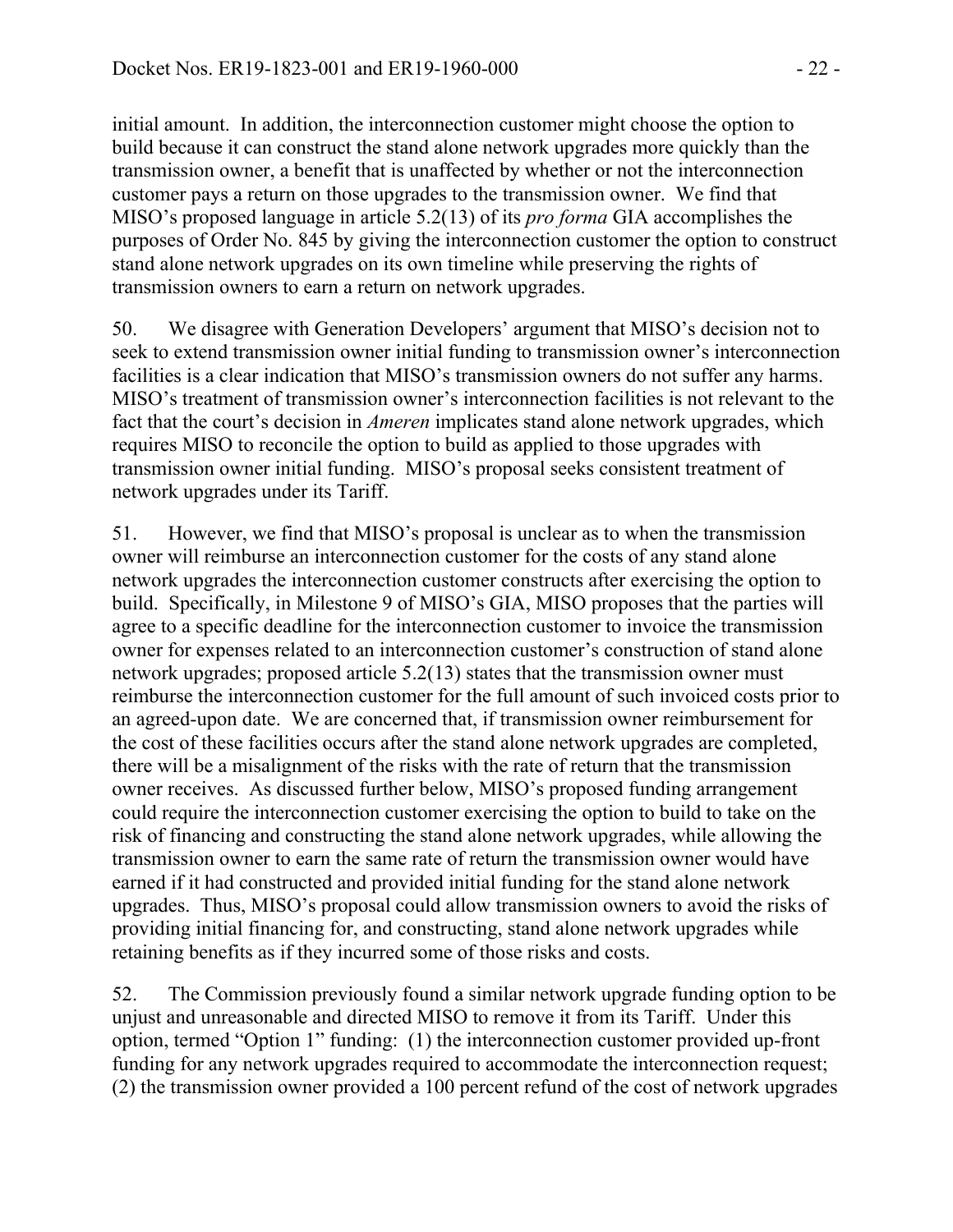to the interconnection customer upon completion of the network upgrades; and (3) the transmission owner assessed the interconnection customer a monthly network upgrade charge to recover the cost of the non-reimbursable portion of the network upgrade costs over time based on a formula contained in Attachment GG**[95](#page-22-0)** of the MISO Tariff. The Commission found Option 1 funding unjust and unreasonable and ordered MISO to remove this funding option from the MISO Tariff, effective March 22, 2011.**[96](#page-22-1)** The Commission reasoned that Option 1 funding allowed transmission owners to avoid many of the risks and costs associated with financing a new construction project, while retaining benefits as if they did incur some of those risks and costs.**[97](#page-22-2)** The Commission explained that the interconnection customer must first obtain the financing necessary to fund the construction of network upgrades up-front (and bear the financing costs upfront), and then essentially pay for the transmission owner to refinance such costs and bear the transmission owner's capital costs and income tax allowance over a prescribed time period. The Commission found that Option 1 funding increased the costs directly assigned to the interconnection customer without any increase in the level of service provided to that interconnection customer. Table 1 below illustrates the similarities between Option 1 funding and MISO's option to build proposal.

**<sup>97</sup>** *E.ON*, 137 FERC ¶ 61,076 at P 37.

 $\overline{a}$ 

<span id="page-22-0"></span>**<sup>95</sup>** Attachment GG (Network Upgrade Charge) of the MISO Tariff includes in the calculation of the network upgrade charge a return on capital investment, income taxes, depreciation expense, operating and maintenance expense (O&M), administrative and general expense, and other direct and indirect costs.

<span id="page-22-2"></span><span id="page-22-1"></span>**<sup>96</sup>** *E.ON Climate & Renewables North America, LLC v. Midwest Indep. Transmission Sys. Operator, Inc.*, 137 FERC ¶ 61,076, at P 43 (2011) (*E.ON*), *order on reh'g*, 142 FERC ¶ 61,048, at P 39 (2013), *order on reh'g*, 151 FERC ¶ 61,264 (2015).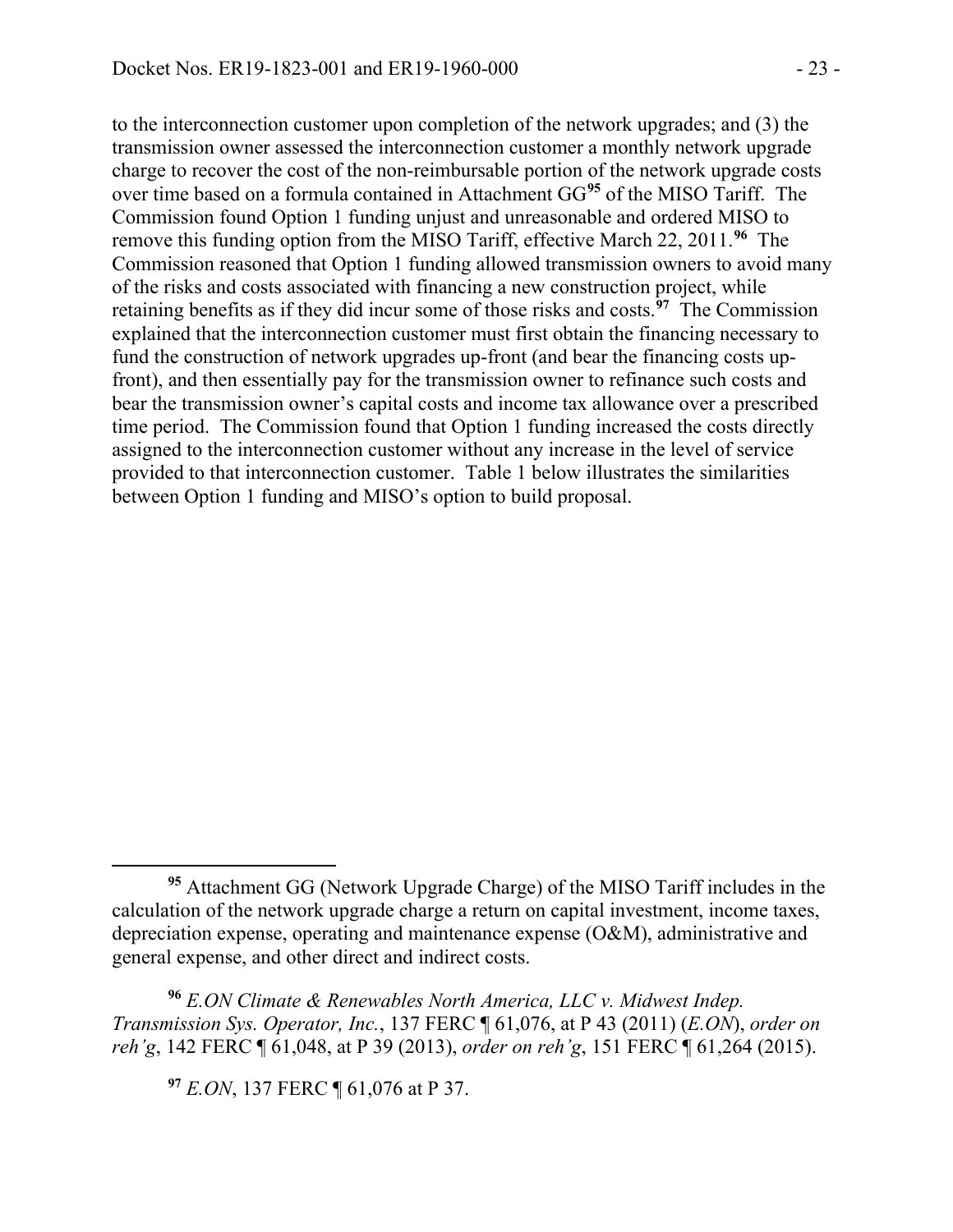| Table 1                                        |                                                                                                                                                                                                                   |                                                                                                                                                                                                                                                                                                                       |
|------------------------------------------------|-------------------------------------------------------------------------------------------------------------------------------------------------------------------------------------------------------------------|-----------------------------------------------------------------------------------------------------------------------------------------------------------------------------------------------------------------------------------------------------------------------------------------------------------------------|
|                                                | <b>Option 1 Funding</b>                                                                                                                                                                                           | <b>MISO's Option to Build</b><br><b>Proposal</b>                                                                                                                                                                                                                                                                      |
| <b>Funding</b>                                 | The interconnection<br>customer provides up-front<br>funding to the transmission<br>owner (for all necessary<br>network upgrades). <sup>98</sup>                                                                  | The interconnection<br>customer pays (for stand<br>alone network upgrades). <sup>99</sup>                                                                                                                                                                                                                             |
| <b>Who Constructs</b>                          | transmission owner <sup>100</sup>                                                                                                                                                                                 | interconnection customer <sup>101</sup>                                                                                                                                                                                                                                                                               |
| <b>Refunds</b><br><b>When Refunds Provided</b> | The transmission owner<br>refunds the interconnection<br>customer 100 percent of<br>the costs of network<br>upgrades. <sup>102</sup><br>After construction of<br>network upgrades is<br>completed. <sup>104</sup> | The transmission owner<br>refunds the interconnection<br>customer 100 percent of<br>the costs of stand alone<br>network upgrades. <sup>103</sup><br>By an agreed-upon date<br>specified in Appendix B of<br>the GIA prior to the date<br>for the transfer of upgrades<br>to the transmission<br>owner. <sup>105</sup> |
| <b>Subsequent Charges</b>                      | The transmission owner<br>charges the interconnection<br>customer a return of and on<br>capital over time through a<br><b>Facilities Service</b><br>Agreement. <sup>106</sup>                                     | The transmission owner<br>charges the interconnection<br>customer a return of and on<br>capital over time through a<br><b>Facilities Service</b><br>Agreement. <sup>107</sup>                                                                                                                                         |

**<sup>98</sup>** *Id*.

<span id="page-23-9"></span><span id="page-23-8"></span><span id="page-23-7"></span><span id="page-23-6"></span><span id="page-23-0"></span> $\overline{a}$ 

<span id="page-23-1"></span>**<sup>99</sup>** May 22 Filing, *proposed* MISO Tariff, att. X, app. 6, art. 5.2(13) (General Conditions Applicable to Option to Build) (65.0.0).

**<sup>100</sup>** *E.ON*, 137 FERC ¶ 61,076 at P 37.

<span id="page-23-5"></span><span id="page-23-4"></span><span id="page-23-3"></span><span id="page-23-2"></span>**<sup>101</sup>** May 22 Filing, *proposed* MISO Tariff, att. X, app. 6, art. 5.2(13) (General Conditions Applicable to Option to Build) (65.0.0).

**<sup>102</sup>** *E.ON*, 137 FERC ¶ 61,076 at P 37.

**<sup>103</sup>** May 22 Filing, *proposed* MISO Tariff, att. X, app. 6, art. 5.2(13) (General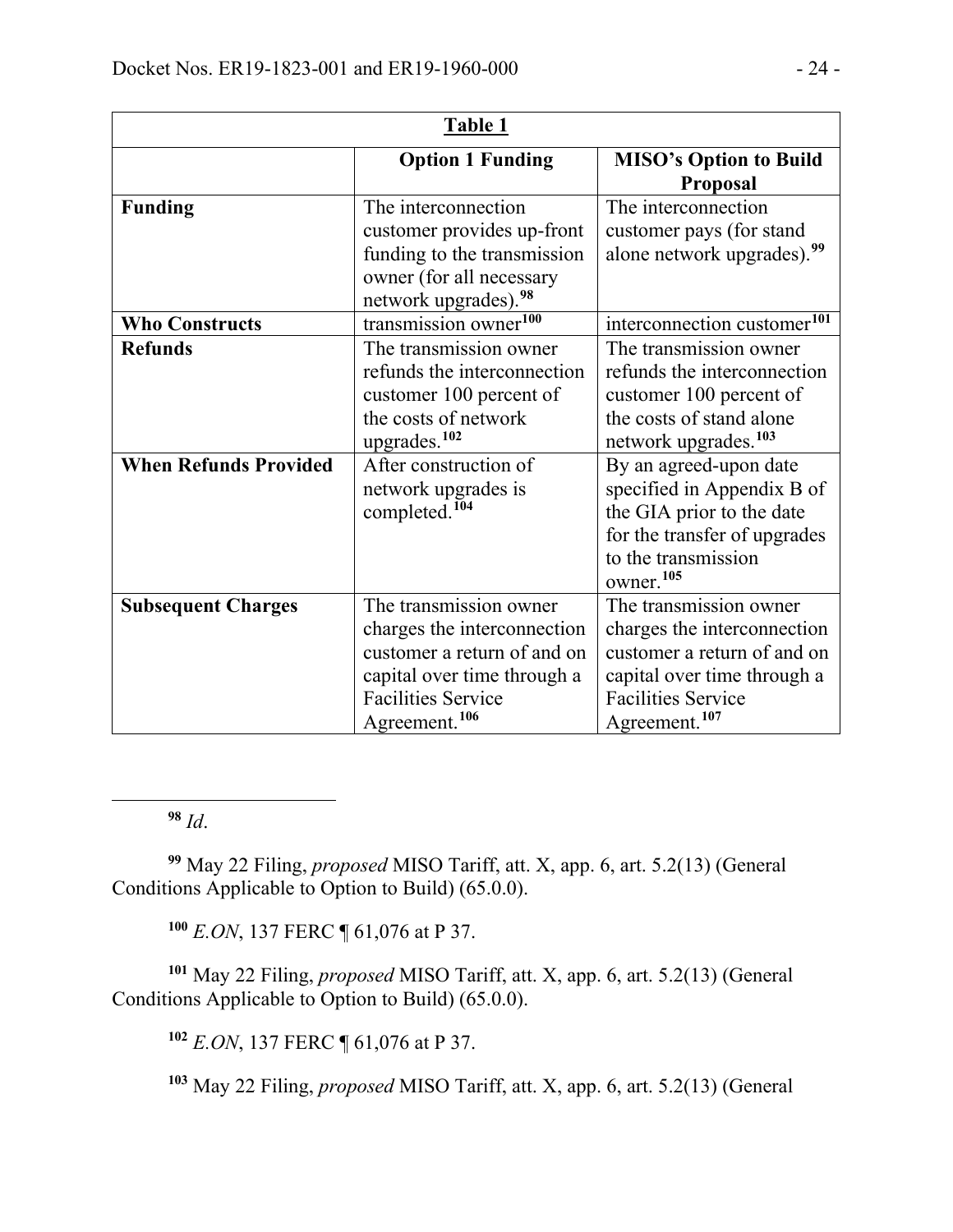53. We find that MISO's proposed funding arrangement for stand alone network upgrades is similar to Option 1 funding for network upgrades that the Commission found to be unjust and unreasonable in *E.ON*, and we therefore reject it. Like Option 1 funding, MISO's proposed funding arrangement may allow the refund of costs by the transmission owner to occur after construction has completed, **[108](#page-24-0)** in which case the transmission owner would avoid the risks and costs associated with financing and constructing a new construction project while retaining benefits as if they incurred those risks and costs. Therefore, in the compliance filing due within 60 days from the date of this order, we direct MISO to submit Tariff revisions providing that the transmission owner will pay the interconnection customer's invoice for the estimated stand alone network upgrade construction costs before the date the interconnection customer must make any construction payment, and true-up any over- or underpayment after construction is completed and actual construction costs are known. It is reasonable to shift the risk for initial financing to the transmission owner because the transmission owner will then be able to collect a return of and on capital.

 Conditions Applicable to Option to Build) (65.0.0).

**<sup>104</sup>** *E.ON*, 137 FERC ¶ 61,076 at P 37.

**<sup>105</sup>** May 22 Filing, *proposed* MISO Tariff, att. X, app. 6, art. 5.2(13) (General Conditions Applicable to Option to Build), app. B, Milestone 9 (65.0.0).

**<sup>106</sup>** *E.ON*, 137 FERC ¶ 61,076 at P 37.

**<sup>107</sup>** May 22 Filing, *proposed* MISO Tariff, att. X, app. 6, art. 5.2(13) (General Conditions Applicable to Option to Build) (65.0.0).

<span id="page-24-0"></span>**<sup>108</sup>** Proposed Milestone 9 states that the interconnection customer will invoice the transmission owner for construction expenses at an agreed-upon date. Proposed article 5.2(13) of MISO's *pro forma* GIA states that "Interconnection Customer shall invoice the Transmission Owner *for the amount expended by the Interconnection Customer to construct* any Stand Alone Network Upgrades for which the Interconnection Customer has exercised its Option to Build in accordance with Appendix B. The Transmission Owner shall be required *to reimburse* Interconnection Customer for the full amount of such invoiced costs *prior to the date* specified in Appendix B *for the Interconnection Customer to transfer such Stand Alone Network Upgrades* to the Transmission Owner." (emphasis added).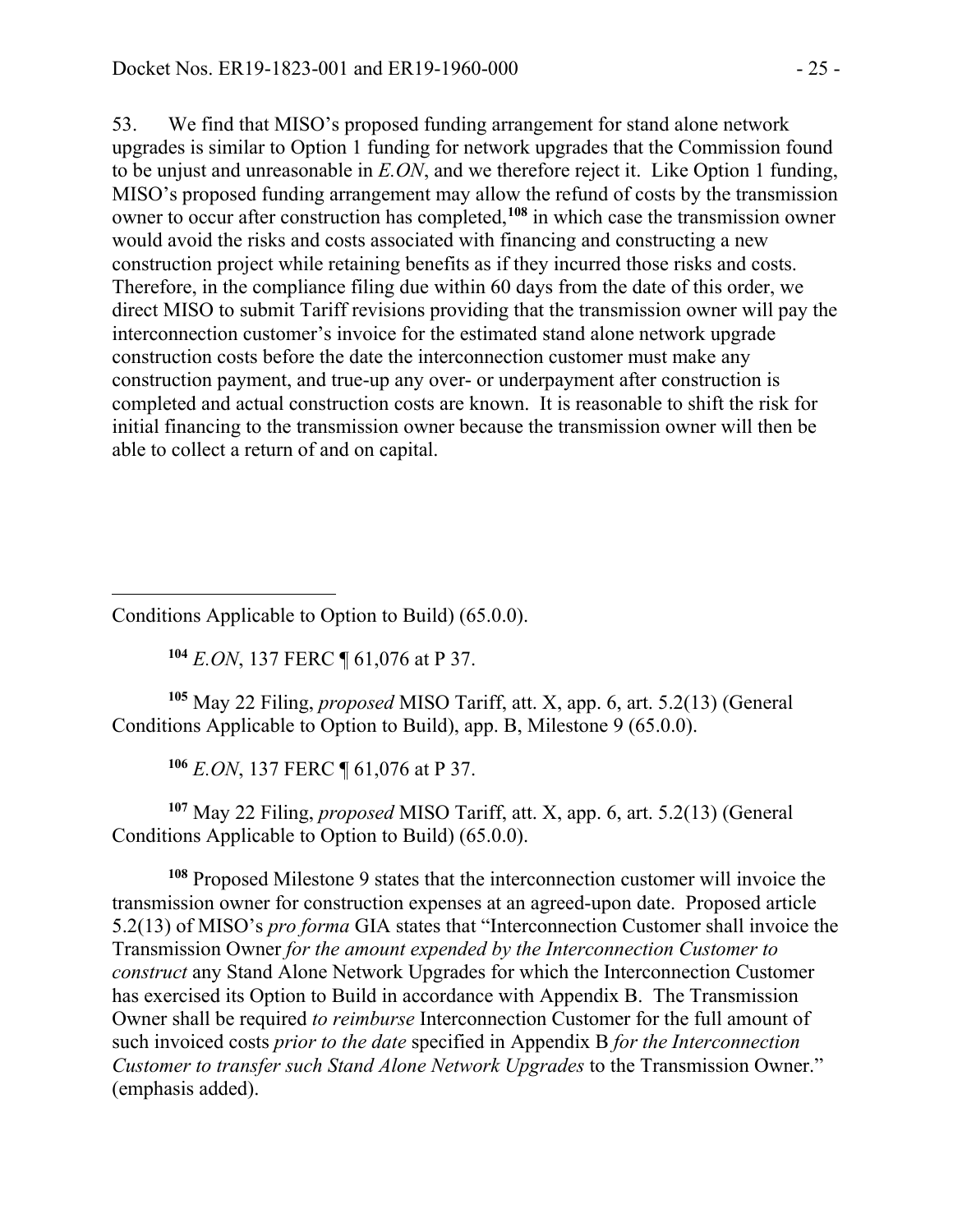54. Finally, we require MISO to remove the proposed reference to "Transmission Owner's Interconnection Facilities" in Milestone 9 of the *pro forma* GIA, which reads:

> Invoice Transmission Owner for the amount expended by the Interconnection Customer to construct any Transmission Owner's Interconnection Facilities and Stand Alone Network Upgrades for which the Interconnection Customer has exercised its Option to Build if the Transmission Owner has elected to Self Fund (GIA 5.2.13).

We find that MISO has provided no justification for including the additional variation that would require the interconnection customer to invoice the transmission owner for the costs of transmission owner's interconnection facilities. Interconnection customers in MISO pay directly for the costs associated with all interconnection facilities – the transmission owner does not provide any funding for these facilities.**[109](#page-25-0)**

# **3. Dispute Resolution**

55. In Order No. 845, the Commission revised the *pro forma* LGIP by adding new section 13.5.5, which establishes generator interconnection dispute resolution procedures that allow a disputing party to unilaterally seek non-binding dispute resolution.**[110](#page-25-1)** The Commission established these new procedures because dispute resolution was previously unavailable when the parties did not mutually agree to pursue a binding arbitration under section 13.5 of the pre-Order No. 845 *pro forma* LGIP. The Commission further explained that participation in the new non-binding dispute resolution process in *pro forma* LGIP section 13.5.5 does not preclude disputing parties from pursuing binding arbitration after the conclusion of the non-binding dispute resolution process if they seek a binding result. **[111](#page-25-2)**

# **a. MISO's Compliance Filing**

56. MISO requests several independent entity variations to establish a non-binding dispute resolution process separate from the existing dispute resolution procedures in its

**<sup>111</sup>** Order No. 845, 163 FERC ¶ 61,043 at P 139.

<span id="page-25-0"></span> $\overline{a}$ **<sup>109</sup>** MISO Tariff, att. X, app. 6 (Generator Interconnection Agreement), arts. 11.1 and 11.2 (66.0.0).

<span id="page-25-2"></span><span id="page-25-1"></span>**<sup>110</sup>** Order No. 845, 163 FERC ¶ 61,043 at P 133; *see also pro forma* LGIP § 13.5.5.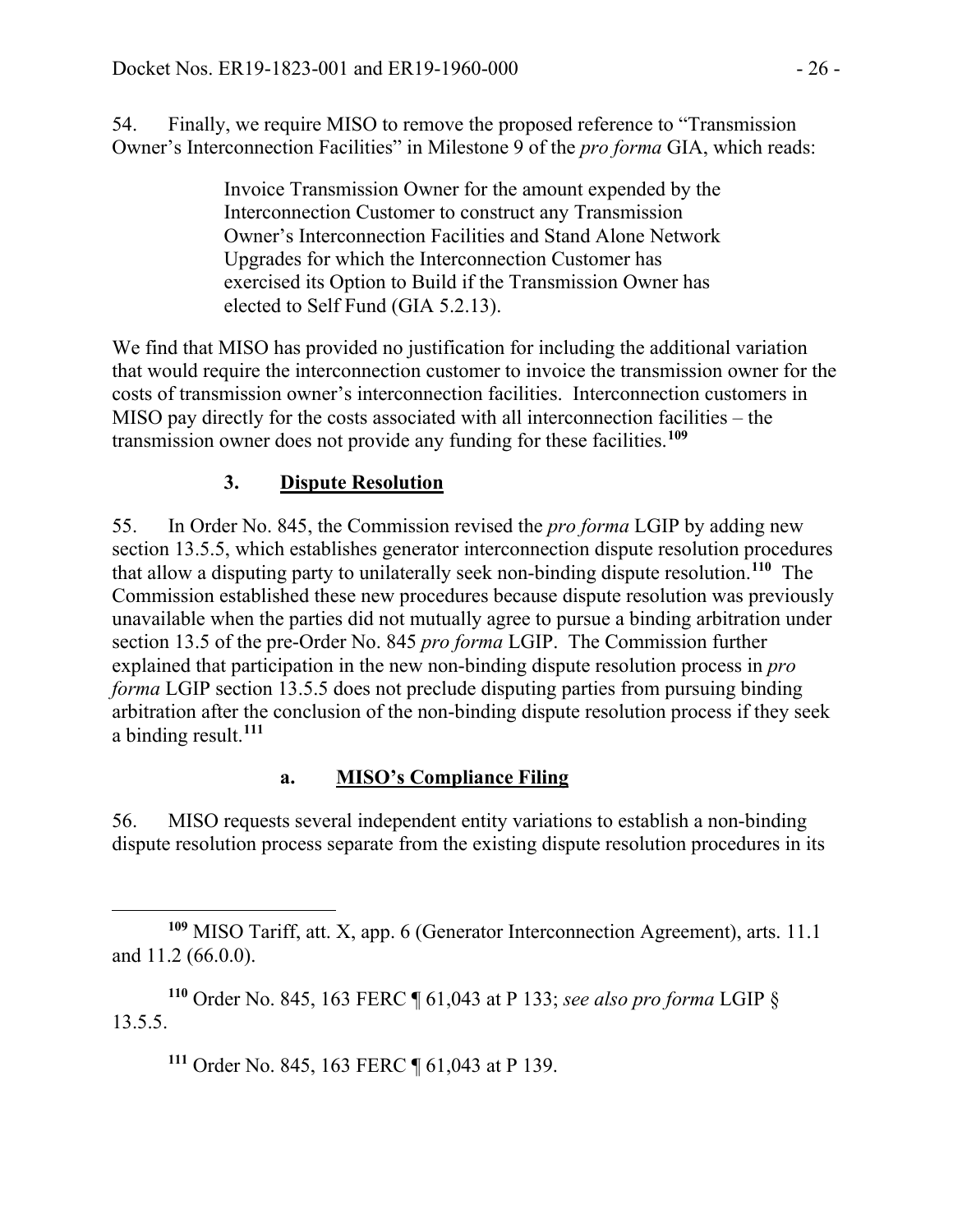Tariff and to accommodate features applicable to its generator interconnection process. **[112](#page-26-0)** MISO states that, while the existing dispute resolution provisions contained in Attachment HH of its Tariff address the Commission's primary concern that dispute resolution be available where there is no mutual agreement to pursue arbitration, **[113](#page-26-1)** MISO proposes the addition of a new section 13.5.2 to its GIP that, it asserts, will provide a more efficient, flexible dispute resolution alternative to the existing Attachment HH process. **[114](#page-26-2)** MISO states that, consistent with this view, it does not propose to replicate within section 13.5.2 of its GIP the detailed procedures of the Attachment HH dispute resolution process. Instead, MISO states that proposed section 13.5.2 establishes the outer parameters of the process, with details such as the number of meetings and the timing of any interim steps to be developed through the stakeholder process and incorporated into its Generator Interconnection Business Practices Manual (BPM No. 15), with such rules serving as default rules that parties may modify by agreement. MISO asserts that allowing parties to tailor the dispute process is appropriate given the wide variation in the type and scope of disputes that may arise in the interconnection context. **[115](#page-26-3)**

57. While the language proposed by MISO in section 13.5.2 largely conforms to the language in section 13.5.5 of the Commission's *pro forma* LGIP, MISO proposes some key variations. MISO proposes modifications to the *pro forma* language permitting parties to make a request for non-binding dispute resolution, pursuant to the arbitration process detailed in section 13.5 of the LGIP, without first seeking mutual agreement. MISO proposes instead to establish that the process set forth in section 13.5.2 shall serve as an alternative to, and not a replacement of, the Attachment HH dispute resolution process, and that a request to pursue non-binding dispute resolution pursuant to section 13.5.2 shall not require the agreement of any other party to proceed. MISO states that this is appropriate because section 13.5 of its GIP does not contain dispute resolution procedures. MISO also proposes to include language specifying that the non-binding dispute resolution procedures pursuant to section 13.5.2 shall adhere to any procedural and timing requirements set forth in the BPM, although parties may agree to modify such rules.**[116](#page-26-4)** MISO also proposes to include references to its *pro forma* Facilities

**<sup>113</sup>** *Id.* at 16 (citing Order No. 845, 163 FERC ¶ 61,043 at P 139).

**<sup>114</sup>** *Id.* at 19.

<span id="page-26-1"></span><span id="page-26-0"></span> $\overline{a}$ 

**<sup>115</sup>** *Id.* at 20.

<span id="page-26-4"></span><span id="page-26-3"></span><span id="page-26-2"></span>**<sup>116</sup>** *Id.* at 19, *proposed* MISO Tariff, att. X, § 13.5.2 (Non-binding Dispute Resolution) (112.0.0).

**<sup>112</sup>** May 22 Filing, Transmittal Letter at 17-20.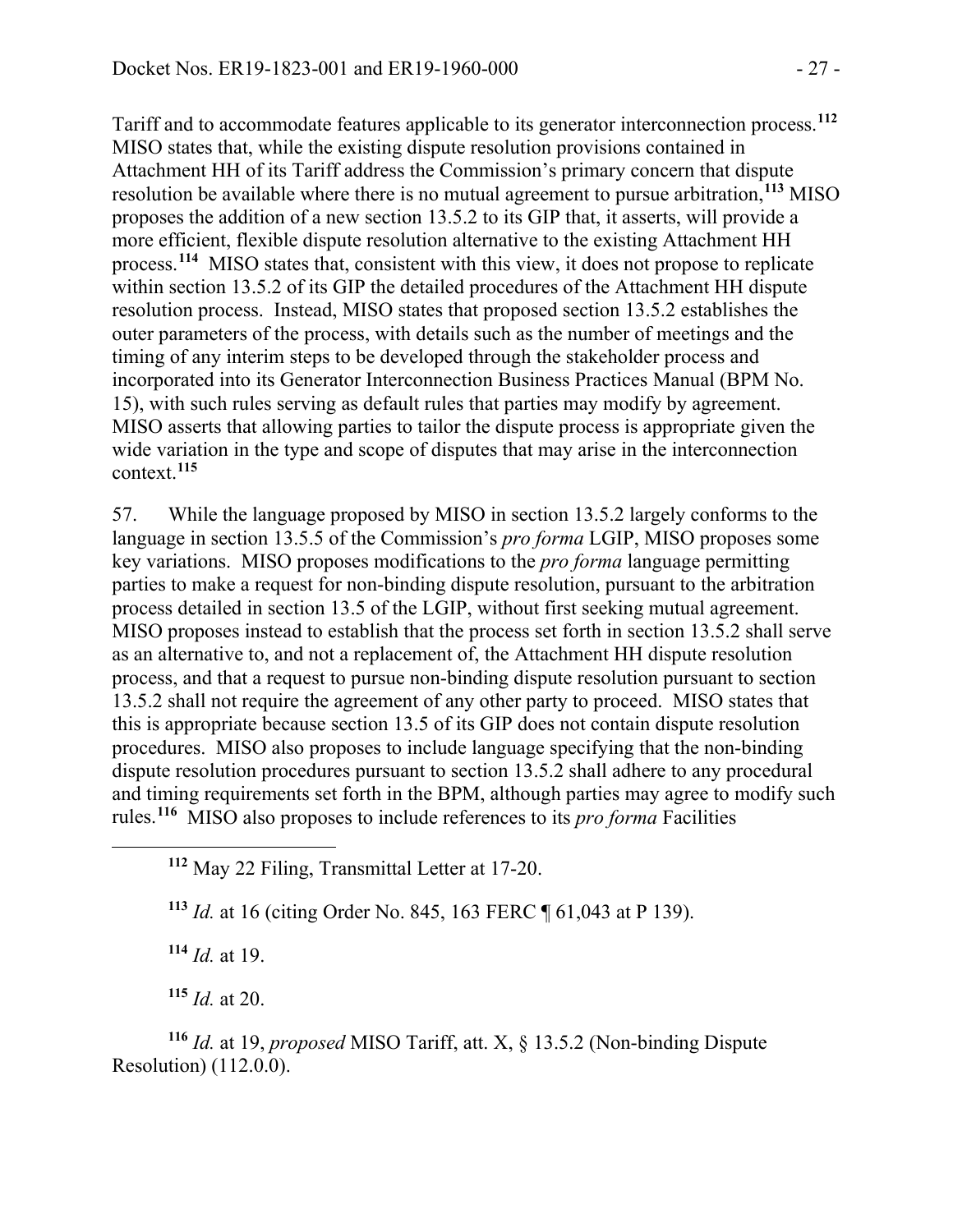Construction Agreement (FCA) and *pro forma* Multi-Party Facilities Construction Agreement (MPFCA) within section 13.5.2,**[117](#page-27-0)** as interconnection disputes in its region may arise from the GIP, GIAs, FCAs, and/or MPFCAs.

58. MISO states that proposed section 13.5.2 of its GIP establishes a non-binding arbitration process, which MISO asserts accomplishes the goals of Order No. 845 by providing a dispute resolution process that any party, including interconnection customers, may seek unilaterally.**[118](#page-27-1)** MISO states that its proposed language adheres to the requirements and timeframes for non-binding dispute resolution established by Order No. 845 and is integrated within a single section of the GIP for ease of reference. Additionally, MISO states that its proposed language does not discriminate between parties and is expressly made an alternative to, rather than a replacement of, MISO's other Commission-accepted dispute resolution processes.

### **b. Commission Determination**

59. We find that MISO's Tariff provisions comply with the requirements of Order Nos. 845 and 845-A. MISO's proposed Tariff language in GIP section 13.5.2 offers nonbinding dispute resolution procedures that disputing parties can seek to implement unilaterally, as required by Order No. 845.**[119](#page-27-2)** We further find that the non-binding arbitration process proposed in section 13.5.2 of MISO's GIP adheres to the requirements and timeframes for non-binding dispute resolution procedures established by Order No. 845, does not discriminate among parties, and provides a useful alternative to, rather than a replacement of, MISO's existing dispute resolution processes. Further, we find that the independent entity variations that MISO requests reflect the specific definitions and terminology in MISO's Tariff, make explicit a party's unilateral access to a dispute resolution mechanism, and clarify that the processes outlined in GIP section 13.5.2 serve as an alternative to MISO's other dispute resolution procedures. **[120](#page-27-3)** In addition, we find that MISO's proposal to include certain procedural or timing rules in its BPM is consistent with the Commission's "rule of reason" policy as permitted by Order No. 845.**[121](#page-27-4)** As a result, we find that MISO's proposed independent entity variations are

<span id="page-27-3"></span>**<sup>120</sup>** May 22 Filing, Transmittal Letter at 18-19.

<span id="page-27-4"></span>**<sup>121</sup>** Order No. 845, 163 FERC ¶ 61,043 at P 200.

<span id="page-27-1"></span><span id="page-27-0"></span> $\overline{a}$ **<sup>117</sup>** *Id.*, Transmittal Letter at 18 (citing MISO Tariff, att. X, apps. 8 and 9 respectively).

**<sup>118</sup>** *Id.* at 20 (citing Order No. 845, 163 FERC ¶ 61,043 at P 139).

<span id="page-27-2"></span>**<sup>119</sup>** Order No. 845, 163 FERC ¶ 61,043 at PP 123, 132, 139.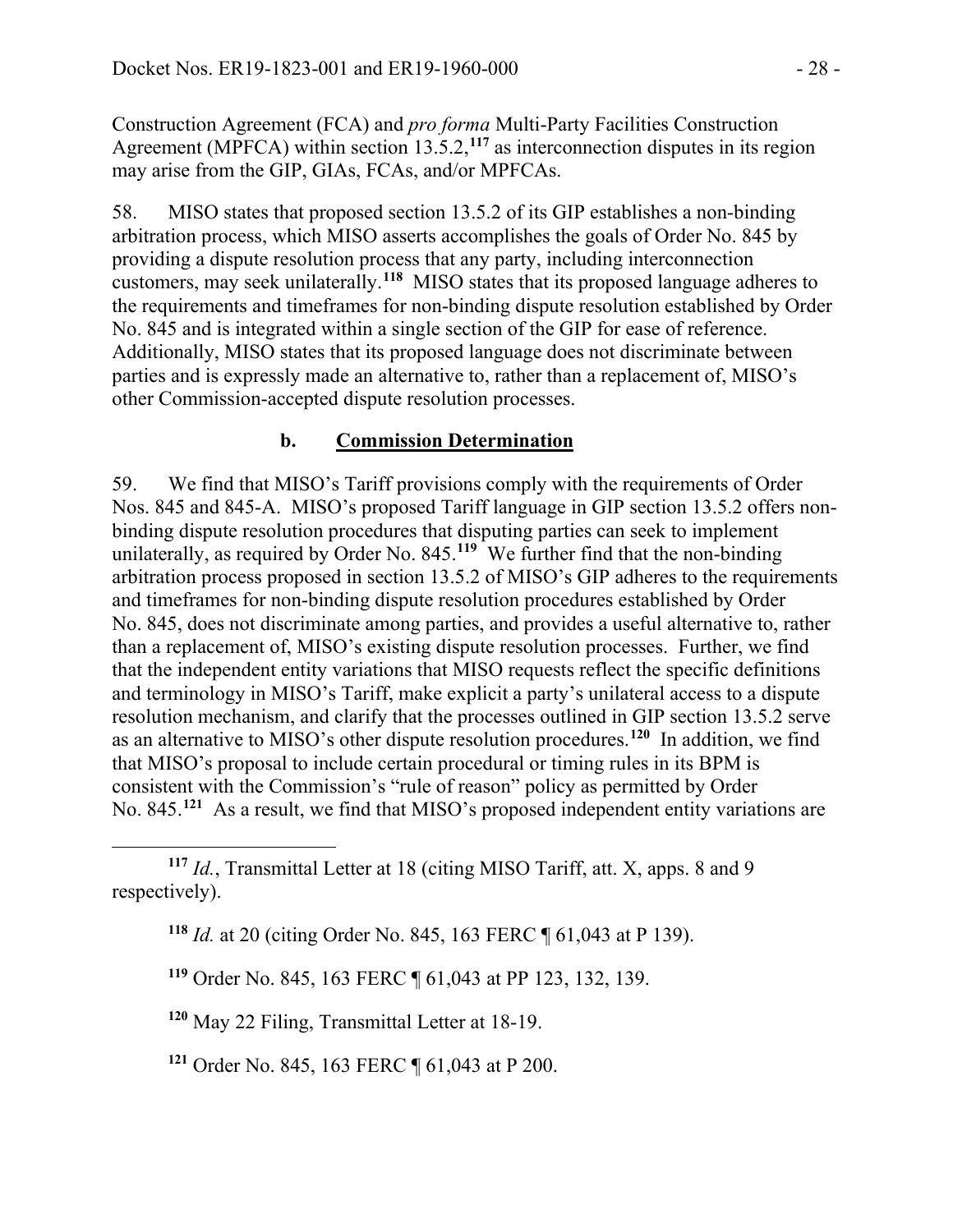just and reasonable, not unduly discriminatory or preferential, and accomplish the purposes of the final rule by ensuring that a disputing party has unilateral access to nonbinding dispute resolution. **[122](#page-28-0)** Accordingly, we accept MISO's proposed Tariff revisions.

# **4. Identification and Definition of Contingent Facilities**

60. In Order No. 845, the Commission added a new definition to section 1 of the *pro forma* LGIP, providing that contingent facilities shall mean those unbuilt interconnection facilities and network upgrades upon which the interconnection request's costs, timing, and study findings are dependent, and if delayed or not built, could cause a need for restudies of the interconnection request or a reassessment of the interconnection facilities and/or network upgrades and/or costs and timing.**[123](#page-28-1)** The Commission also added new section 3.8 to the *pro forma* LGIP, which requires transmission providers to include, within section 3.8, a method for identifying the contingent facilities that they will provide to the interconnection customer at the conclusion of the system impact study and include in the interconnection customer's generator interconnection agreement.**[124](#page-28-2)** The Commission specified that the method must be sufficiently transparent to determine why a specific contingent facility was identified and how it relates to the interconnection request.**[125](#page-28-3)** The Commission stated that this transparency will ensure that the method is applied on a non-discriminatory basis.**[126](#page-28-4)** The Commission further required that transmission providers provide, upon the interconnection customer's request, the estimated network upgrade costs and estimated in-service completion date associated with each identified contingent facility when this information is readily available and not commercially sensitive.**[127](#page-28-5)**

# **a. MISO's Compliance Filing**

61. MISO proposes revisions to its GIP to incorporate the definition of contingent facilities directed by the Commission in Order No. 845, with a variation, and to add a new GIP section 3.8 that provides MISO's method for identifying contingent facilities.

**<sup>122</sup>** *Id.* P 133.

<span id="page-28-2"></span><span id="page-28-1"></span><span id="page-28-0"></span> $\overline{a}$ 

**<sup>123</sup>** *Id.* P 218; *see also pro forma* LGIP § 1 (Definitions).

**<sup>124</sup>** Order No. 845, 163 FERC ¶ 61,043 at P 199.

<span id="page-28-3"></span>**<sup>125</sup>** *Id.*; *see also pro forma* LGIP § 3.8.

<span id="page-28-4"></span>**<sup>126</sup>** Order No. 845, 163 FERC ¶ 61,043 at P 200.

<span id="page-28-5"></span>**<sup>127</sup>** *Id.* P 199; *see also pro forma* LGIP § 3.8.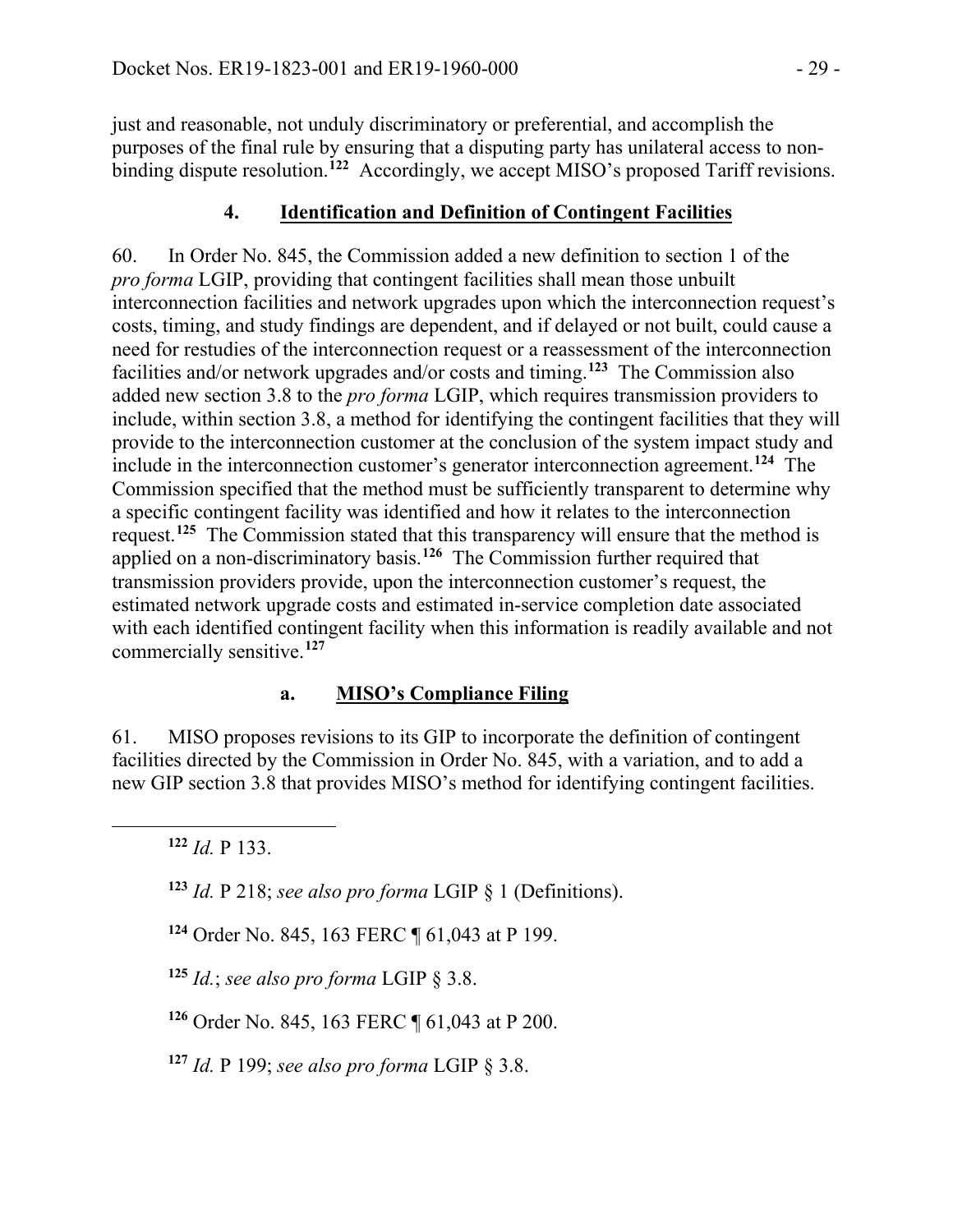Specifically, MISO proposes to add to the definition of contingent facilities those facilities identified in the MISO Transmission Expansion Plan (MTEP) that could impact the timing of an interconnection request.**[128](#page-29-0)** Additionally, MISO proposes to include in new GIP section 3.8 three methods that together identify all contingent facilities for an interconnection request: (1) a review of network upgrades identified through the system impact studies of higher-queued projects; (2) a distribution factor analysis for planned MTEP network upgrades based on impact criteria in its BPM;**[129](#page-29-1)** and (3) a review of any contingent facilities identified through affected system studies based on their respective criteria.**[130](#page-29-2)**

62. MISO proposes to document the list of contingent facilities in Appendix A of its *pro forma* GIA, including their estimated network upgrade costs and in-service completion time when this information is readily available and not commercially sensitive.**[131](#page-29-3)** MISO states that exhibit A10 of its *pro forma* GIA already lists the contingent facilities, the study assumptions used to identify the contingent facilities, and the expected completion date for any contingent facilities associated with an interconnection request.**[132](#page-29-4)** MISO further explains that the costs of any interconnection facilities and network upgrades associated with the interconnection request are also already provided in Appendix A, in exhibit A6-1 (for the transmission owner's facilities), exhibit A6-2 (for the network facilities), and exhibit A-8 (for the customer's facilities).

### **b. Protests/Comments**

63. Generation Developers contend that MISO has not adequately addressed Order No. 845's contingent facilities requirements.**[133](#page-29-5)** Generation Developers argue that MISO's proposed language does not establish a method for identifying contingent

<span id="page-29-0"></span> $\overline{a}$ **<sup>128</sup>** May 22 Filing, Transmittal Letter at 23, *proposed* MISO Tariff, att. X, § 1.C, "Contingent Facilities" (112.0.0).

<span id="page-29-1"></span>**<sup>129</sup>** MISO notes that the relevant BPM relating to contingent facilities is MISO BPM No. 15. *Id.*, Transmittal Letter at 24.

<span id="page-29-2"></span>**<sup>130</sup>** *Id.* at 23, *proposed* MISO Tariff, att. X, § 3.8 (Identification of Contingent Facilities) (112.0.0).

<span id="page-29-5"></span><span id="page-29-4"></span><span id="page-29-3"></span>**<sup>131</sup>** *Id.*, Transmittal Letter at 24, *proposed* MISO Tariff, att. X, § 3.8 (Identification of Contingent Facilities) (112.0.0).

**<sup>132</sup>** *Id.*, Transmittal Letter at 24.

**<sup>133</sup>** Generation Developers Protest, Docket No. ER19-1960-000, at 7-9.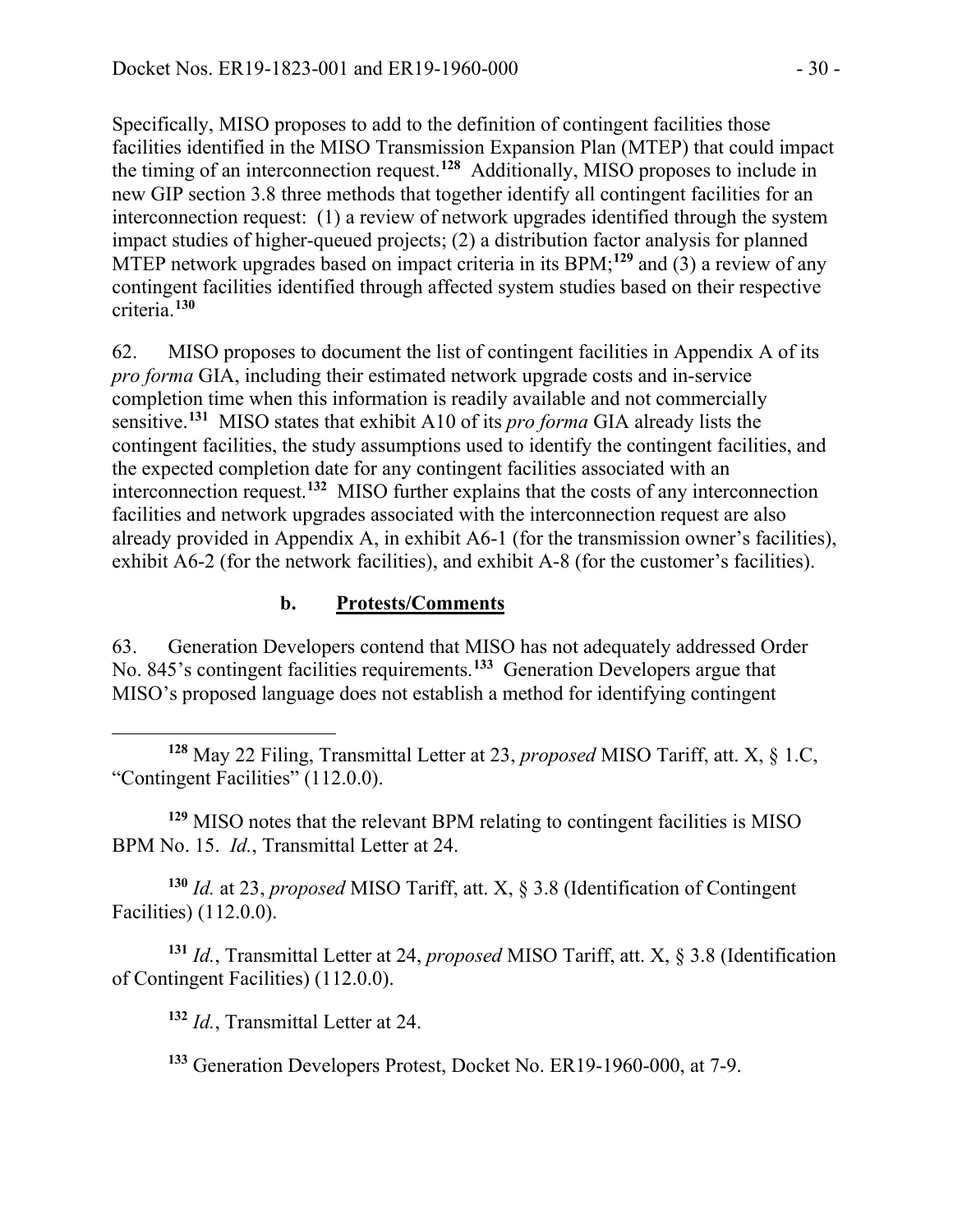facilities that have electric relevance to an interconnection request, as such a method must include the study basis (i.e., standards and scope) used.**[134](#page-30-0)** Furthermore, Generation Developers allege that MISO has previously identified, as contingent facilities, facilities that have no electrical relevance to a particular interconnection request. **[135](#page-30-1)** In addition, Generation Developers argue that MISO's proposal to list study criteria in its BPM is at odds with the Commission's requirements to publish such information in the GIP.

64. In its comments, Clean Energy Entities state that MISO's proposal offers a good example of a clear and consistent process for identifying contingent facilities. **[136](#page-30-2)**

#### **c. Answer**

65. MISO contends that its three proposed methods for identifying contingent facilities are sufficiently detailed and transparent.<sup>[137](#page-30-3)</sup> MISO contends that a "method" is simply the procedure or technique MISO will use to identify contingent facilities and that Generation Developers' view of a "method" is unduly expansive.**[138](#page-30-4)** MISO argues that, for each of its three methods, it will disclose both the source and the manner in which potential contingent facilities are identified.**[139](#page-30-5)** Specifically, MISO explains that: (1) for method one, higher-queued interconnection customers are the source of contingent facilities, and the system impact study is the manner in which they are identified; (2) for method two, the list of planned MTEP network upgrades that are not yet in service is the source of contingent facilities, and a distribution factor analysis is the manner in which they are identified; and (3) for method three, affected system studies are the source of contingent facilities, and the affected system's criteria is the manner in which they are identified. MISO states that these methodologies are included directly in the Tariff, with

**<sup>134</sup>** *Id.* at 8.

<span id="page-30-0"></span>

<span id="page-30-2"></span><span id="page-30-1"></span>**<sup>135</sup>** *Id.* at 9 (citing Petition for Rulemaking of the American Wind Energy Association to Revise Generator Interconnection Rules and Procedures, Docket No. RM15-21-000, at 25-27 (filed June 19, 2015)).

**<sup>136</sup>** Clean Energy Entities Comments, Docket No. ER19-1960-000 at 12.

<span id="page-30-3"></span>**<sup>137</sup>** MISO Answer, Docket No. ER19-1960-000 at 20-24.

<span id="page-30-4"></span>**<sup>138</sup>** *Id.* at 21.

<span id="page-30-5"></span>**<sup>139</sup>** *Id.* at 22-23.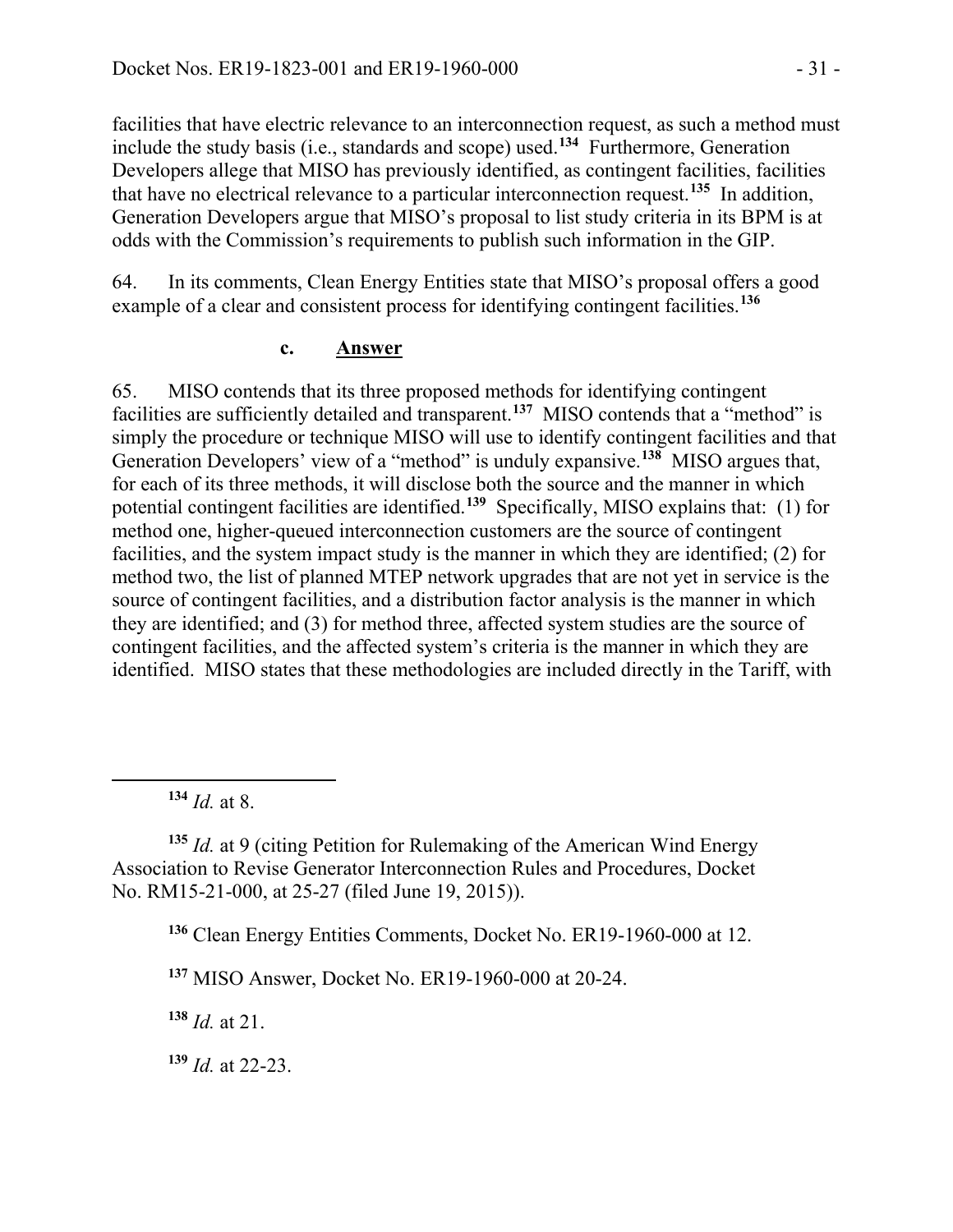only specific calculations and percentages to be applied in conducting distribution factor analysis included in its BPM No. 15. **[140](#page-31-0)**

### **d. Commission Determination**

66. We find that MISO's proposed revisions identifying and describing MISO's methods for determining contingent facilities partially comply with the requirements of Order Nos. 845 and 845-A. As specified in Order No. 845, transmission providers must include a method for determining contingent facilities. The Commission required that this method must provide sufficient transparency to determine why a specific contingent facility was identified and how it relates to the interconnection request. Order No. 845 also states that a transmission provider's method to identify contingent facilities should be transparent enough to ensure that it will be applied on a non-discriminatory basis.**[141](#page-31-1)** We find that MISO's proposal to coordinate with affected system parties to determine what contingent facilities have been identified through affected system studies based on their respective criteria is a sufficiently transparent method to identify these types of contingent facilities.

67. With regard to MISO's proposal to review planned MTEP network upgrades using a distribution factor analysis based on impact criteria located in its BPM No. 15, we note that decisions as to whether an item should be included in a tariff or in a business practice manual are guided by the Commission's rule of reason policy, under which provisions that "significantly affect rates, terms, and conditions" of service, are readily susceptible of specification, and are not generally understood in a contractual agreement must be included in a tariff.**[142](#page-31-2)** Because the specific criteria used to identify contingent facilities will determine the potential cost exposure for the interconnection customer, we find that these criteria significantly affect the rates, terms, and conditions of service. Therefore, we direct MISO to file, within 60 days of the date of this order, a further compliance filing to include Tariff language describing the impact criteria MISO uses in its distribution factor analysis to determine which MTEP projects constitute contingent facilities.

**<sup>140</sup>** MISO BPM No. 15, § 6.2.4 (Conditions to GIA (app. A10)) (r20).

**<sup>141</sup>** Order No. 845, 163 FERC ¶ 61,043 at P 200.

<span id="page-31-0"></span>

<span id="page-31-2"></span><span id="page-31-1"></span>**<sup>142</sup>** *Energy Storage Ass'n v. PJM Interconnection, L.L.C.*, 162 FERC ¶ 61,296, at P 103 (2018); *see also City of Cleveland, Ohio v. FERC*, 773 F.2d 1368, at 1376 (D.C. Cir. 1985) (finding that utilities must file "only those practices that affect rates and service significantly, that are reasonably susceptible of specification, and that are not so generally understood in any contractual arrangement as to render recitation superfluous").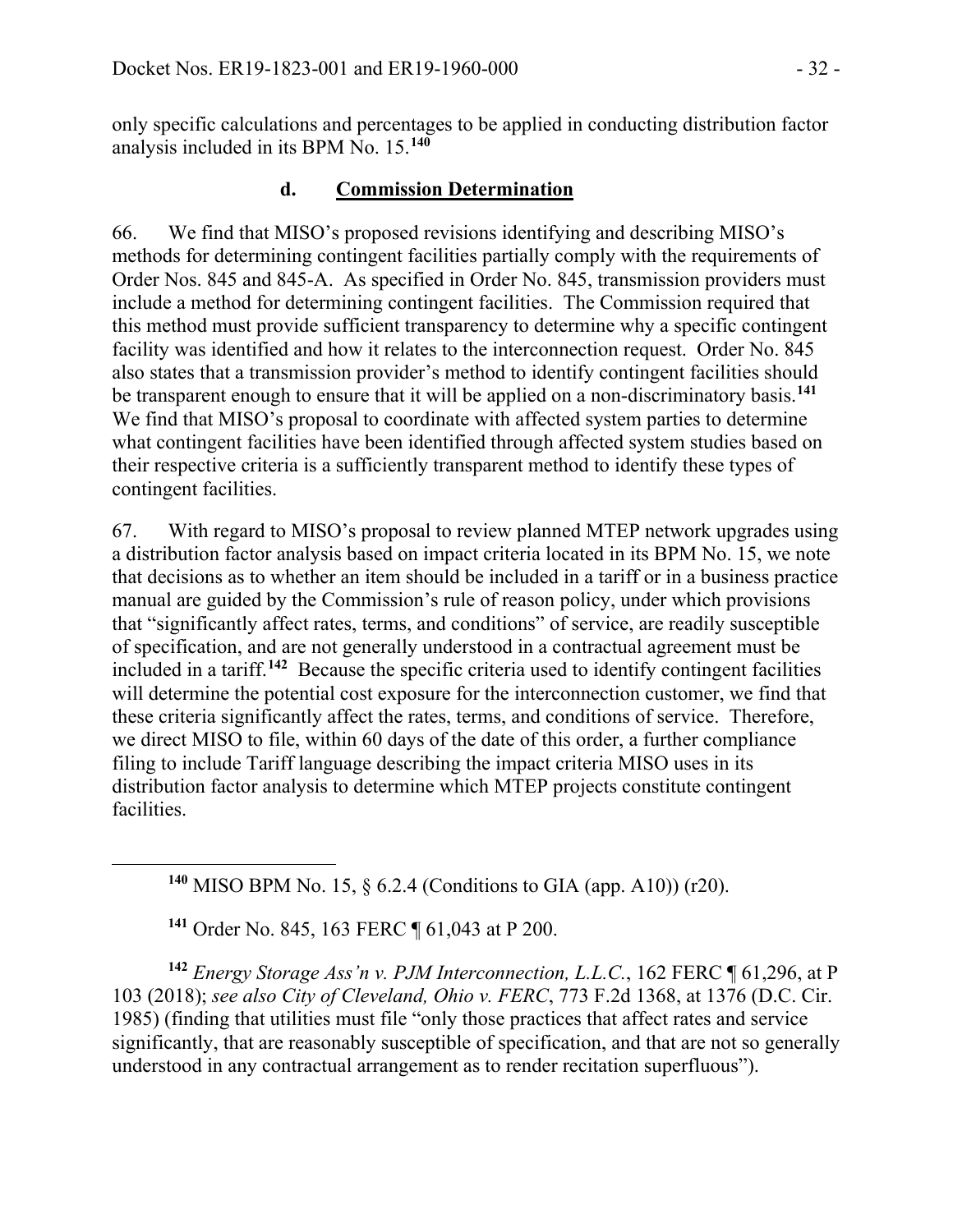68. We also find that MISO's proposal to review network upgrades identified through the system impact studies of higher-queued projects lacks the requisite transparency required by Orders Nos. 845 and 845-A because the proposed Tariff revisions do not detail the specific technical screens or analyses and the specific thresholds or criteria that MISO will use to review higher-queued projects as part of its method to identify contingent facilities.**[143](#page-32-0)** Without this information, an interconnection customer will not understand how MISO will evaluate potential contingent facilities to determine their relationship to an individual interconnection request.**[144](#page-32-1)** Further, including provisions regarding specific thresholds or criteria in MISO's GIP will ensure that MISO's technical screens or analyses will be applied to interconnection requests on a consistent, not unduly discriminatory or preferential basis. Accordingly, we direct MISO to file, within 60 days of the date of this order, a further compliance filing to include Tariff language describing the specific thresholds or criteria MISO uses to determine which network upgrades from higher-queued projects constitute contingent facilities.

69. We also find that MISO's proposal does not comply with Order Nos. 845 and 845-A's requirement that transmission providers present the contingent facilities list at the conclusion of the system impact study, because the proposed Tariff language states only that the GIA will include the contingent facilities list. MISO's interconnection study process uses a three-phase group study approach to queue processing, known as the Definitive Planning Phase (DPP), which includes three sequential system impact studies: the preliminary, revised, and final system impact studies (in DPP Phases I, II, and III, respectively). The DPP process also includes a decision point before DPP Phase II and DPP Phase III (Decision Points I and II, respectively), wherein an interconnection customer can review the updated system impact study results and decide to: (1) remain in the queue and proceed to the next phase by making the appropriate milestone payment; (2) remain in the queue and proceed to the next phase while reducing the size of the interconnection request and making the appropriate milestone payment; or (3) withdraw and receive a refund of its previous milestone payment.**[145](#page-32-2)**

<span id="page-32-1"></span>**<sup>144</sup>** *See pro forma* LGIP § 3.8 ("The method shall be sufficiently transparent to determine why a specific Contingent Facility was identified").

<span id="page-32-2"></span>**<sup>145</sup>** The Commission recently accepted revisions to MISO's milestone payment structure. An interconnection customer that withdraws at Decision Point I receives a refund of 50 percent of its first milestone payment; the remaining 50 percent is at-risk, such that the interconnection customer will forfeit the milestone payment if it

<span id="page-32-0"></span>**<sup>143</sup>** Order No. 845 declined to implement a standard threshold or criteria, such as a specific distribution factor threshold, because different thresholds may be more appropriate for different queue types and geographical footprints. Order No. 845, 163 FERC ¶ 61,043 at P 220.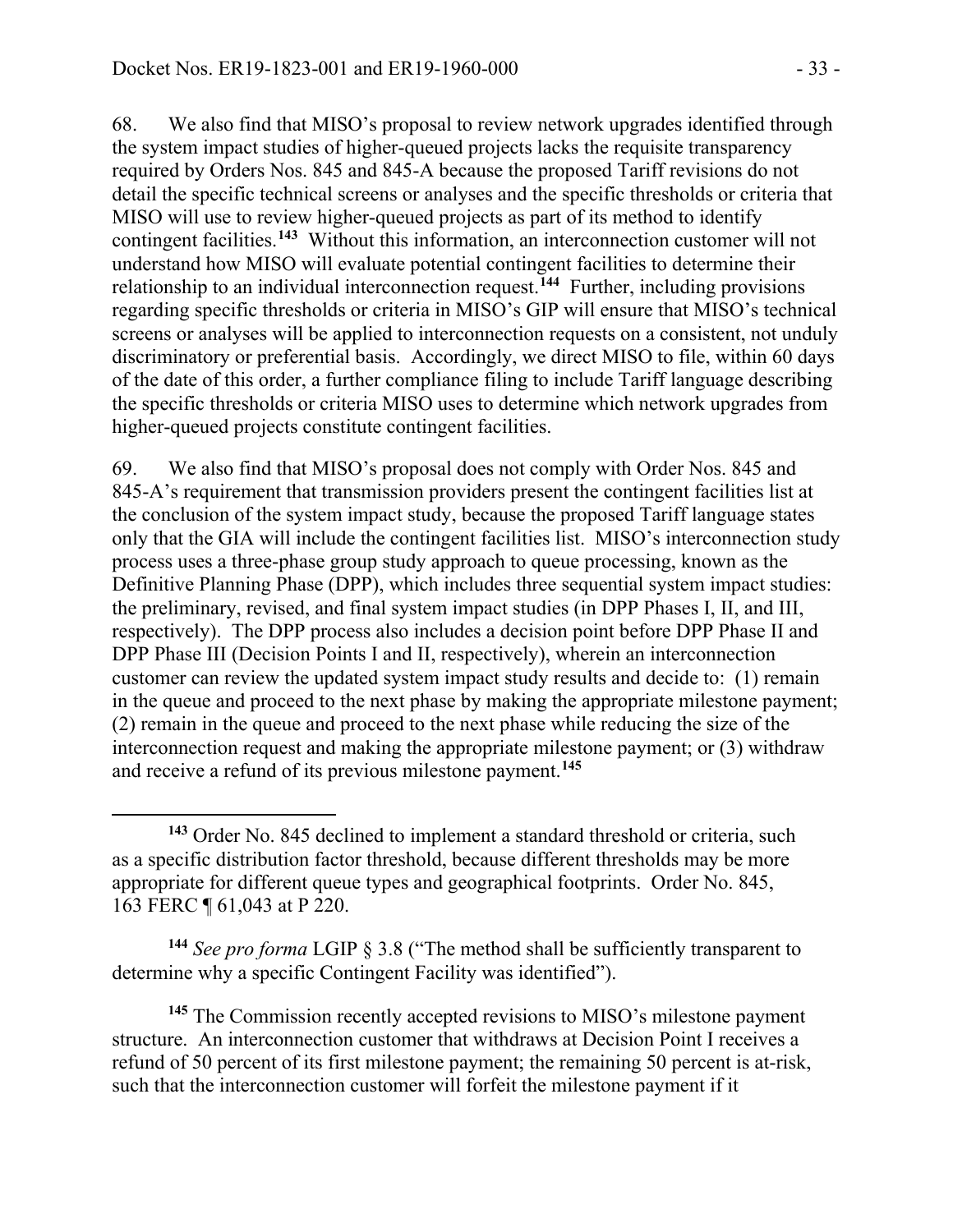70. We find that the start of Decision Point II, before the beginning of DPP Phase III, is an appropriate point to provide a list of contingent facilities to interconnection customers. Order No. 845 requires that transmission providers present the contingent facilities list at the conclusion of the system impact study, because this timing allows interconnection customers to access contingent facility information early enough in the process to better understand their potential risk exposure and to expedite decisions on queue withdrawal. At Decision Point II, the interconnection customer has received the revised system impact study, which accounts for any project withdrawals after DPP Phase I. Decision Point II is also a pre-existing point in the interconnection process, allowing interconnection customers 15 business days to decide whether to proceed to the next phase or withdraw from the queue. Finally, Decision Point II is the last opportunity for interconnection customers to withdraw from the interconnection queue prior to the facilities study. Therefore, we find that providing interconnection customers with a list of contingent facilities at the start of Decision Point II will allow interconnection customers to use the contingent facilities information to better understand their potential risk exposure and expedite decisions on queue withdrawal. Accordingly, we direct MISO to file, within 60 days of the date of this order, a further compliance filing to either (a) revise its Tariff to provide an initial list of contingent facilities to interconnection customers at the start of Decision Point II, in addition to the final list of contingent facilities provided in Appendix A of MISO's GIA, or (b) explain how providing a list of contingent facilities at a different point during the interconnection process would accomplish the purposes of Order No. 845.

## **5. Transparency Regarding Study Models and Assumptions**

71. In Order No. 845, the Commission revised section 2.3 of the *pro forma* LGIP to require transmission providers to maintain network models and underlying assumptions on either an Open Access Same-Time Information System (OASIS) site or a passwordprotected website. If the transmission provider posts this information on a passwordprotected website, a link to the information must be provided on its OASIS site. Revised *pro forma* LGIP section 2.3 also requires that "network models and underlying assumptions reasonably represent those used during the most recent interconnection study and be representative of current system conditions." In addition, the Commission revised *pro forma* LGIP section 2.3 to allow transmission providers to require interconnection customers, OASIS site users, and password-protected website users to sign a

 $\overline{a}$ 

subsequently withdraws its interconnection request and its withdrawal harms remaining interconnection customers. An interconnection customer that withdraws at Decision Point II receives a refund of its second milestone payment, but 100 percent of its first milestone payment remains at-risk. *See Midcontinent Indep. Sys. Operator, Inc.*, 169 FERC ¶ 61,173 (2019).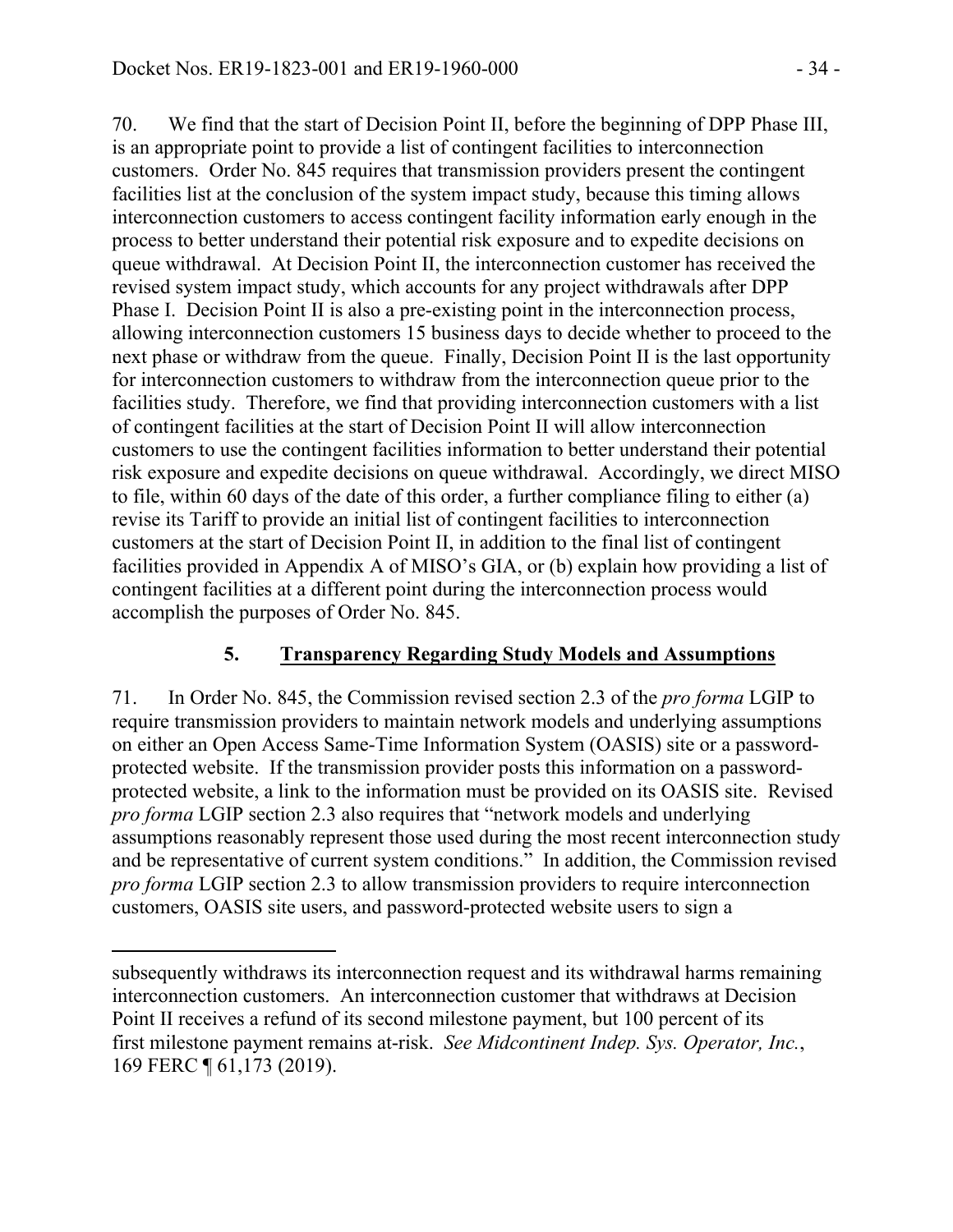confidentiality agreement before the release of commercially sensitive information or critical energy infrastructure information (CEII).**[146](#page-34-0)**

72. In Order No. 845-A, the Commission reiterated that neither the Commission's CEII regulations nor Order No. 845 precludes a transmission provider from taking necessary steps to protect information within its custody or control to ensure the safety and security of the electric grid. **[147](#page-34-1)** The Commission also clarified that, to the extent any party would like to use the Commission's CEII regulations as a model for evaluating entities that request network model information and assumptions (prior to signing a non-disclosure agreement), it may do so.<sup>[148](#page-34-2)</sup> The Commission further clarified that the phrase "current system conditions" does not require transmission providers to maintain network models that reflect current real-time operating conditions of the transmission provider's system. Instead, the network model information should reflect the system conditions currently used in interconnection studies.**[149](#page-34-3)**

#### **a. MISO's Compliance Filing**

73. MISO states that proposed section 2.3 of its GIP replicates the language required by Order Nos. 845 and 845-A, with what it characterizes as three minor exceptions.**[150](#page-34-4)** First, MISO's proposed Tariff requires MISO to include base power flow, short circuit and stability databases, contingency lists, and network models and underlying assumptions used for interconnection studies "on a password-protected website" that will be linked on its OASIS site, rather than on either the "OASIS site or a passwordprotected website," as stated in *pro forma* LGIP section 2.3.**[151](#page-34-5)** MISO states that this change merely reflects MISO's choice of the options provided in the *pro forma* LGIP. Second, MISO's proposed Tariff language requires that interconnection customers and password-protected website users execute a confidentiality agreement before MISO will release commercially sensitive information or CEII in the base case data, a requirement

**<sup>146</sup>** Order No. 845, 163 FERC ¶ 61,043 at P 236; *see also pro forma* LGIP § 2.3.

<span id="page-34-3"></span><span id="page-34-2"></span><span id="page-34-1"></span>**<sup>147</sup>** Order No. 845-A, 166 FERC ¶ 61,137 at P 84 (citing Order No. 845, 163 FERC ¶ 61,043 at P 241).

**<sup>148</sup>** *Id.* P 85 (citing 18 C.F.R. § 388.113(g)(5)(i)).

**<sup>149</sup>** *Id.* P 88.

<span id="page-34-0"></span>

<span id="page-34-4"></span>**<sup>150</sup>** May 22 Filing, Transmittal Letter at 21.

<span id="page-34-5"></span>**<sup>151</sup>** *Id.* at 22.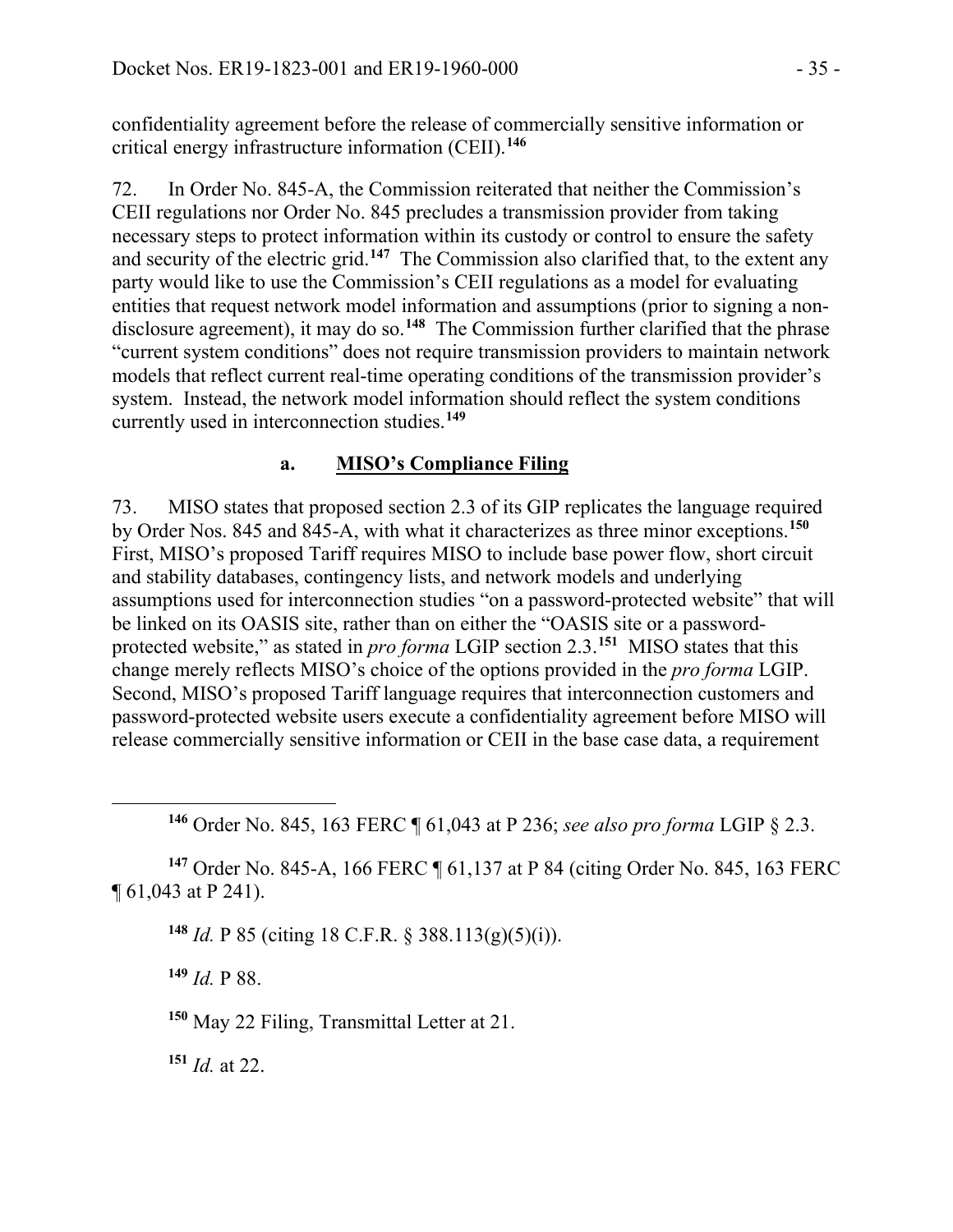that Order No. 845 permits. **[152](#page-35-0)** Finally, MISO proposes a clarifying revision in its proposed LGIP section 2.3 to replace the term "applicable authority" with "MISO Board" because MISO states that its applicable authority is its Board.

# **b. Commission Determination**

74. We find that MISO's proposed Tariff language generally complies with the requirements of Order Nos. 845 and 845-A, with adjustments to the Commission's *pro forma* LGIP language to reflect the specific terminology in MISO's Tariff. However, in Order No. 845, the Commission made the following revision to section 2.3 of the *pro forma* LGIP: "Transmission Provider shall maintain provide base power flow, short circuit and stability databases, including all underlying assumptions, and contingency lists . . . ."**[153](#page-35-1)** In its proposed GIP section 2.3, without explanation, MISO retained the word "provide" instead of using the word "maintain." This is an important distinction, as the word "maintain" indicates that the transmission provider should continually update the information, rather than provide it upon request. Accordingly, we direct MISO to file, within 60 days of the date of this order, a further compliance filing to revise section 2.3 of its GIP to change the word "provide" to "maintain."

# **6. Definition of Generating Facility**

75. In Order No. 845, the Commission revised the definition of "Generating Facility" to include electric storage resources and to allow electric storage resources to interconnect pursuant to the Commission-jurisdictional large generator interconnection processes. Specifically, the Commission revised the definition of "Generating Facility" in the *pro forma* LGIP and *pro forma* LGIA as follows:

> Generating Facility shall mean Interconnection Customer's device for the production *and/or storage for later injection* of electricity identified in the Interconnection Request, but shall not include the interconnection customer's Interconnection Facilities.**[154](#page-35-2)**

<span id="page-35-0"></span> $\overline{a}$ 

**<sup>152</sup>** *Id.* (citing Order No. 845, 163 FERC ¶ 61,043 at P 236).

**<sup>153</sup>** *See pro forma* LGIP § 2.3 (emphasis added).

<span id="page-35-2"></span><span id="page-35-1"></span>**<sup>154</sup>** Order No. 845, 163 FERC ¶ 61,043 at P 275 (additions italicized); *see also pro forma* LGIP § 1.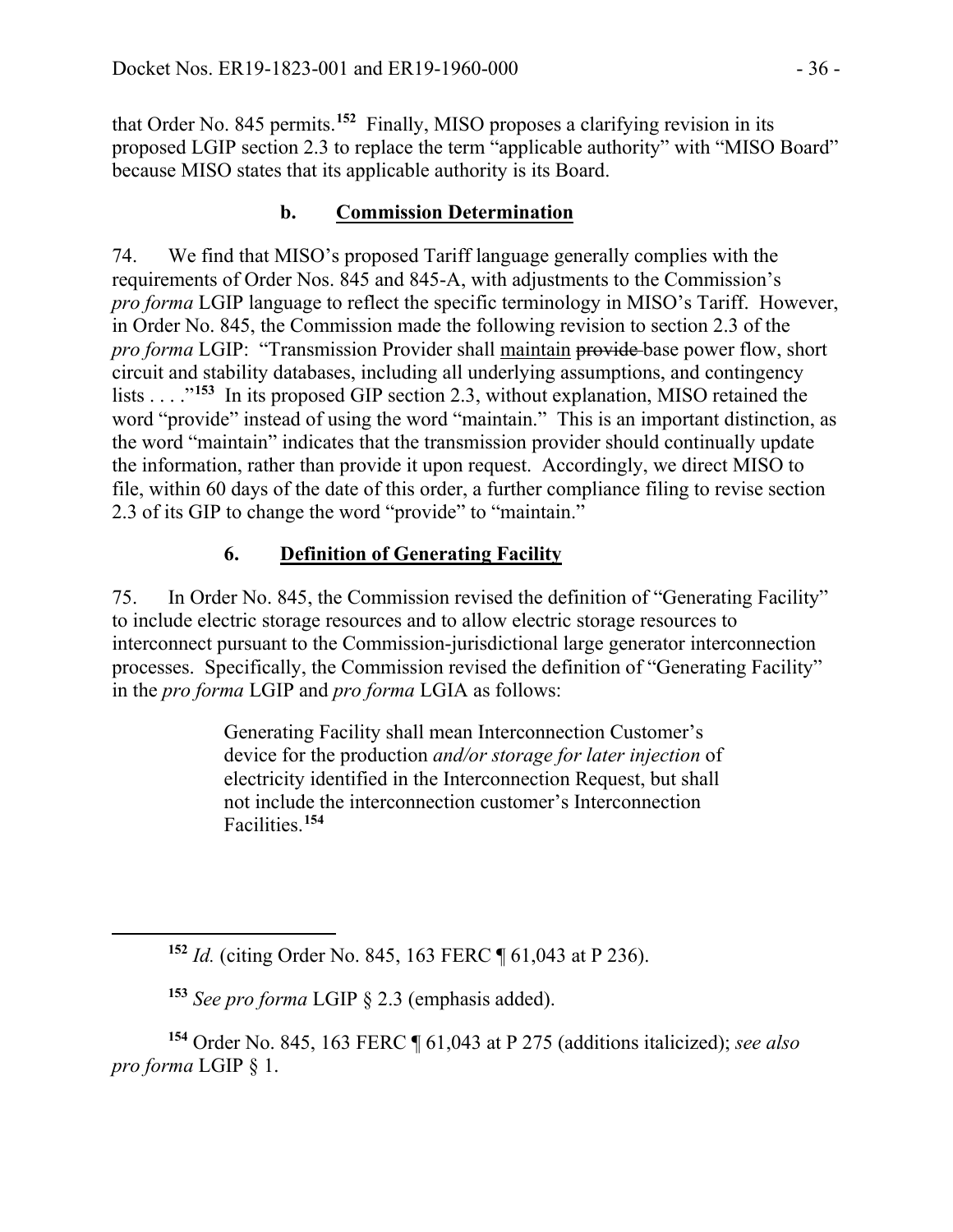The Commission found that this definitional change will reduce a potential barrier to large electric storage resources with a generating facility capacity above 20 MW that wish to interconnect pursuant to the terms in the *pro forma* LGIP and *pro forma* LGIA. **[155](#page-36-0)**

# **a. MISO's Compliance Filing**

76. MISO states that the existing definitions of "Generating Facility" in its GIP and *pro forma* GIA replicate the language from the Commission's *pro forma* LGIP.**[156](#page-36-1)**

## **b. Commission Determination**

77. We find that MISO's current Tariff is in compliance with the revised definition of a "Generating Facility" established in Order Nos. 845 and 845-A.

# **7. Interconnection Study Deadlines**

78. In Order No. 845, the Commission modified the *pro forma* LGIP to add sections 3.5.2 and 3.5.3, which require transmission providers to calculate and maintain on their OASIS sites or public websites summary statistics related to the timing of the transmission provider's processing of interconnection studies, including the number of interconnection requests withdrawn and interconnection studies completed and delayed, the proportion of studies completed within tariff timeframes, and the average time to complete a study, and to update those statistics on a quarterly basis. **[157](#page-36-2)** The Commission also revised the *pro forma* LGIP to add section 3.5.4 to require transmission providers to file informational reports with the Commission if a transmission provider exceeds its interconnection study deadlines for more than 25 percent of any study type for two consecutive calendar quarters.**[158](#page-36-3)** In adopting these reporting requirements, the Commission found that the reporting requirements strike a reasonable balance between providing increased transparency and information to interconnection customers and not unduly burdening transmission providers.**[159](#page-36-4)** In Order No. 845-A, the Commission revised

**<sup>155</sup>** Order No. 845, 163 FERC ¶ 61,043 at P 275.

**<sup>156</sup>** May 22 Filing, Transmittal Letter at 25.

<span id="page-36-0"></span> $\overline{a}$ 

<span id="page-36-4"></span><span id="page-36-3"></span><span id="page-36-2"></span><span id="page-36-1"></span>**<sup>157</sup>** Order No. 845, 163 FERC ¶ 61,043 at P 305; *see also pro forma* LGIP § 3.5.2 and 3.5.3.

**<sup>158</sup>** Order No. 845, 163 FERC ¶ 61,043 at P 305; *see also pro forma* LGIP § 3.5.4.

**<sup>159</sup>** Order No. 845, 163 FERC ¶ 61,043 at P 307.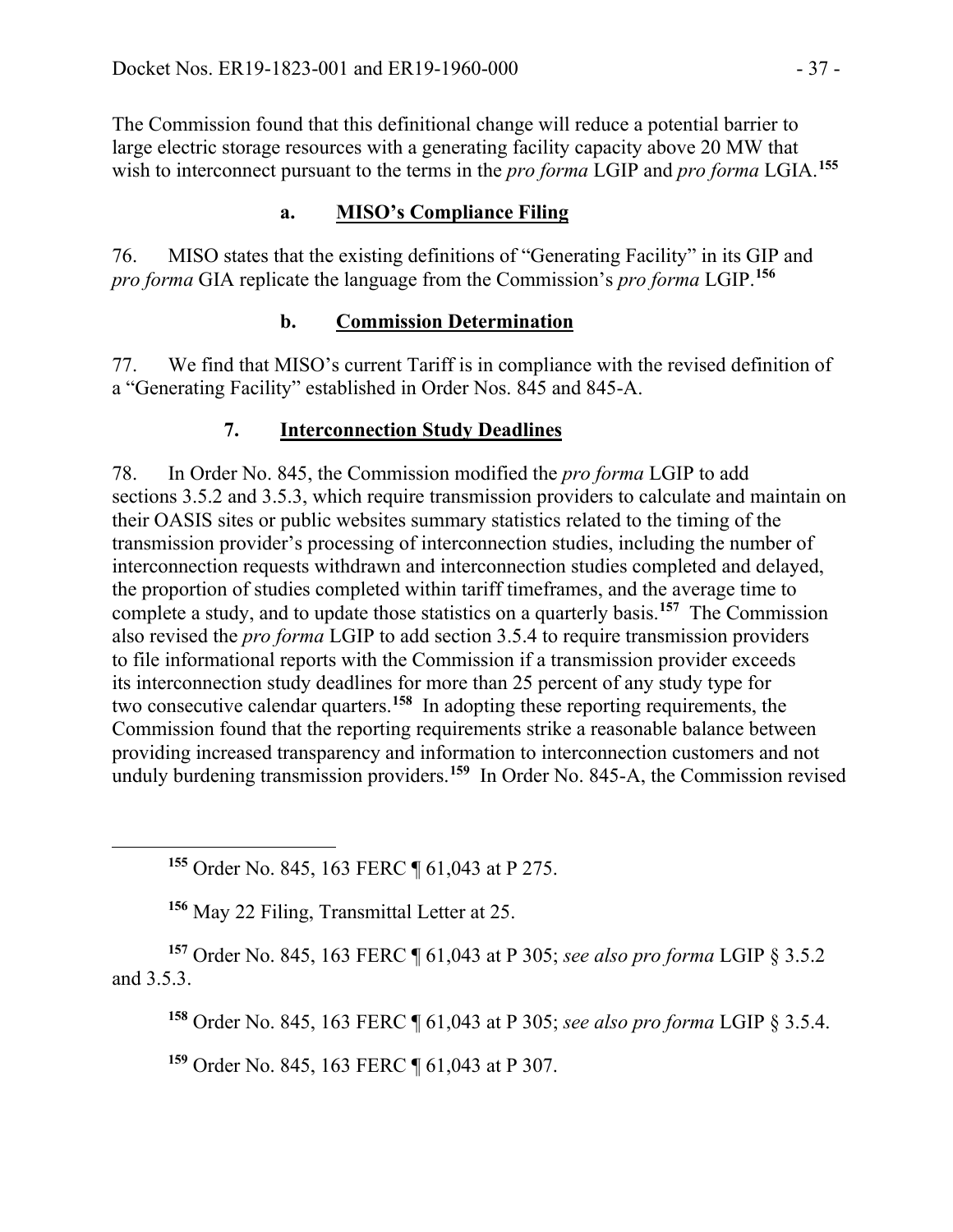*pro forma* LGIP section 3.5.3 to clarify that the data reporting and retention requirements begin in the first calendar quarter of 2020.**[160](#page-37-0)**

### **a. MISO's Compliance Filing**

79. MISO proposes several revisions to its GIP to implement the interconnection study deadline requirements of Order Nos. 845 and 845-A and requests several independent entity variations that, MISO claims, are necessary to align Order No. 845's study metric reporting requirements with its GIP. **[161](#page-37-1)** MISO first describes its interconnection study process, the DPP, which is a sequential three-phase group study approach to queue processing that features three system impact studies and two facilities studies. **[162](#page-37-2)** In DPP Phase I, MISO performs a preliminary system impact study to identify the impact of proposed interconnection requests and any identified upgrades required for the reliability and safety of the MISO bulk power system. In DPP Phase II, MISO performs a revised system impact study and a facilities study and, in DPP Phase III, MISO performs a final system impact study and a facilities study, which provide final cost and time estimates for building necessary network upgrades for a customer's project.

80. MISO asserts that its DPP does not include feasibility studies; as such, MISO requests an independent entity variation in order to omit reporting on interconnection feasibility studies.**[163](#page-37-3)**

81. MISO requests an independent entity variation from Order No. 845's requirement that the start date for each interconnection study included in the performance reporting metrics is the date the transmission provider receives a fully executed study agreement.**[164](#page-37-4)** MISO explains that, unlike the Commission's *pro forma* LGIP, MISO does not begin its interconnection studies upon the execution of a study agreement; rather, MISO processes interconnection requests in DPP cycles, and within the three phases of each DPP cycle, it performs interconnection studies for specific groups of interconnection requests. MISO states that an interconnection customer's submission of an interconnection request allows the interconnection customer to join the next DPP cycle and be studied in a group, and there will be a passage of time between when an interconnection customer submits an

**<sup>160</sup>** Order No. 845-A, 166 FERC ¶ 61,137 at P 107.

**<sup>161</sup>** May 22 Filing, Transmittal Letter at 25.

**<sup>162</sup>** *Id.* at 27.

<span id="page-37-3"></span>**<sup>163</sup>** *Id.*

<span id="page-37-2"></span><span id="page-37-1"></span><span id="page-37-0"></span> $\overline{a}$ 

<span id="page-37-4"></span>**<sup>164</sup>** *Id.* at 28 (citing Order No. 845, 163 FERC ¶ 61,043 at P 331).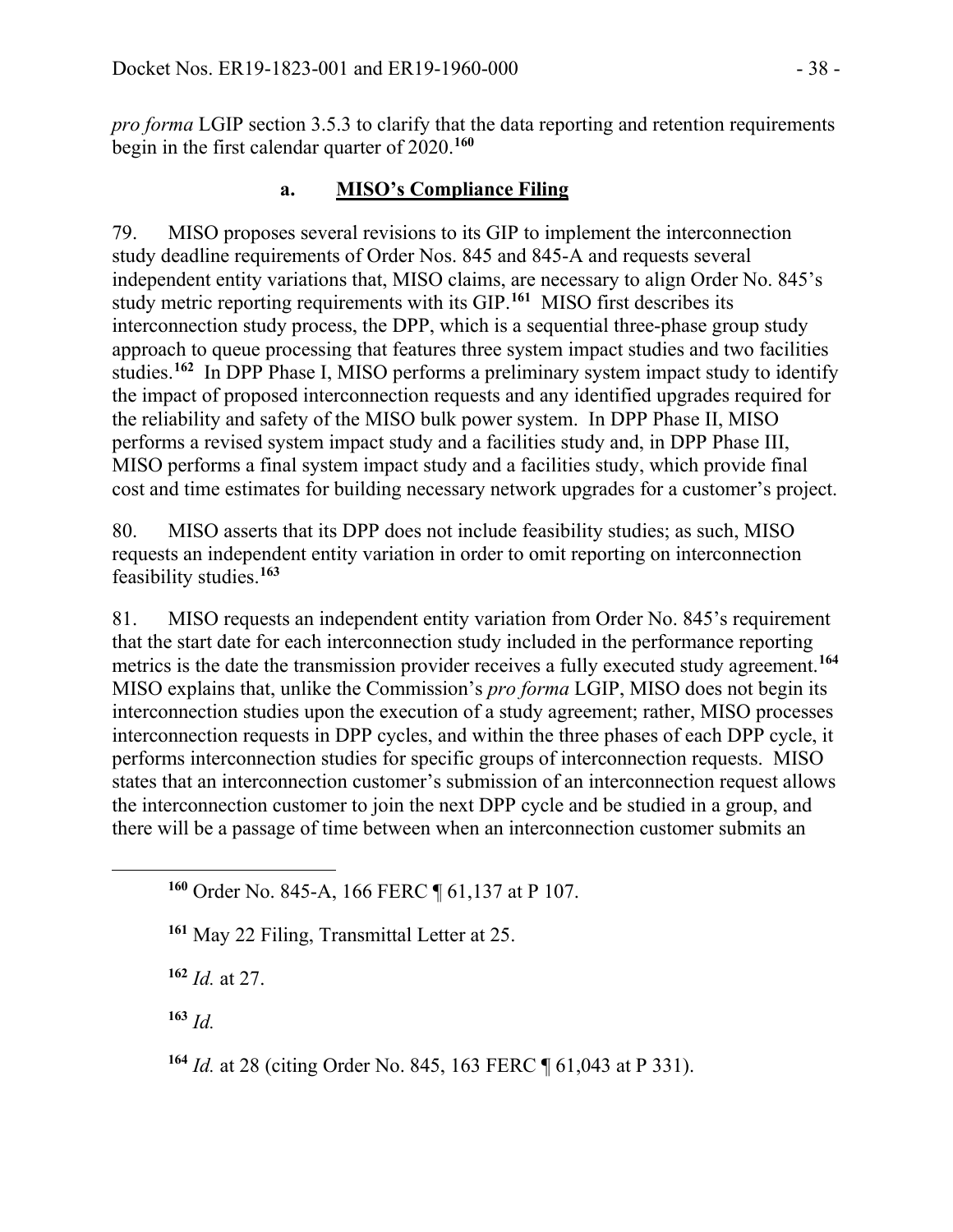interconnection request and the beginning of the next DPP cycle.**[165](#page-38-0)** MISO explains that the interconnection customer must submit its request (which includes an executed interconnection study agreement) at least 45 days before the beginning of the next DPP cycle.**[166](#page-38-1)** Moreover, MISO states that its Tariff defines specific study timeframes for each DPP phase in the cycle.<sup>[167](#page-38-2)</sup> MISO thus proposes to use the start date for study metric reporting to be the start of each respective DPP phase.**[168](#page-38-3)** MISO states that, beginning in the first quarter of 2020, it will provide study metrics for all active DPP cycles.**[169](#page-38-4)** MISO asserts that the proposed variation meets the independent entity standard because it will: (1) allow the study reporting to align with the DPP timeframes when interconnection studies are conducted and, therefore, provide meaningful information to an interconnection customer regarding the length of the interconnection study portion of the process; and (2) reflect MISO's existing group interconnection study process. **[170](#page-38-5)**

82. MISO also requests an independent entity variation to reflect the multiple system impact and facilities studies conducted under the DPP.**[171](#page-38-6)** MISO states that the language proposed by the Commission in Order No. 845 for study reporting has individual provisions for feasibility studies, system impact studies, and facilities studies. MISO asserts that, because it undertakes system impact and facilities studies in sequential phases, MISO proposes to provide study metrics reporting for each interconnection study that is undertaken in each DPP phase (a total of five studies: the preliminary system impact study in DPP Phase I, the revised preliminary system impact study in DPP Phase II, the final system impact study in DPP Phase III, and the two facilities studies

**<sup>165</sup>** *Id.* at 34.

<span id="page-38-0"></span> $\overline{a}$ 

<span id="page-38-1"></span>**<sup>166</sup>** *Id.* (citing MISO Tariff, att. X, § 3.3.1 (Initiating an Interconnection Request)  $(111.0.0)$ ).

<span id="page-38-2"></span>**<sup>167</sup>** *Id.* at 28 (referencing MISO Tariff, att. X, § 7.3.1 (Definitive Planning Phase I), § 7.3.2 (Definitive Planning Phase II), and § 7.3.3 (Definitive Planning Phase III)  $(111.0.0)$ ).

<span id="page-38-4"></span><span id="page-38-3"></span>**<sup>168</sup>** *Id.* at 28-29, *proposed* MISO Tariff, att. X, § 3.4.2.1 (Preliminary System Impact Studies in Definitive Planning Phase I Processing Time) to § 3.4.2.5 (Interconnection Facilities Studies for Network Upgrades Processing Time) (112.0.0).

**<sup>169</sup>** *Id.*, Transmittal Letter at 34.

<span id="page-38-5"></span>**<sup>170</sup>** *Id.* at 30, 34 (referencing Order No. 845, 163 FERC ¶ 61,043 at P 306).

<span id="page-38-6"></span>**<sup>171</sup>** *Id.* at 30.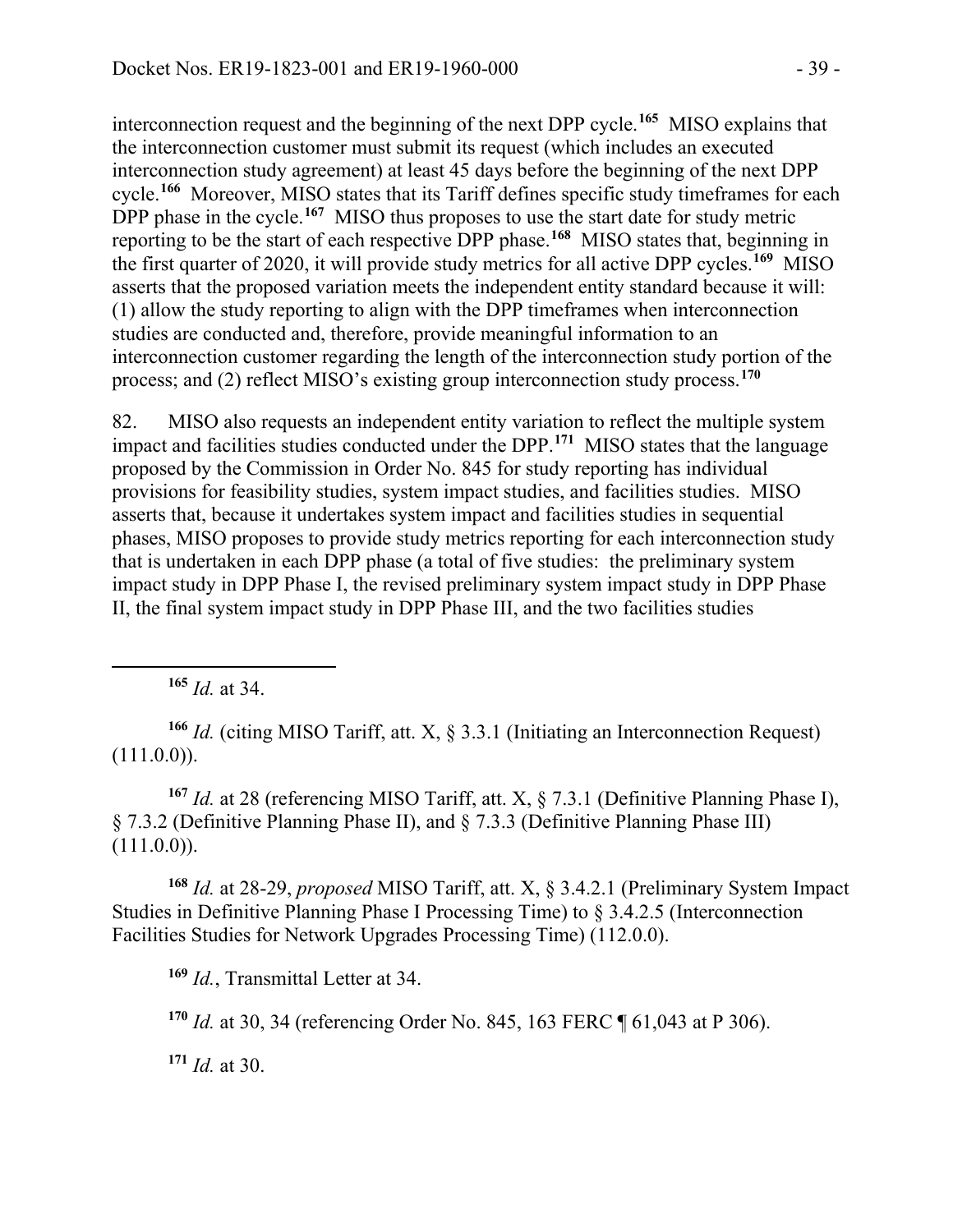conducted in DPP Phases II and III).**[172](#page-39-0)** MISO argues that the proposed variation meets the independent entity standard because the metrics for each interconnection study will provide more granular information to interconnection customers in considering potential delays and will align the study metrics with the DPP process. **[173](#page-39-1)**

83. Further, MISO requests an independent entity variation to report more detailed withdrawal information for each DPP phase.<sup>[174](#page-39-2)</sup> MISO states that it complies with the requirements of Order No. 845 by proposing to report interconnection withdrawals that occur after the execution of a GIA (or a request for the filing of an unexecuted GIA), and the mean time in the queue prior to withdrawal for all withdrawn interconnection requests. **[175](#page-39-3)** However, MISO proposes modifications to the other parts of GIP section 3.4.2.6 to report withdrawals that occur prior to the start of DPP Phase I, during, and after MISO's DPP.**[176](#page-39-4)**

84. MISO requests an independent entity variation to account for the fact that its DPP uses both business days and calendar days.<sup>[177](#page-39-5)</sup> Specifically, MISO proposes to: (1) account for business days first for model building and review purposes, and then calendar days for the completion of interconnection studies; and (2) clarify that, if the 10 business days for model building and review include one or more holidays, then the number of business days will be correspondingly extended.**[178](#page-39-6)** MISO asserts that the proposed independent entity variations align with MISO's GIP and provide

<span id="page-39-0"></span> $\overline{a}$ **<sup>172</sup>** *Id.* at 31-33, *proposed* MISO Tariff, att. X, § 3.4.2.1 (Preliminary System Impact Studies in Definitive Planning Phase I Processing Time) to § 3.4.2.5 (Interconnection Facilities Studies for Network Upgrades Processing Time) (112.0.0).

**<sup>173</sup>** *Id.*, Transmittal Letter at 33.

**<sup>174</sup>** *Id.* at 35.

<span id="page-39-3"></span><span id="page-39-2"></span><span id="page-39-1"></span>**<sup>175</sup>** *Id.*, *proposed* MISO Tariff, att. X, §§ 3.4.2.6(A), 3.4.2.6(F), 3.4.2.6(G) (Interconnection Requests Withdrawn from Interconnection Queue) (112.0.0).

<span id="page-39-6"></span><span id="page-39-5"></span><span id="page-39-4"></span>**<sup>176</sup>** *Id.*, Transmittal Letter at 35, *proposed* MISO Tariff, att. X, § 3.4.2.6 (Interconnection Requests Withdrawn from Interconnection Queue) (112.0.0).

**<sup>177</sup>** *Id.*, Transmittal Letter at 36.

**<sup>178</sup>** *Id.*, *proposed* MISO Tariff, att. X, § 3.4.2 (OASIS Posting) (112.0.0).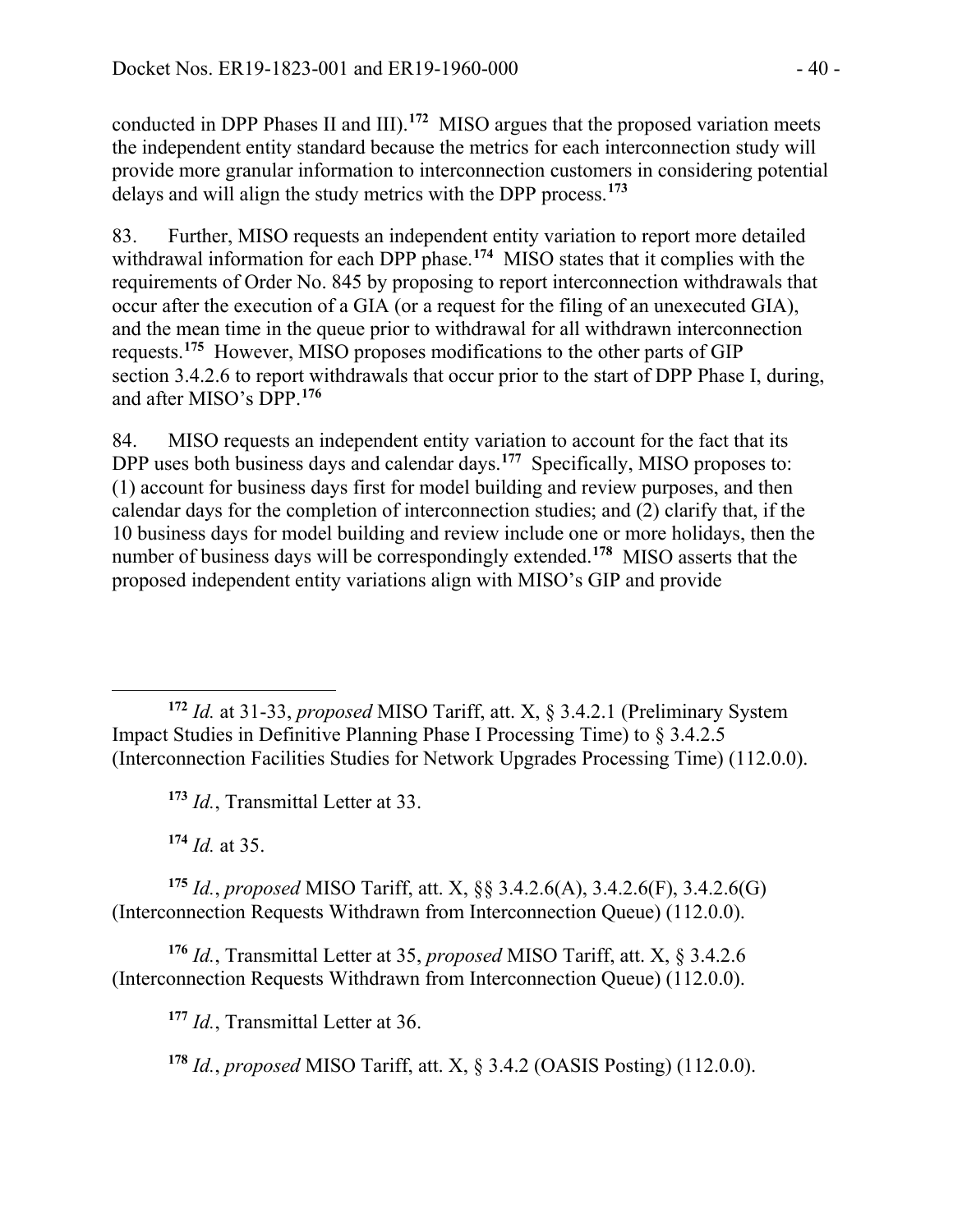interconnection customers with meaningful insight into MISO's ability to meet its DPP timeframes.**[179](#page-40-0)**

85. Regarding the study completion deadlines, MISO proposes additions to its GIP to specify the following deadlines. MISO proposes to add to its Tariff: (1) GIP section 3.4.2.1, specifying a preliminary system impact study completion deadline of "120 Calendar Days ... after the periodic, scheduled start of the Definitive Planning Phase I;" (2) GIP section 3.4.2.2, specifying a revised system impact study completion deadline of "10 Business Days for Model Building and Review plus 45 Calendar Days … after the date the Interconnection Customer Decision Point I window expired;" (3) GIP section 3.4.2.3, specifying a final system impact study completion deadline of "10 Business days plus 30 Calendar Days … after the Interconnection Customer Decision Point II window expired;" (4) GIP section 3.4.2.4, specifying an interconnection facilities study completion deadline of "90 Calendar Days … after the Interconnection Customer Decision Point I window expired;" and (5) GIP section 3.4.2.5, specifying an interconnection facilities study for network upgrades completion deadline of "90 Calendar Days after completion of the Definitive Planning Phase III final System Impact Study."**[180](#page-40-1)**

86. Finally, MISO proposes a series of changes from the Commission's *pro forma* LGIP to conform to MISO's specific Tariff language. **[181](#page-40-2)**

# **b. Protests/Comments**

87. Generation Developers and Clean Energy Entities contend that MISO's proposal does not adequately reflect delays in the start of MISO's interconnection study process.**[182](#page-40-3)** Generation Developers argue that MISO's proposal to begin measuring study performance when MISO begins processing a DPP cycle will not account for delays that

**<sup>179</sup>** *Id.*, Transmittal Letter at 36.

<span id="page-40-0"></span> $\overline{a}$ 

<span id="page-40-1"></span>**<sup>180</sup>** *Id.*, *proposed* MISO Tariff, att. X, § 3.4.2.1 (Preliminary System Impact Studies in Definitive Planning Phase I Processing Time), § 3.4.2.2 (Revised System Impact Studies in Definitive Planning Phase II Processing Time), § 3.4.2.3 (Final System Impact Studies in Definitive Planning Phase III Processing Time), § 3.4.2.4 (Interconnection Facilities Studies Processing Time), and § 3.4.2.5 (Interconnection Facilities Studies for Network Upgrades Processing Time) (112.0.0).

<span id="page-40-2"></span>**<sup>181</sup>** *Id.*, Transmittal Letter at 37-38, *proposed* MISO Tariff, att. X, §§ 3.4.3, 3.4.4 (OASIS Posting) (112.0.0).

<span id="page-40-3"></span>**<sup>182</sup>** Generation Developers Protest, Docket No. ER19-1960-000 at 9-13; Clean Energy Entities Comments, Docket No. ER19-1960-000 at 7-8.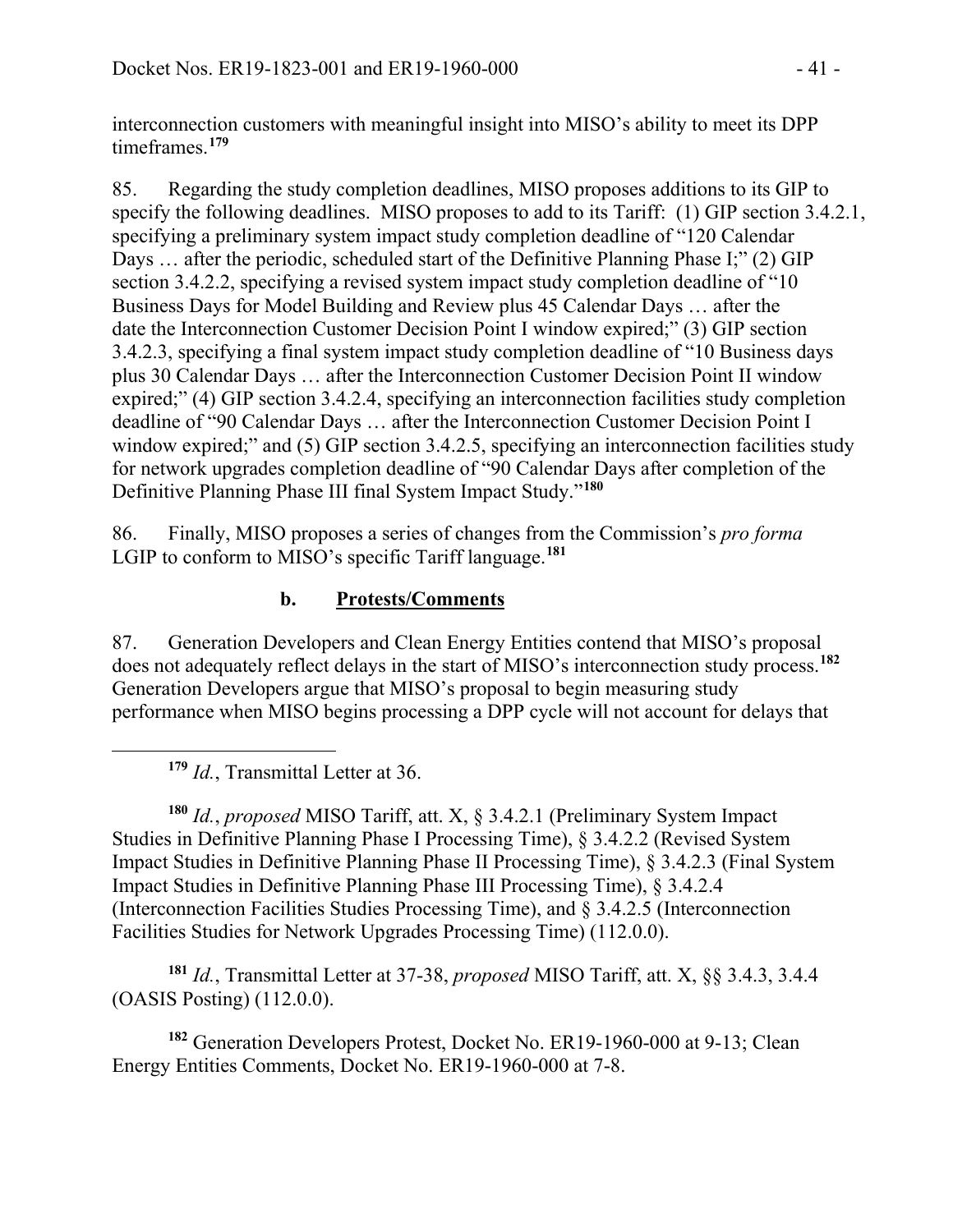occur between the point that an interconnection customer completes all requirements to be part of a cycle and when the study actually moves forward.**[183](#page-41-0)** For instance, Generation Developers state that, if MISO takes a full year from the date of execution of a study agreement to begin processing a DPP cycle, the reporting MISO proposes will not capture this delay. **[184](#page-41-1)** Generation Developers argue that the appropriate starting point for assessing delays should be when the interconnection study agreement is executed, as required by Order No. 845.**[185](#page-41-2)** Generation Developers state that, without the proper starting point, MISO's statistics will be misleading and not provide the means for Commission oversight.**[186](#page-41-3)**

#### **c. Answers**

88. MISO disagrees with Generation Developers' and Clean Energy Entities' arguments that, if metrics reporting does not begin with the execution of an interconnection study agreement, delays associated with the start of the DPP cycle will not be captured. **[187](#page-41-4)** MISO asserts that MISO's proposed Tariff language will capture such delays.**[188](#page-41-5)** MISO explains, for example, that it has 120 calendar days to complete the preliminary system impact study and must report the number of interconnection requests whose preliminary system impact studies were delayed more than 120 calendar days after the "periodic, scheduled start" of DPP Phase I.<sup>[189](#page-41-6)</sup> As such, MISO states that any delay to the scheduled start of the DPP will be counted against the required study timeframe. MISO asserts that similar reporting metrics are required for all other interconnection studies based on the DPP timeframes for

<span id="page-41-2"></span><span id="page-41-1"></span>**<sup>184</sup>** Generation Developers Protest, Docket No. ER19-1960-000 at 10. Clean Energy Entities assert that this delay can be up to several years in some regions in MISO. Clean Energy Entities Comments, Docket No. ER19-1960-000 at 7.

**<sup>185</sup>** Generation Developers Protest, Docket No. ER19-1960-000 at 10-11.

<span id="page-41-3"></span>**<sup>186</sup>** *Id.* at 11.

 $\overline{a}$ 

**<sup>187</sup>** MISO Answer, Docket No. ER19-1960-000 at 12.

**<sup>188</sup>** *Id.* at 13.

<span id="page-41-6"></span><span id="page-41-5"></span><span id="page-41-4"></span>**<sup>189</sup>** *Id.* (citing May 22 Filing, *proposed* MISO Tariff, att. X, § 3.4.2.1(B) (Preliminary System Impact Studies in Definitive Planning Phase I Processing Time)  $(112.0.0)$ .

<span id="page-41-0"></span>**<sup>183</sup>** Generation Developers Protest, Docket No. ER19-1960-000 at 9; Clean Energy Entities Comments, Docket No. ER19-1960-000 at 7.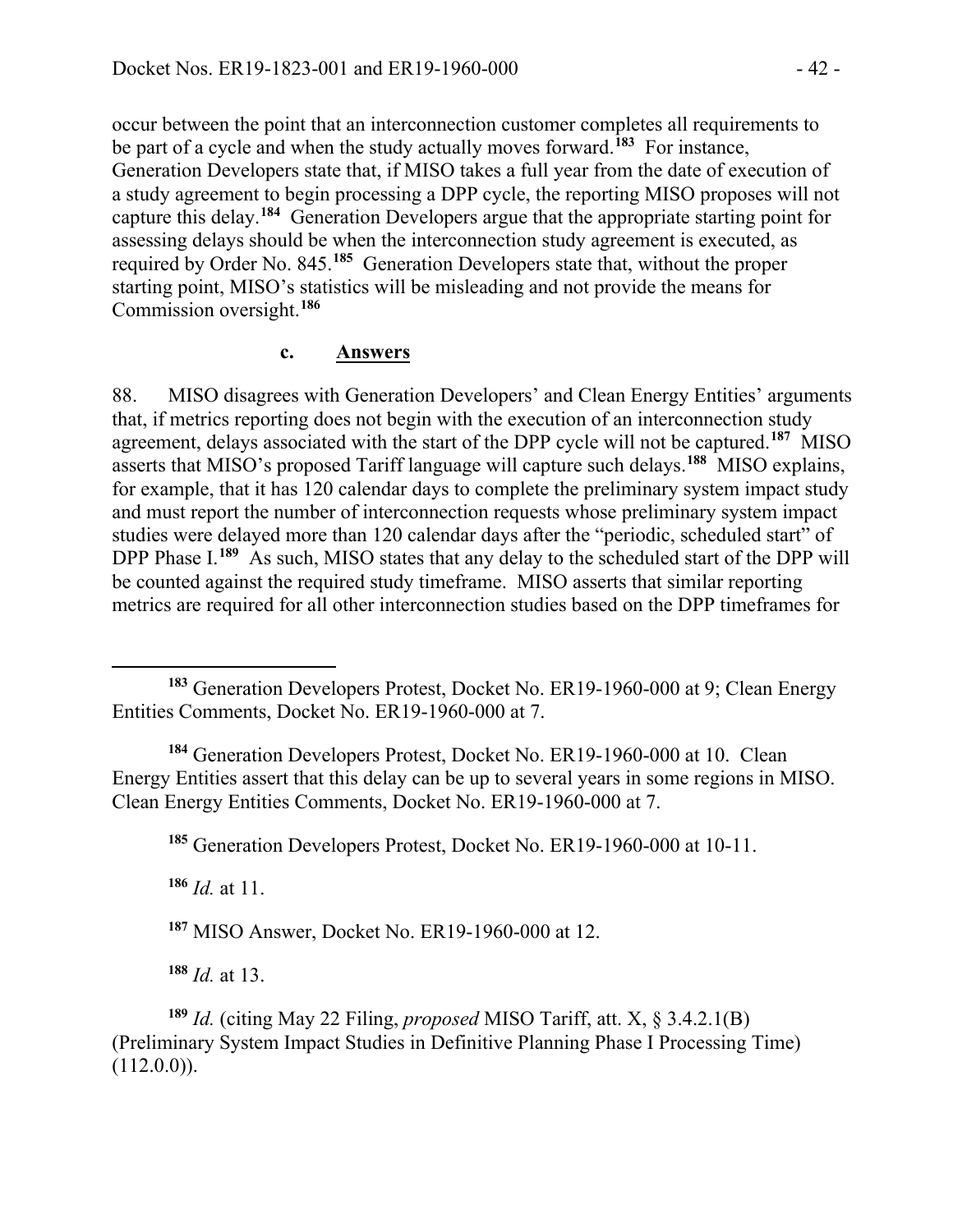their respective DPP Phase.**[190](#page-42-0)** MISO argues that its proposal meets the independent entity variation standard because, unlike the Commission's *pro forma* LGIP, in MISO, no interconnection studies begin with the execution of an interconnection study agreement.**[191](#page-42-1)** MISO states that, in fact, an interconnection customer could submit an interconnection study agreement far in advance of the application deadline for the next DPP cycle, and thus wait much longer than the standard time for the study cycle to begin.<sup>[192](#page-42-2)</sup> MISO states that its proposed start date is consistent with Order No. 845's objective to measure performance against the timeframes in the Tariff.**[193](#page-42-3)** Furthermore, MISO argues that any comments regarding the manner in which MISO establishes the scheduled start of the DPP are outside the scope of its Order No. 845 compliance filing.**[194](#page-42-4)**

89. Clean Energy Entities agree that, in the unlikely event that an interconnection customer submits an interconnection request far in advance of the application deadline, it should not be captured as a delay in the MISO study process. **[195](#page-42-5)** However, Clean Energy Entities contend that there should be some mechanism to capture extended delays between the submission of the interconnection study agreement and the beginning of the DPP study cycle.**[196](#page-42-6)**

90. Generation Developers argue that MISO is still not proposing to capture delays from the time the interconnection request enters the queue until the DPP cycle starts; rather, MISO would only measure from the time of the scheduled start of the DPP cycle. **[197](#page-42-7)** Generation Developers further contend that, because MISO has divided its queue into sub-regions, it should not be allowed to lump its reporting as if it processes one entire region simultaneously. **[198](#page-42-8)**

**<sup>190</sup>** *Id.* at 14.

<span id="page-42-2"></span><span id="page-42-1"></span><span id="page-42-0"></span>

**<sup>191</sup>** *Id.* at 15.

**<sup>192</sup>** *Id.* at 17-18.

<span id="page-42-3"></span>**<sup>193</sup>** *Id.* at 16.

<span id="page-42-4"></span>**<sup>194</sup>** *Id.* at 17-18.

<span id="page-42-5"></span>**<sup>195</sup>** Clean Energy Entities Answer, Docket No. ER19-1960-000 at 6-7.

<span id="page-42-6"></span>**<sup>196</sup>** *Id.* at 7.

<span id="page-42-7"></span>**<sup>197</sup>** Generation Developers Answer, Docket No. ER19-1960-000 at 12.

<span id="page-42-8"></span>**<sup>198</sup>** *Id.* at 13.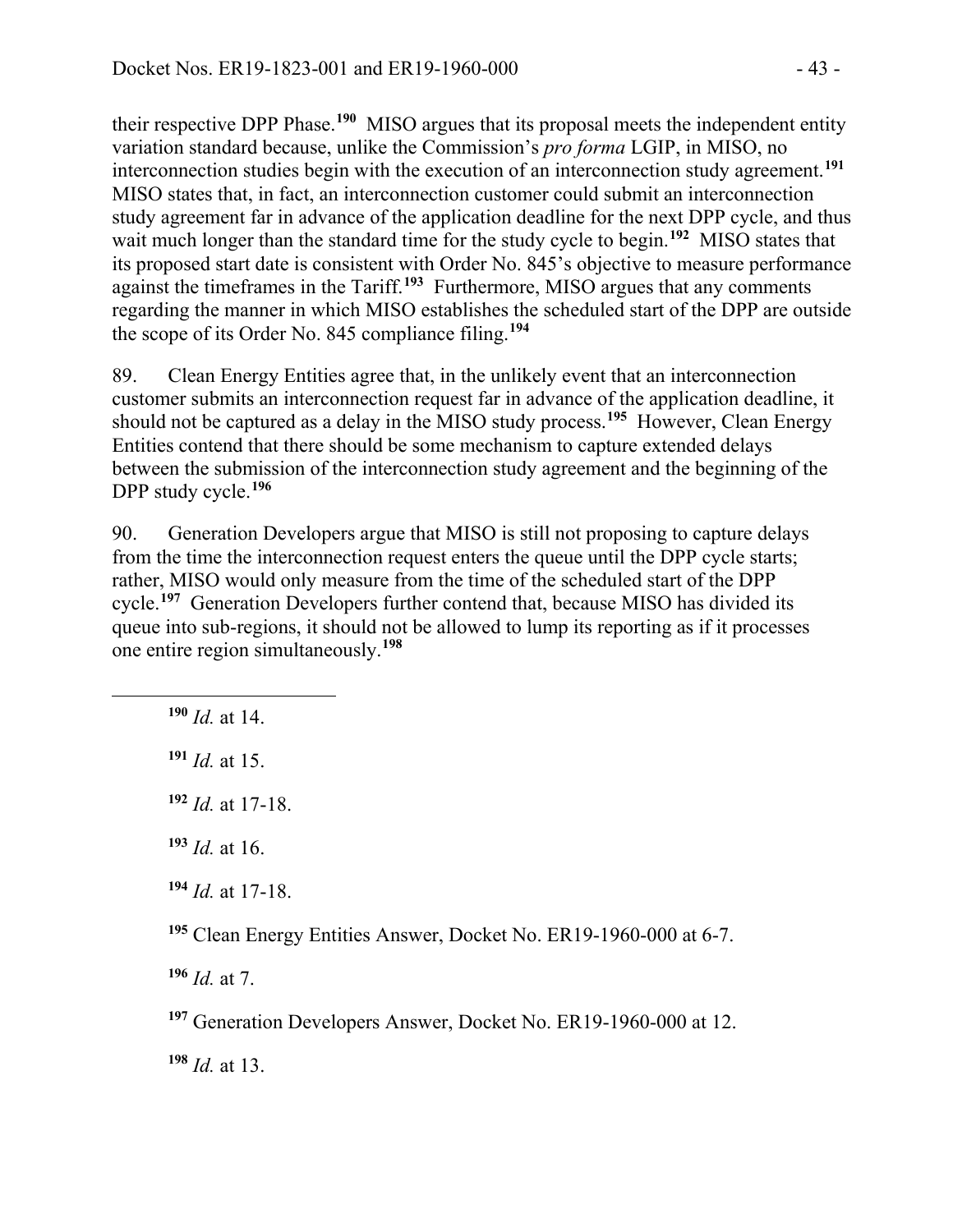# **d. Commission Determination**

91. We find that MISO has complied with the requirements of Order Nos. 845 and 845-A by providing for the quarterly posting of interconnection study metrics on its OASIS or its website, beginning in the first quarter of 2020. We also accept MISO's requested independent entity variations, as we find that they are just and reasonable and not unduly discriminatory, and accomplish the purposes of Order Nos. 845 and 845-A, as discussed below.

92. First, we accept MISO's independent entity variation from the Order No. 845 requirement that the start date for each study included in the performance reporting metrics be the date that the transmission provider receives a fully executed study agreement.<sup>[199](#page-43-0)</sup> We accept MISO's proposal to begin study metric reporting at the start of each DPP phase. We agree with MISO that this proposal is just and reasonable because it reflects the unique nature of MISO's three-phase DPP; specifically, MISO does not begin interconnection studies at the execution of an interconnection study agreement, but rather performs interconnection studies for specific groups of interconnection requests within each DPP phase. MISO's proposed Tariff language will provide information on study delays for each phase of the DPP, which will appropriately provide transparency regarding how effective MISO is at meeting its Tariff-prescribed study timeframes, identifying process deficiencies, allowing better-informed interconnection customer planning, and improving queue management, as required by Order No. 845.**[200](#page-43-1)**

93. We disagree with Generation Developers' and Clean Energy Entities' arguments that MISO's proposed independent entity variation to begin study metric reporting at the start of each DPP phase will not capture delays from the time the interconnection request enters the queue until DPP Phase I begins. As MISO clarified in its answer, MISO will report the number of interconnection requests whose preliminary system impact studies were delayed more than 120 calendar days after the scheduled start of DPP Phase I. If DPP Phase I begins later than its scheduled start, the preliminary system impact study will not begin on time and may not be completed on time; thus, reporting will show if MISO did not meet its 120-day deadline.

94. We accept MISO's requested independent entity variation to omit reporting on interconnection feasibility studies, as MISO cannot report on studies that it does not conduct.

95. Finally, we accept MISO's requested independent entity variations to: (1) provide study metrics reporting for each interconnection study that is undertaken in each DPP;

**<sup>200</sup>** *Id.* PP 305, 307.

<span id="page-43-1"></span><span id="page-43-0"></span> $\overline{a}$ 

**<sup>199</sup>** Order No. 845, 163 FERC ¶ 61,043 at P 331.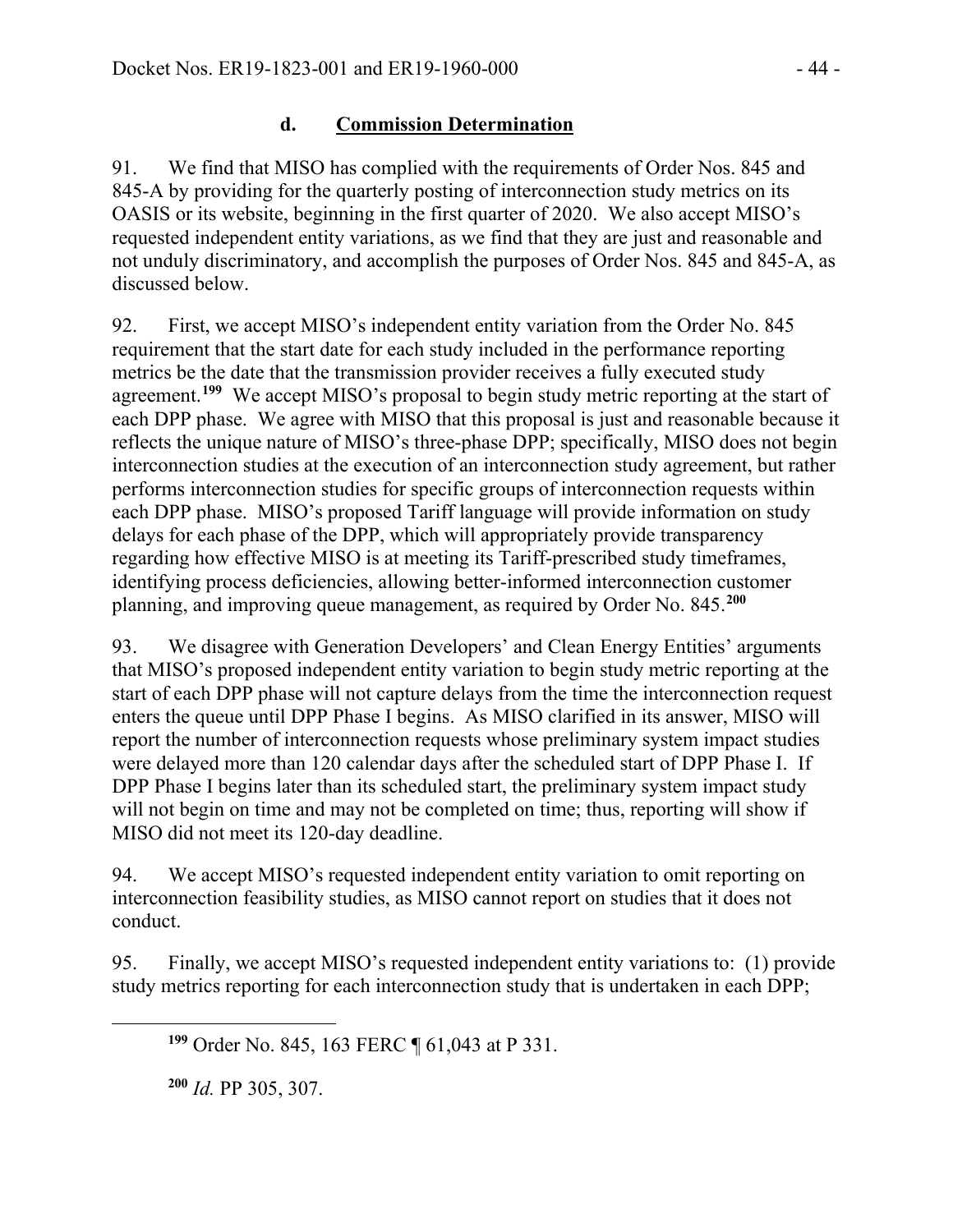(2) report withdrawal information for each DPP phase; and (3) account for the fact that its DPP uses both business days and calendar days. We find that MISO's proposed variations properly conform the required study reporting metrics to the three-phase DPP process in its Tariff and provide more granular information to interconnection customers, which will provide interconnection customers with meaningful insight into MISO's ability to meet its DPP timeframes and better accomplish the transparency purposes of Order No. 845.

# **8. Requesting Interconnection Service below Generating Facility Capacity**

96. In Order No. 845, the Commission modified sections 3.1, 6.3, 7.3, 8.2, and Appendix 1 of the *pro forma* LGIP to allow interconnection customers to request interconnection service that is lower than the proposed generating facility's capacity,**[201](#page-44-0)** recognizing the need for proper control technologies and flexibility for transmission providers to propose penalties to ensure that the generating facility does not inject energy above the requested level of service.**[202](#page-44-1)**

97. The Commission required, in *pro forma* LGIP revised section 3.1, that transmission providers have a process in place to consider requests for interconnection service below the full generating facility capacity. The Commission stipulated that such requests should be studied at the level of interconnection service requested for purposes of determining interconnection facilities, network upgrades, and associated costs, but that such requests may be subject to other studies at the full generating facility capacity to ensure safety and reliability of the system. **[203](#page-44-2)** In addition, *pro forma* LGIP revised section 3.1 states that the interconnection customer is responsible for all study costs and interconnection facility and/or network upgrade costs required for safety and reliability. The Commission also required in *pro forma* LGIP revised section 3.1 that any necessary control technologies and/or protection systems be memorialized in the LGIA.

98. The Commission required, in *pro forma* LGIP revised sections 6.3, 7.3, and 8.2, that the feasibility, system impact, and facilities studies be performed at the level of interconnection service that the interconnection customer requests, unless the

**<sup>203</sup>** Order No. 845, 163 FERC ¶ 61,043 at PP 383-84.

 $\overline{a}$ 

<span id="page-44-0"></span>**<sup>201</sup>** The term generating facility capacity is defined as "the net capacity of the Generating Facility and the aggregate net capacity of the Generating Facility where it includes multiple energy production devices." *Pro forma* LGIA art. 1.

<span id="page-44-2"></span><span id="page-44-1"></span>**<sup>202</sup>** Order No. 845, 163 FERC ¶ 61,043 at P 367; *see also pro forma* LGIP §§ 3.1, 6.3, 7.3 and 8.2, and *pro forma* LGIP app. 1.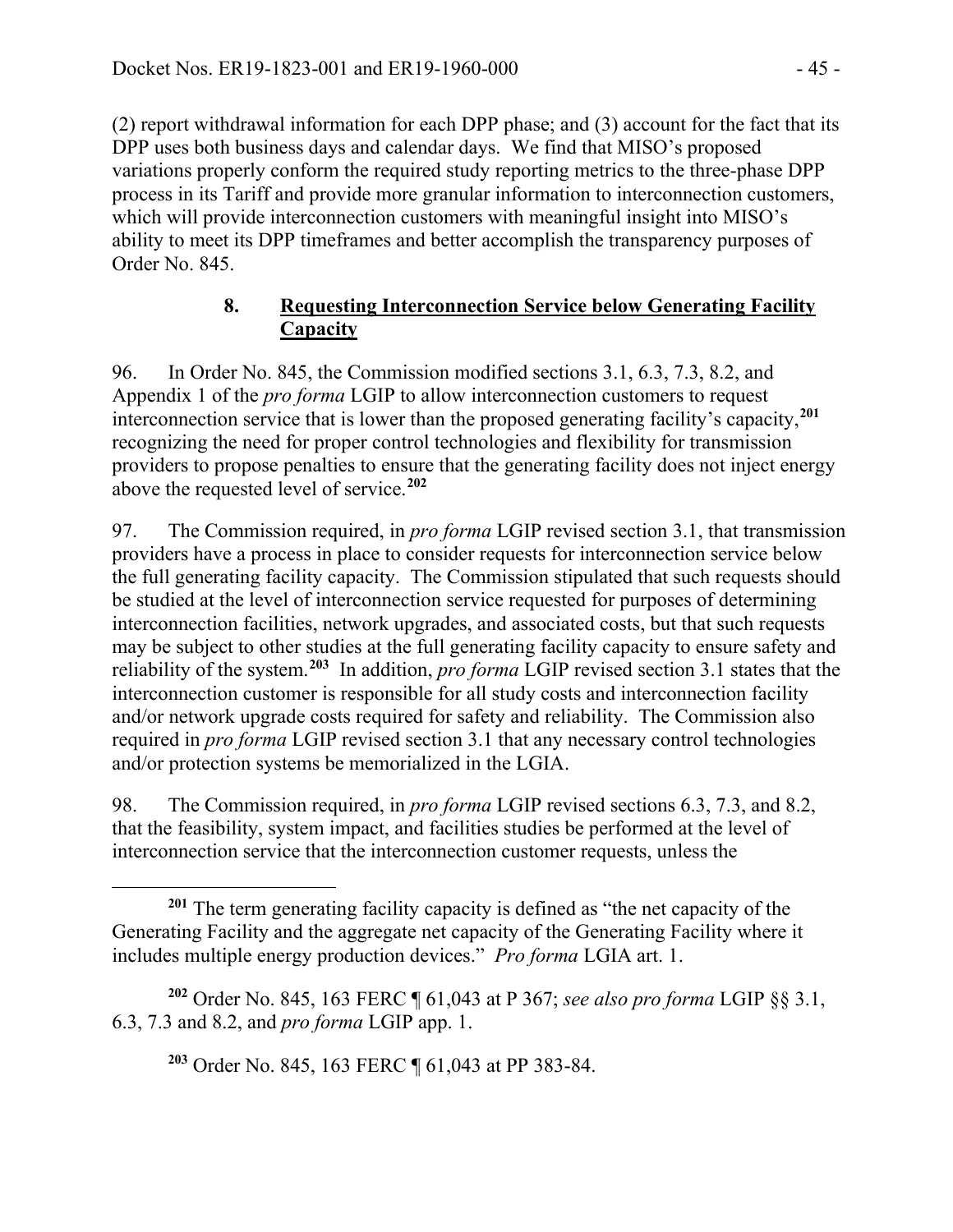transmission provider is otherwise required to study the full generating facility capacity due to safety and reliability concerns. The Commission stated that, if the transmission provider determines that additional network upgrades are necessary based on these studies, it must specify which additional network upgrade costs are based on which studies and provide a detailed explanation of why the additional network upgrades are necessary.**[204](#page-45-0)**

99. Finally, the Commission revised sections 4.4.1 and 4.4.2 of the *pro forma* LGIP to allow an interconnection customer to reduce the size of its interconnection request either prior to returning to the transmission provider an executed system impact study agreement or an executed facilities study agreement. **[205](#page-45-1)**

### **a. MISO's Compliance Filing**

100. MISO proposes revisions to MISO's GIP to adopt language directed by the Commission requiring that the transmission provider establish a process for considering requests for interconnection service below generating facility capacity. **[206](#page-45-2)** Further, to incorporate the Order No. 845 requirement that the facilities study identify any potential control equipment for requests for interconnection service that are lower than the generating facility capacity, MISO proposes to use the term "interconnection facilities study" in place of the term "facilities study." MISO states this language will align the changes with MISO's existing nomenclature without altering the meaning of the language. **[207](#page-45-3)**

**<sup>205</sup>** *Id.* P 406; *see also pro forma* LGIP §§ 4.4.1 and 4.4.2.

 $\overline{a}$ 

<span id="page-45-2"></span><span id="page-45-1"></span>**<sup>206</sup>** May 22 Filing, Transmittal Letter at 39, *proposed* MISO Tariff, att. X, § 3.1 (General) (112.0.0).

<span id="page-45-3"></span>**<sup>207</sup>** *Id.*, Transmittal Letter at 41, *proposed* MISO Tariff, att. X, § 7.3.3.4 (Scope of Interconnection Facilities Study) (112.0.0).

<span id="page-45-0"></span>**<sup>204</sup>** *Id.* P 384. The Commission clarified that, if the transmission provider determines, based on good utility practice and related engineering considerations and after accounting for the proposed control technology, that studies at the full generating facility capacity are necessary to ensure safety and reliability of the transmission system when an interconnection customer requests interconnection service that is lower than full generating facility capacity, then it must provide a detailed explanation for such a determination in writing to the interconnection customer. *Id.*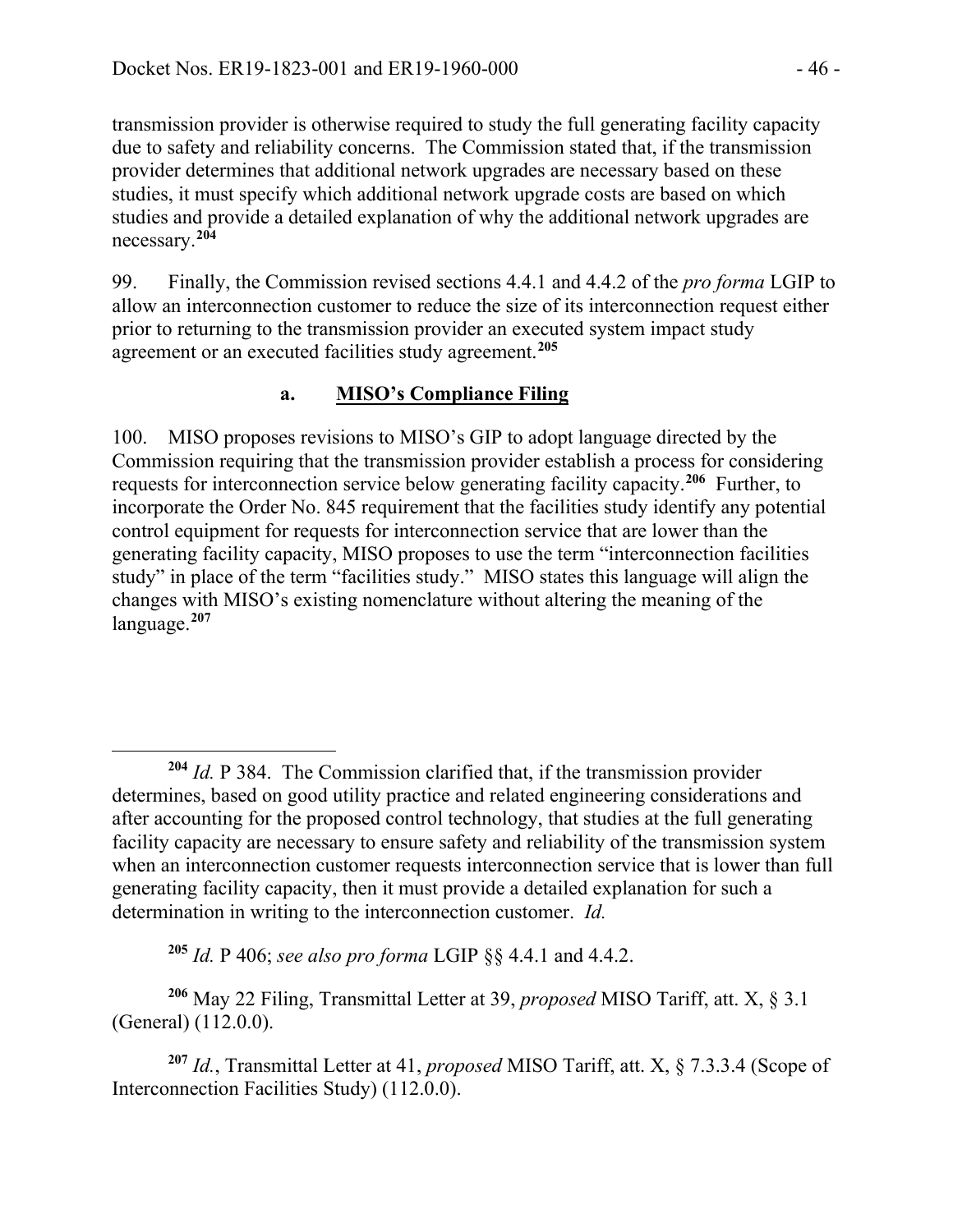101. MISO requests an independent entity variation to account for its three-phase DPP interconnection study process when incorporating the Commission's requirements that: (1) the interconnection system impact study shall consider the level of interconnection service requested by the interconnection customer, unless otherwise required to study the full generating facility capacity due to safety or reliability, for purposes of determining necessary interconnection facilities and network upgrades; and (2) that the interconnection feasibility study shall study an interconnection request at the level of service requested by the interconnection customer, unless otherwise required to study the full generating facility capacity due to safety or reliability concerns. **[208](#page-46-0)** MISO explains that, under its three-phase DPP, system impact studies are conducted in each DPP phase. MISO proposes to provide that, for purposes of determining necessary interconnection facilities and network upgrades, its preliminary, revised, and final interconnection system impact studies will each consider the level of interconnection service requested by the interconnection customer, unless otherwise required to study the full generating facility capacity due to safety or reliability concerns.**[209](#page-46-1)** MISO contends that its proposed inclusion of such language achieves the goals of Order Nos. 845 and 845-A by ensuring that, for each phase of the MISO study process, MISO will consider the level of interconnection service requested by the interconnection customer.**[210](#page-46-2)** MISO also explains that it does not conduct an interconnection feasibility study, and therefore has not proposed to incorporate the language related to the standard of the feasibility study.

102. MISO also requests an independent entity variation to account for its three-phase DPP in incorporating the Commission's directive to allow an interconnection customer to reduce the size of its interconnection request prior to returning to the transmission provider either an executed system impact study agreement or an executed facilities study agreement. **[211](#page-46-3)** MISO explains that its existing DPP provides Decision Point I (at the end of DPP Phase I) and Decision Point II (at the end of DPP Phase II), at which points interconnection customers are allowed to reduce the size of their interconnection request. MISO states that, under its existing process, interconnection customers are allowed to reduce the total amount of their requested service at Decision Point I by up to 100 percent and at Decision Point II by up to an additional 10 percent. MISO proposes to revise its

**<sup>208</sup>** *Id.*, Transmittal Letter at 40.

<span id="page-46-2"></span><span id="page-46-1"></span>**<sup>209</sup>** *Id.* at 40, *proposed* MISO Tariff, att. X, § 7.3.1.3 (Scope of the Preliminary Interconnection System Impact Study), § 7.3.2.3 (Scope of the Interconnection System Impact Study), and § 7.3.3.3 (Scope of the Final Interconnection System Impact Study) (112.0.0).

**<sup>210</sup>** *Id.*, Transmittal Letter at 41.

<span id="page-46-3"></span>**<sup>211</sup>** *Id.* at 42.

<span id="page-46-0"></span> $\overline{a}$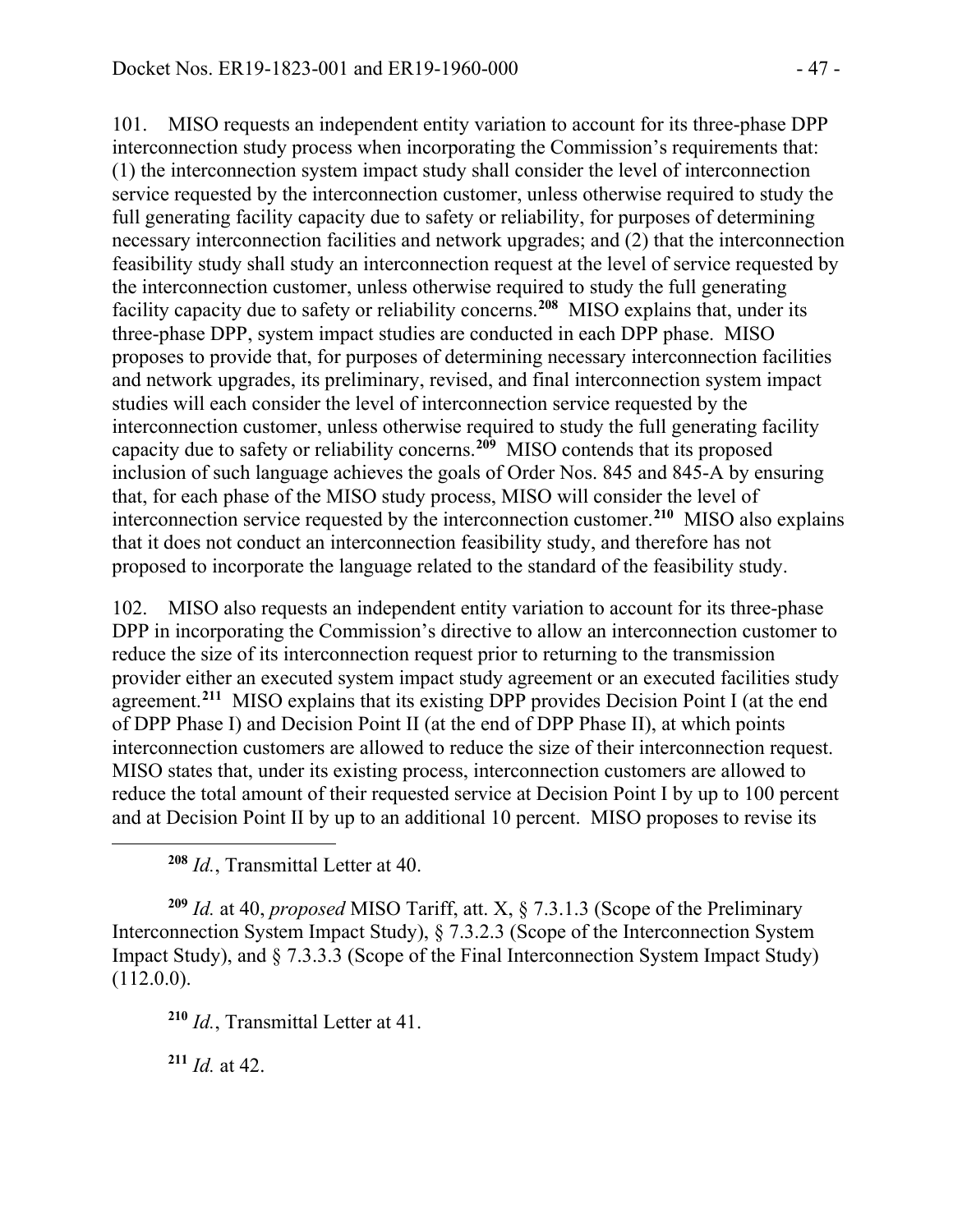$\overline{a}$ 

GIP to specify that, as required by the Commission, an interconnection customer may reduce the size of its request through either a decrease in plant size or a decrease in interconnection service level accomplished by applying transmission provider-approved injection limiting equipment at both decision points.

103. However, MISO requests an independent entity variation to explicitly state that, at Decision Point I, an interconnection customer may reduce the size of its interconnection request by as much as 100 percent and to clarify that "the total amount of [Network Resource Interconnection Service (NRIS)] **[212](#page-47-0)** requested shall not exceed the amount of [Energy Resource Interconnection Service (ERIS)] **[213](#page-47-1)** requested."**[214](#page-47-2)** Additionally, MISO requests an independent entity variation to specify that at Decision Point II: (1) an interconnection customer may reduce the size of its request *for ERIS* by as much as *an additional* 10 percent; and (2) an interconnection customer may request to reduce the amount of NRIS by as much as 100 percent, independent of any requested reduction in ERIS, but that "the total amount of NRIS requested shall not exceed the amount of ERIS

<span id="page-47-1"></span>**<sup>213</sup>** ERIS is an "interconnection of a Generation Resource to the Transmission System or distribution system, as applicable, to be eligible to deliver the Generation Resource's electric output using the existing firm or non-firm capacity of the Transmission System on an as available basis." MISO Tariff, Module A, Definitions, § 1.S (111.0.0).

<span id="page-47-2"></span>**<sup>214</sup>** May 22 Filing, Transmittal Letter at 42, *proposed* MISO Tariff, att. X, § 7.3.1.4 (Interconnection Customer Decision Point I) (112.0.0). MISO explains that requesting a 100 percent reduction in the level of interconnection service would result in the withdrawal of the interconnection request if the reduction is for ERIS. However, MISO states that requesting a 100 percent reduction would not result in a withdrawal if the request is for NRIS because NRIS "also includes an equal amount of ERIS and the ERIS service would remain," even if the NRIS service is reduced to zero. *Id.*, Transmittal Letter at n.146.

<span id="page-47-0"></span>**<sup>212</sup>** NRIS is "an Interconnection Service that allows Interconnection Customer to integrate its Generating Facility with the Transmission System in the same manner as for any Generating Facility being designated as a Network Resource. Network Resource Interconnection Service does not convey transmission service. Network Resource Interconnection Service shall include any network resource interconnection service established under an agreement with, or the tariff of, a Transmission Owner prior to integration into MISO that is determined to be deliverable through the integration deliverability study process." MISO Tariff, Module A, Definitions, § 1.S (111.0.0).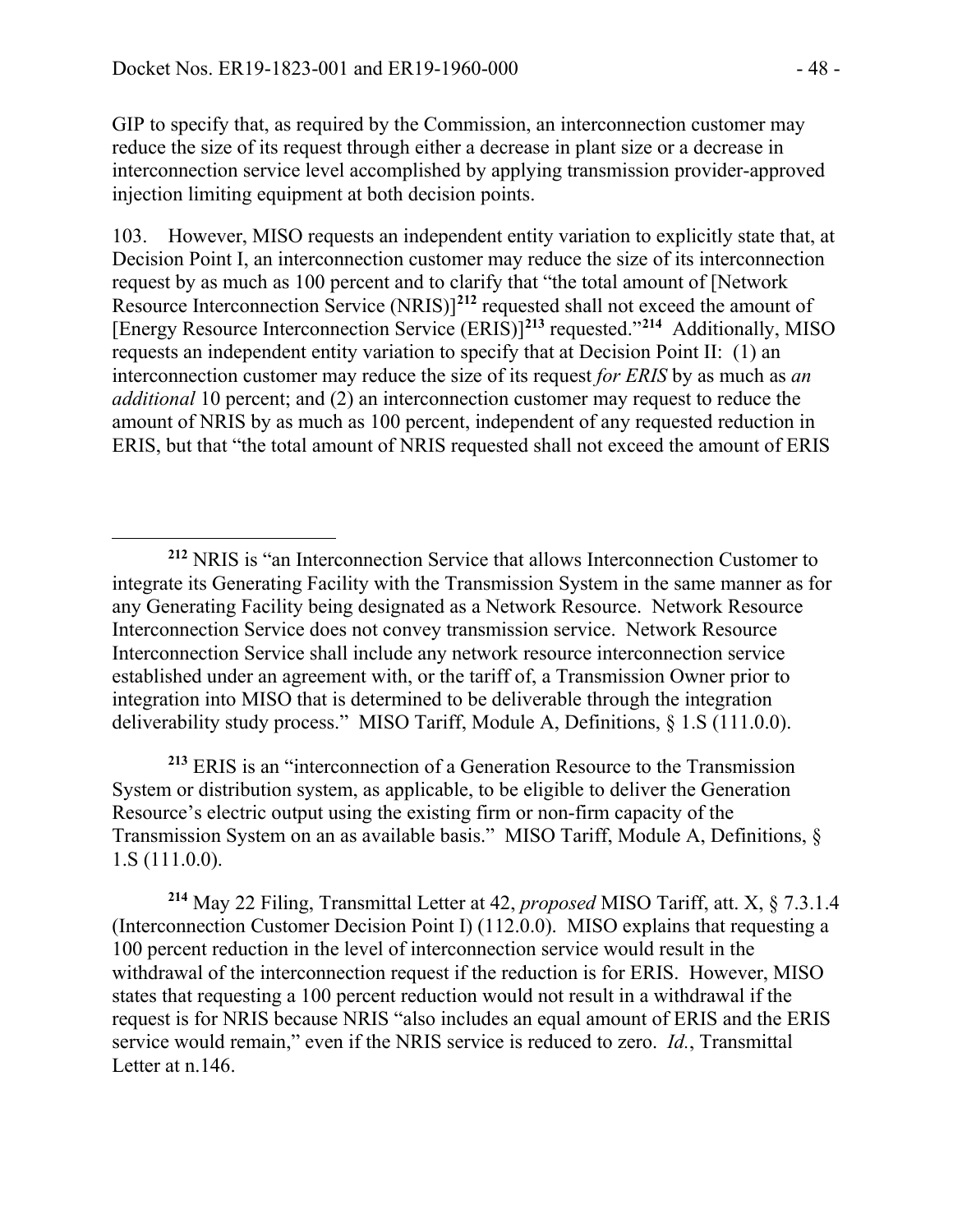requested."**[215](#page-48-0)** MISO states that it requests the independent entity variation to clarify its current rules because, without this additional language, there may be confusion about how to apply its reduction methodology.**[216](#page-48-1)**

104. Finally, to incorporate the Commission's revisions to the interconnection request in Appendix 1 of the Commission's *pro forma* LGIP to provide a space for the specification of the requested capacity if lower than the full generating facility capacity, MISO proposes to revise the table contained in MISO's interconnection request that reflects the requested service levels. **[217](#page-48-2)** MISO's proposed revisions would direct that the requested total level of ERIS must be less than or equal to the installed generating facility capacity and that requested total NRIS must be less than or equal to total requested ERIS. **[218](#page-48-3)** MISO asserts that its proposed revisions make clear that an interconnection customer can request a level of service that is lower than the installed capacity of its generating facility while also explicitly communicating the relationship between requested ERIS and NRIS.**[219](#page-48-4)** MISO therefore submits that this language is just, reasonable, properly reflective of existing MISO rules, and accomplishes the stated goals of Orders No. 845 and 845-A within MISO's Tariff framework.

## **b. Commission Determination**

105. We find that MISO's proposed Tariff revisions allowing an interconnection customer to request interconnection service below its full generating facility capacity partially comply with the requirements of Order Nos. 845 and 845-A. We find that MISO's proposed revisions generally comply with the Commission's directives that transmission providers have a process in place to consider requests for interconnection service below the full generating facility capacity and the requirements associated with that process. However, MISO's proposed revisions to section 3.1 of MISO's GIP do not

<span id="page-48-0"></span> $\overline{a}$ **<sup>215</sup>** *Id.* at 42, *proposed* MISO Tariff, att. X, § 7.3.2.4 (Interconnection Customer Decision Point II) (112.0.0).

**<sup>216</sup>** *Id.*, Transmittal Letter at 42-43.

<span id="page-48-2"></span><span id="page-48-1"></span>**<sup>217</sup>** *Id.* at 44, *proposed* MISO Tariff, att. X, app. 1 (Interconnection Request for a Generating Facility) (44.0.0).

<span id="page-48-4"></span><span id="page-48-3"></span>**<sup>218</sup>** *Id.*, Transmittal Letter at 44, *proposed* MISO Tariff, att. X, app. 1 (Interconnection Request for a Generating Facility) (44.0.0).

**<sup>219</sup>** *Id.*, Transmittal Letter at 45.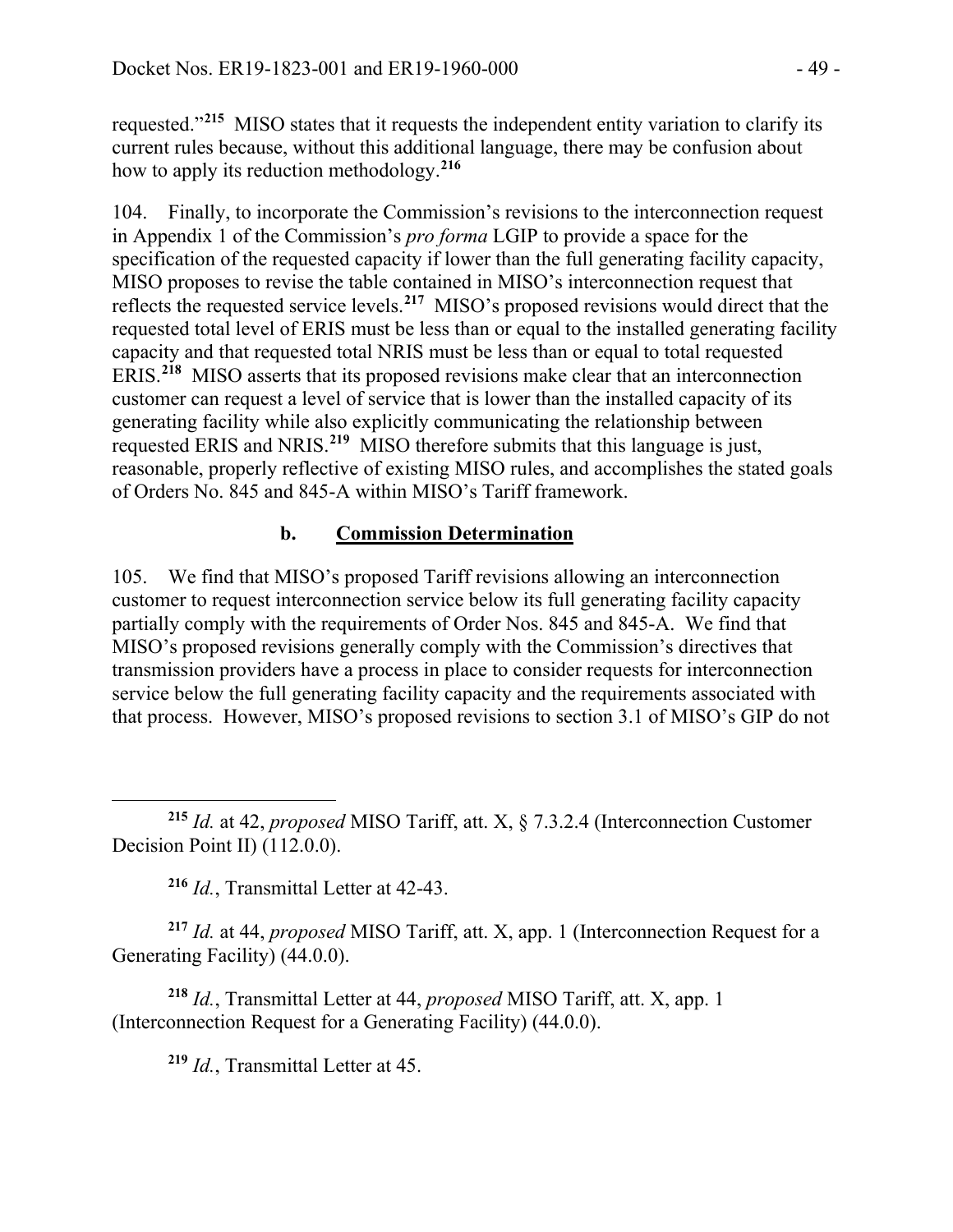fully incorporate the *pro forma* LGIP language adopted by Order No. 845.**[220](#page-49-0)** Order No. 845 adopted the following language as the second sentence of the final paragraph in *pro forma* LGIP section 3.1:

> These requests for Interconnection Service shall be studied at the level of Interconnection Service requested for purposes of Interconnection Facilities, Network Upgrades, *and associated costs*, but may be subject to other studies at the full Generating Facility Capacity to ensure safety and reliability of the system, with the study costs borne by the Interconnection Customer.**[221](#page-49-1)**

Accordingly, we direct MISO to file, within 60 days of the date of this order, a further compliance filing that incorporates the *pro forma* revisions to section 3.1 of its GIP, as required by Order No. 845.

106. Further, we grant MISO's requested independent entity variations to account for its three-phase DPP interconnection study process when incorporating the Commission's requirements that the interconnection system impact study consider the level of interconnection service requested by the interconnection customer, unless otherwise required to study the full generating facility capacity due to safety or reliability concerns, and to not incorporate the Commission's *pro forma* language related to the standard of the feasibility study, as MISO does not conduct such a study. We find that MISO's proposed language ensures that, for each phase of the MISO study process, MISO will consider the level of interconnection service requested by the interconnection customer unless otherwise required to study the full generating facility capacity due to safety or reliability concerns.

107. However, we find that MISO's proposed Tariff language describing the permissible reductions of requested levels of interconnection service at Decision Points I and II is unclear and could cause confusion among interconnection customers. Specifically, MISO's proposed Tariff language stating that the "total amount of NRIS requested shall not exceed the amount of ERIS requested" does not clearly reflect the relationship

<span id="page-49-0"></span> $\overline{a}$ 

**<sup>220</sup>** *See* Order No. 845-A, 166 FERC ¶ 61,137 at P 117.

<span id="page-49-1"></span>**<sup>221</sup>** Order No. 845, 163 FERC ¶ 61,043 at P 347; *see also id.* P 367. The italics indicate language adopted by Order No. 845 that MISO's Tariff revisions failed to include. We recognize, however, that the *pro forma* LGIP that was available on the Commission's website failed to include that language.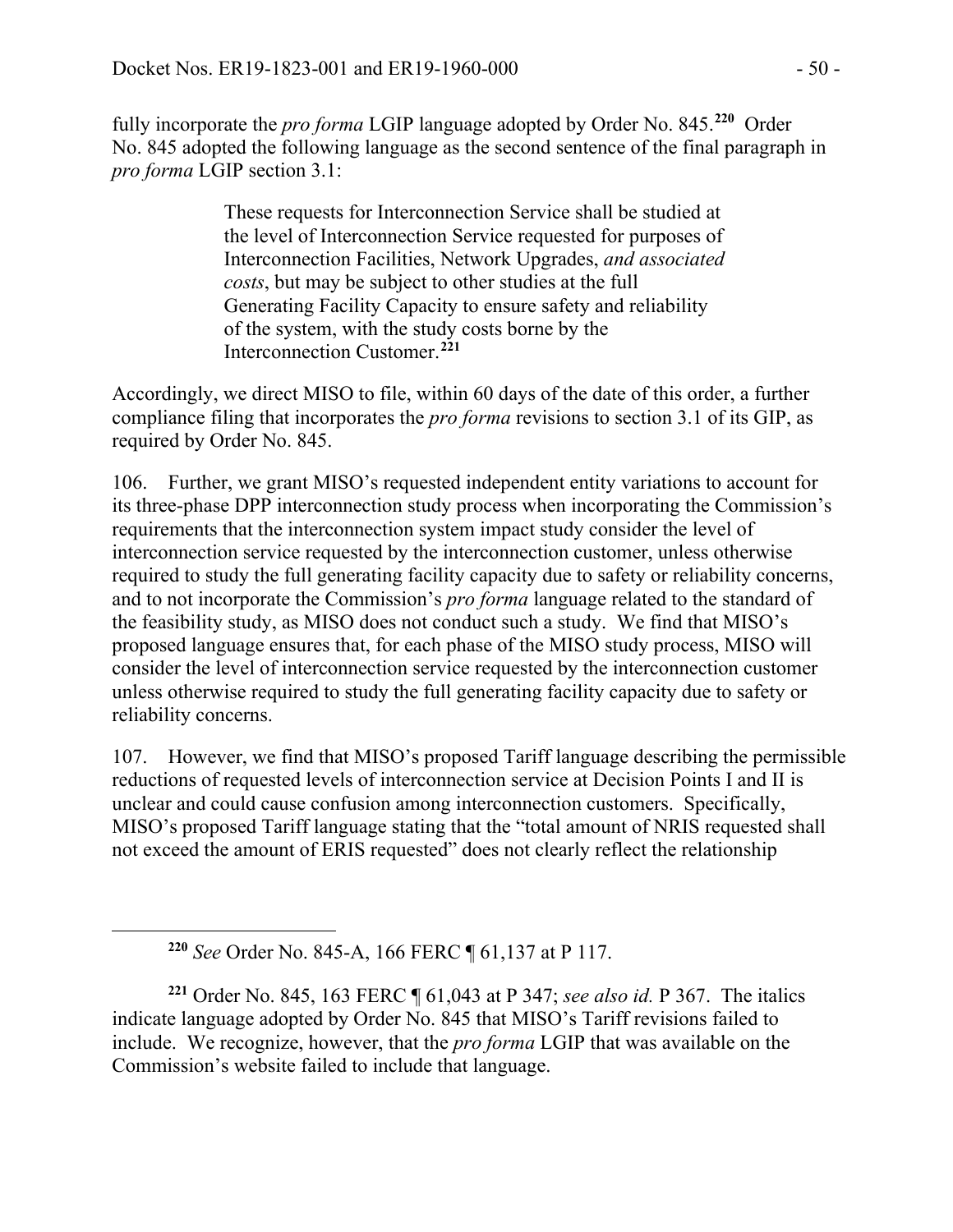between ERIS and NRIS that MISO describes in its compliance filing.**[222](#page-50-0)** In its transmittal letter, MISO states that requesting a 100 percent reduction in NRIS would not result in a withdrawal because NRIS "also includes an equal amount of ERIS" and that "the ERIS service would remain even if the NRIS service is reduced to zero."**[223](#page-50-1)** However, neither MISO's existing Tariff nor MISO's proposed Tariff language provides that NRIS would effectively convert to ERIS when the requested level of NRIS is reduced. Therefore, we find that MISO's proposed language is not clear without further Tariff revisions that describe the relationship between ERIS and NRIS that MISO discussed in its transmittal letter, and clarify that, when an interconnection customer requests NRIS service, it is also requesting an equivalent amount of ERIS service. Accordingly, we direct MISO to file, within 60 days of the date of this order, a further compliance filing to make these Tariff revisions or to remove the proposed language stating that the "total amount of NRIS requested shall not exceed the amount of ERIS requested."

# **9. Provisional Interconnection Service**

108. In Order No. 845, the Commission required transmission providers to allow all interconnection customers to request provisional interconnection service.**[224](#page-50-2)** The Commission explained that interconnection customers may seek provisional interconnection service when available studies or additional studies, as necessary, indicate that there is a level of interconnection service that can occur to accommodate an interconnection request without the construction of any additional interconnection facilities and/or network upgrades, and the interconnection customer wishes to make use of that level of interconnection service while the facilities required for its full interconnection request are completed.**[225](#page-50-3)** To implement this service, the Commission revised the *pro forma* LGIP and *pro forma* LGIA to add a definition for "Provisional

<span id="page-50-3"></span>**<sup>225</sup>** *Id.* P 441.

<span id="page-50-1"></span><span id="page-50-0"></span> $\overline{a}$ **<sup>222</sup>** May 22 Filing, *proposed* MISO Tariff, att. X, § 7.3.1.4 (Interconnection Customer Decision Point I), § 7.3.2.4 Interconnection Customer Decision Point II (112.0.0).

**<sup>223</sup>** *Id.*, Transmittal Letter at n.146.

<span id="page-50-2"></span>**<sup>224</sup>** Order No. 845, 163 FERC ¶ 61,043 at P 438.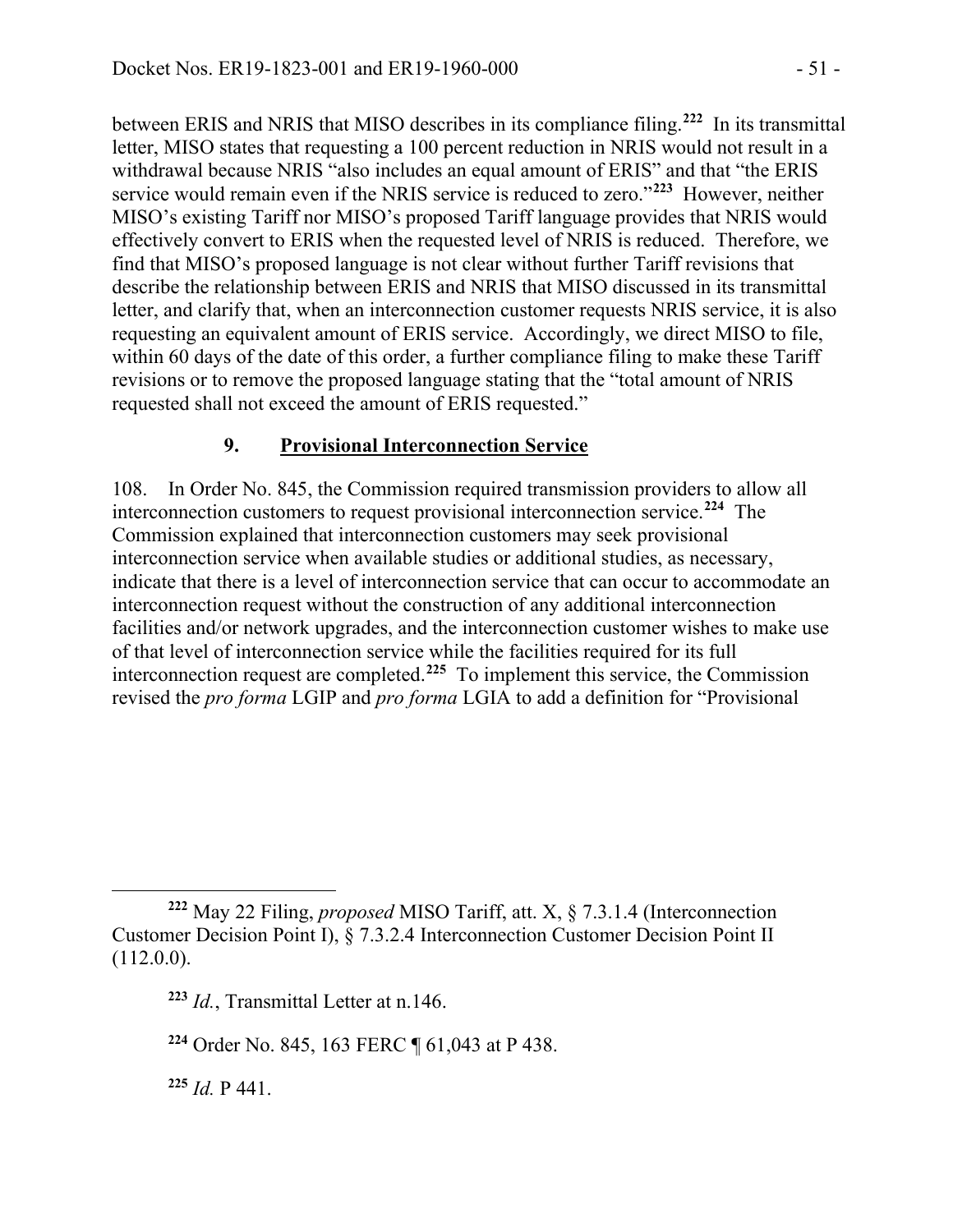Interconnection Service"**[226](#page-51-0)** and for a "Provisional Large Generator Interconnection Agreement."**[227](#page-51-1)**

109. In addition, the Commission added *pro forma* LGIA article 5.9.2, which details the terms for provisional interconnection service.**[228](#page-51-2)** The Commission also explained that transmission providers have the discretion to determine the frequency for updating provisional interconnection studies to account for changes to the transmission system to reassess system capacity available for provisional interconnection service and included bracketed tariff language to be completed by the transmission provider, to specify the frequency at which they perform such studies in their *pro forma* LGIA.**[229](#page-51-3)** The Commission stated that interconnection customers are responsible for the costs for performing these provisional interconnection studies.**[230](#page-51-4)**

# **a. MISO's Compliance Filing**

110. MISO proposes to add definitions for "Provisional Interconnection Service" and "Provisional Generator Interconnection Agreement" to its GIP and *pro forma* GIA, which MISO states replicate the language required by Order Nos. 845 and 845-A, with minor deviations to conform to MISO's specific Tariff language. **[231](#page-51-5)**

111. MISO states that it provides a process for obtaining a provisional GIA under its existing GIP.<sup>[232](#page-51-6)</sup> Along with the addition of the definitions discussed above, MISO proposes to revise the existing provisional generator interconnection agreement section of

**<sup>226</sup>** *Pro forma* LGIP § 1 (Definitions); *pro forma* LGIA art. 1 (Definitions).

<span id="page-51-2"></span><span id="page-51-1"></span>**<sup>227</sup>** *Id*. The Commission declined, however, to adopt a separate *pro forma* provisional large generator interconnection agreement. Order No. 845, 163 FERC ¶ 61,043 at P 444.

**<sup>228</sup>** *Id.* P 438; *see also pro forma* LGIP § 5.9.2.

**<sup>229</sup>** Order No. 845, 163 FERC ¶ 61,043 at P 448.

**<sup>230</sup>** *Id.* P 448.

<span id="page-51-0"></span> $\overline{a}$ 

<span id="page-51-5"></span><span id="page-51-4"></span><span id="page-51-3"></span>**<sup>231</sup>** May 22 Filing, Transmittal Letter at 45, *proposed* MISO Tariff, att. X, § 1.P (Definitions) (112.0.0), app. 6, § 1.P (Definitions) (65.0.0).

<span id="page-51-6"></span>**<sup>232</sup>** *Id.*, Transmittal Letter at 45 (referencing MISO Tariff, att. X, § 1.P (Definitions), § 7.9 (Provisional Generator Interconnection Agreement) (114.0.0), app. 6, app. H (Interconnection Requirements for Provisional GIA) (68.0.0)).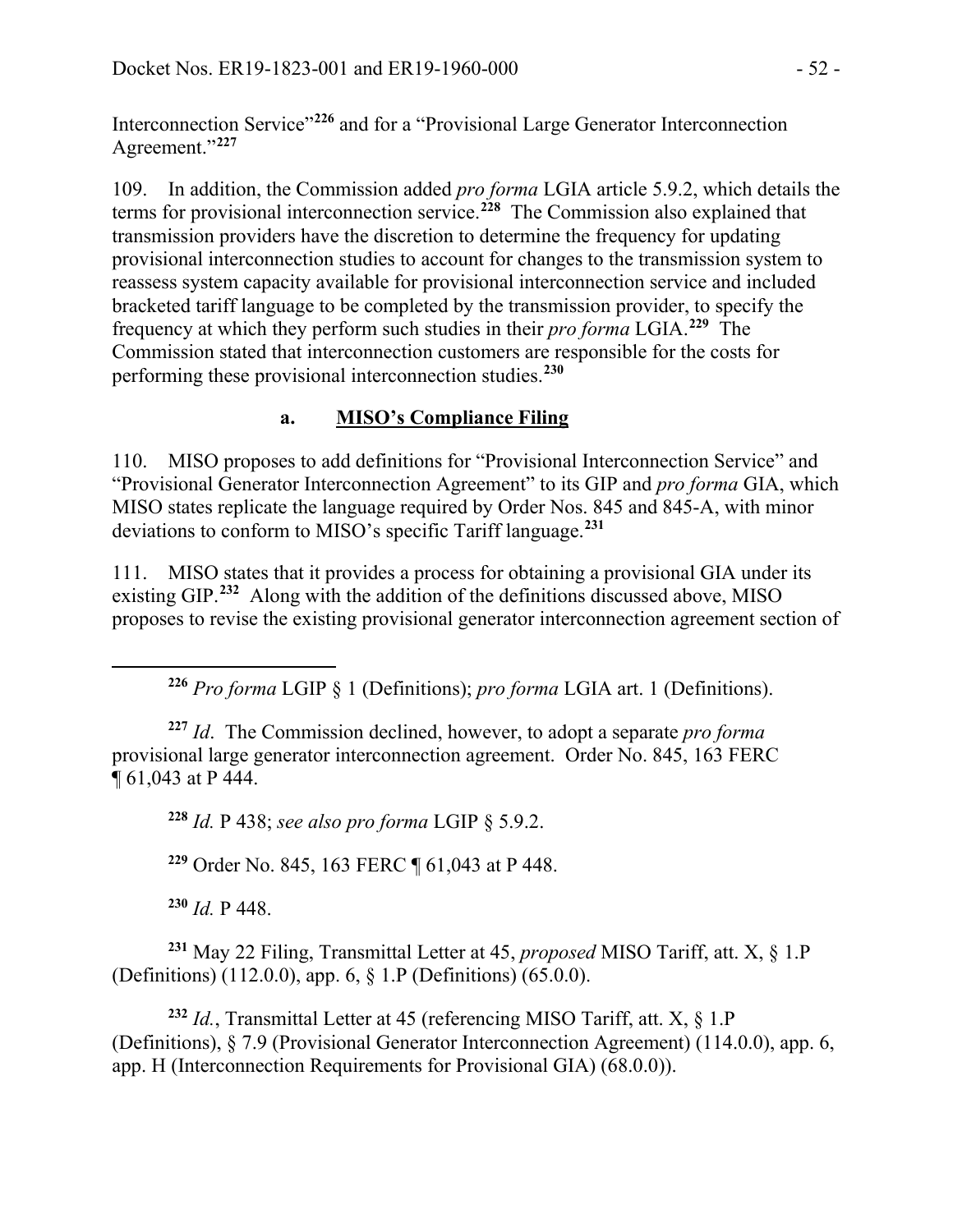its GIP to clarify that, in accordance with Order No. 845, the transmission provider may offer provisional interconnection service based on the results of available studies that indicate that there is a level of interconnection service that can occur without any additional network upgrades.**[233](#page-52-0)** Additionally, MISO requests an independent entity variation, to the extent necessary, to remove existing GIP language stating that MISO will undertake a preliminary interconnection system impact study upon receiving a request for provisional interconnection service.**[234](#page-52-1)** MISO states that, under Order No. 845, interconnection customers may enter into provisional agreements prior to the completion of the full interconnection study process. **[235](#page-52-2)** MISO contends that eliminating the reference to the preliminary system impact study, which takes place prior to Decision Point I, allows an interconnection customer to request provisional interconnection service up through Decision Point II and reflects the fact that, depending on when an interconnection customer submits a request for provisional interconnection service, MISO will not always need to undertake a preliminary system impact study.**[236](#page-52-3)** MISO asserts that its proposed independent entity variation is reasonable because it more accurately reflects how MISO implements provisional generator interconnection service and because it will not result in undue discrimination or produce an interconnection process that is unjust and unreasonable.

112. Finally, MISO proposes to add article 5.9.2 to its *pro forma* GIA, which MISO states is consistent with article 5.9.2 in the Commission's *pro forma* LGIA. **[237](#page-52-4)** MISO also proposes to update the maximum permissible output of the generating facility under provisional service on a quarterly basis.

# **b. Commission Determination**

113. We find that the proposed revisions to MISO's provisional interconnection service provisions in its GIP and *pro forma* GIA, which (1) clarify that MISO may offer provisional interconnection service based on results of available studies that indicate that there is a level of interconnection service that can occur without any additional network

**<sup>233</sup>** *Id.* at 46 (citing to Order No. 845, 163 FERC ¶ 61,043 at P 441).

<span id="page-52-1"></span>**<sup>234</sup>** *Id.* at 46-47, *proposed* MISO Tariff, att. X, app. 6, art. 5.9.2 (Provisional Interconnection Service) (65.0.0).

<span id="page-52-2"></span>**<sup>235</sup>** *Id.*, Transmittal Letter at 45 (citing Order No. 845, 163 FERC ¶ 61,043 at P 438).

**<sup>236</sup>** *Id.* at 46-47.

<span id="page-52-0"></span> $\overline{a}$ 

<span id="page-52-4"></span><span id="page-52-3"></span>**<sup>237</sup>** *Id.* at 45, 47, *proposed* MISO Tariff, att. X, app. 6, art. 5.9.2 (Provisional Interconnection Service) (65.0.0).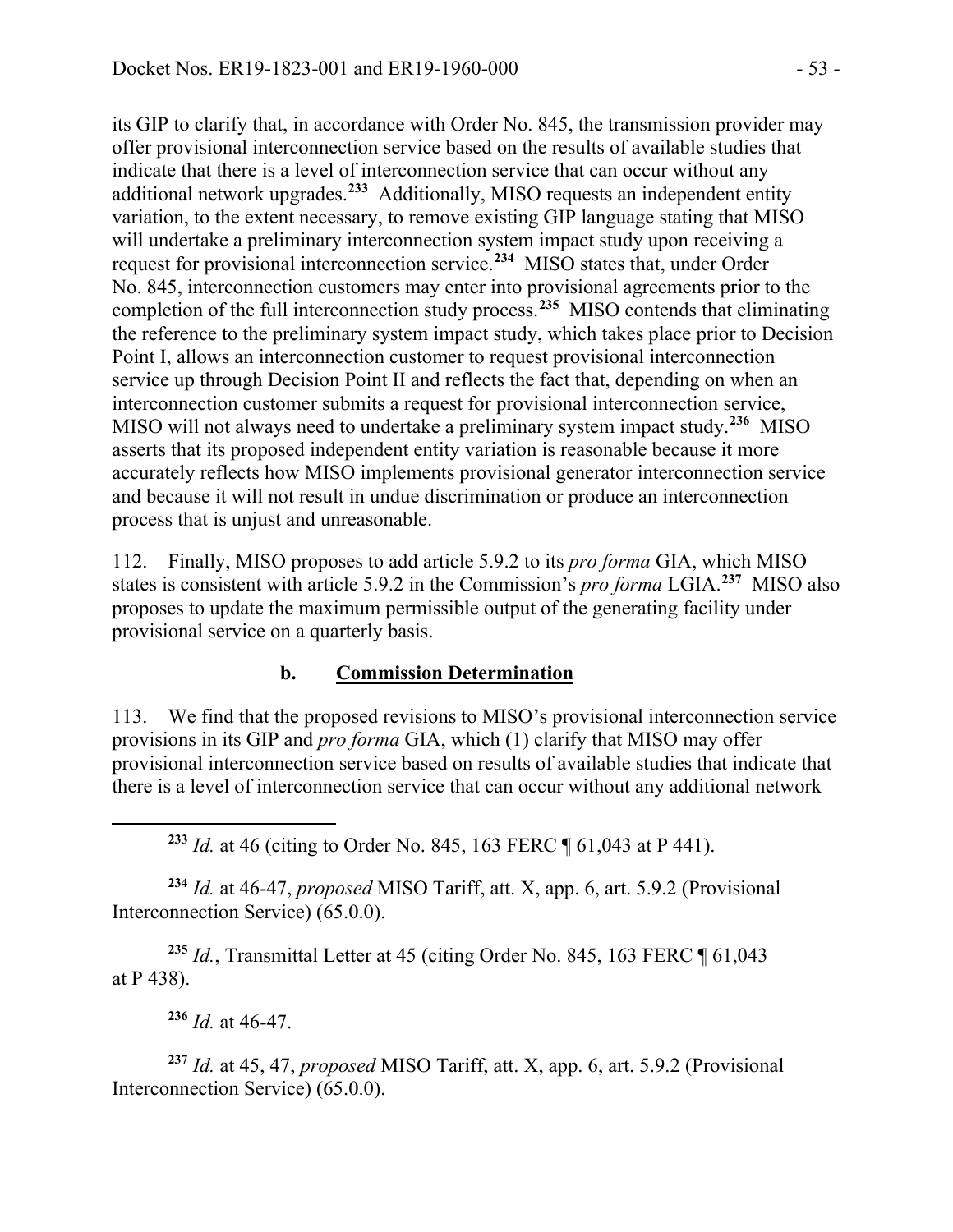upgrades and (2) provide that MISO will update the maximum permissible output of the generating facility under provisional service on a quarterly basis, comply with the requirements of Order Nos. 845 and 845-A. We also find that MISO's requested independent entity variation is just and reasonable and accomplishes the purposes of Order Nos. 845 and 845-A because it reconciles the requirements of Order Nos. 845 and 845-A with MISO's existing provisional interconnection service provisions and facilitates an interconnection customer's ability to request provisional interconnection service prior to the completion of the full interconnection study process. Therefore, we find that MISO's existing provisional interconnection service provisions, as modified here, offer provisional interconnection service as required by Order Nos. 845 and 845-A.

114. However, we direct MISO to file, within 60 days of the date of this order, revisions to its Tariff to correct the typographical errors in its proposed article 5.9.2 of MISO's *pro forma* GIA to fully incorporate the Commission's language in article 5.9.2 of the Commission's *pro forma* LGIA. Specifically, the fourth sentence in article 5.9.2 should read: "Where available studies indicate that such Interconnection Facilities, Network Upgrades, Distribution Upgrades, and/or System Protections Facilities that are required *for* the interconnection …."**[238](#page-53-0)**

# **10. Surplus Interconnection Service**

115. In Order No. 845, the Commission adopted *pro forma* LGIP sections 1, 3.3, and 3.3.1 and *pro forma* LGIA article 1 to establish surplus interconnection service, which the Commission defined as any unneeded portion of interconnection service established in an LGIA such that if the surplus interconnection service is utilized the total amount of interconnection service at the point of interconnection would remain the same.**[239](#page-53-1)** Surplus interconnection service enables a new interconnection customer to utilize the unused portion of an existing interconnection customer's interconnection service within specific parameters. **[240](#page-53-2)** The Commission required transmission providers to revise their tariffs to include the new definition of surplus interconnection service in their *pro forma* LGIP and *pro forma* LGIA, and provide in the *pro forma* LGIP an expedited interconnection

<span id="page-53-1"></span>**<sup>239</sup>** Order No. 845, 163 FERC ¶ 61,043 at P 467; *see also pro forma* LGIP § 1 (Definitions); *pro forma* LGIA art. 1 (Definitions).

<span id="page-53-2"></span>**<sup>240</sup>** Order No. 845, 163 FERC ¶ 61,043 at P 467; Order No. 845-A, 166 FERC ¶ 61,137 at P 119.

<span id="page-53-0"></span> $\overline{a}$ **<sup>238</sup>** *See* Order No. 845, 163 FERC ¶ 61,043 at P 449; *see also pro forma* LGIA art. 5.9.2.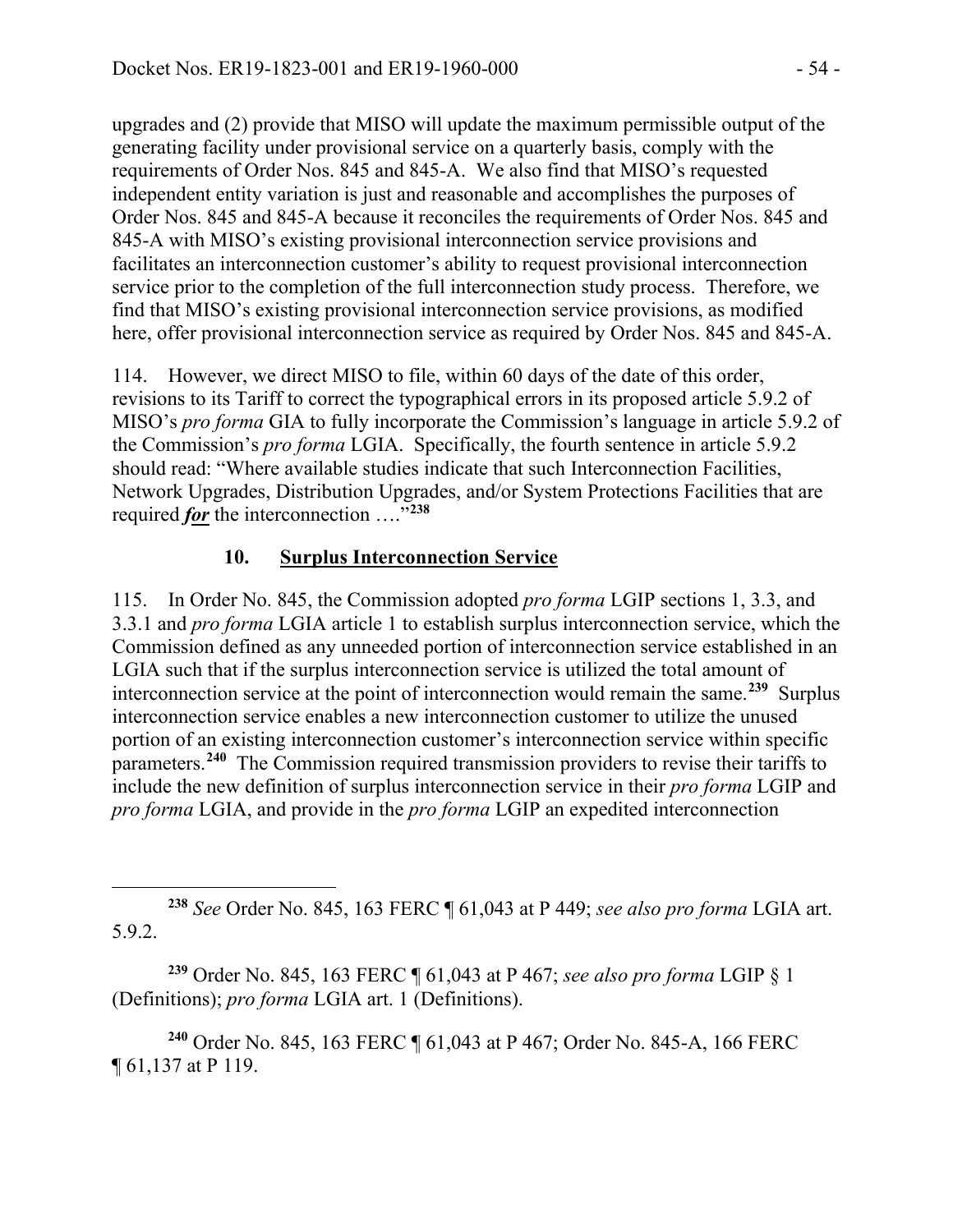process outside of the interconnection queue for surplus interconnection service. **[241](#page-54-0)** That expedited process must allow affiliates of the existing interconnection customer to use surplus interconnection service for another interconnecting generating facility and allow for the transfer of surplus interconnection service that the existing interconnection customer or one of its affiliates does not intend to use. **[242](#page-54-1)** The transmission provider must perform reactive power, short circuit/fault duty, and stability analyses studies as well as steady-state (thermal/voltage) analyses as necessary to ensure evaluation of all required reliability conditions to provide surplus interconnection service and ensure the reliable use of surplus interconnection service.**[243](#page-54-2)** The original interconnection customer must be able to stipulate the amount of surplus interconnection service that is available, designate when that service is available, and describe any other conditions under which surplus interconnection service at the point of interconnection may be used.**[244](#page-54-3)** When the original interconnection customer, the surplus interconnection service customer, and the transmission provider enter into agreements for surplus interconnection service, the transmission provider must file those agreements with the Commission, because any surplus interconnection service agreement will be an agreement under the transmission provider's open access transmission tariff. **[245](#page-54-4)**

#### **a. MISO's Compliance Filing**

116. MISO proposes revisions to its GIP to retain the net zero interconnection service that is currently included in its Tariff, change the name of this product to "Surplus Interconnection Service," and make several modifications in compliance with Order Nos. 845 and 845-A.**[246](#page-54-5)** MISO also proposes to remove all references to the competitive solicitation process for its renamed surplus interconnection service product.**[247](#page-54-6)**

<span id="page-54-1"></span><span id="page-54-0"></span> $\overline{a}$ **<sup>241</sup>** Order No. 845, 163 FERC ¶ 61,043 at P 467; *see also pro forma* LGIP §§ 3.3 and 3.3.1.

**<sup>242</sup>** Order No. 845, 163 FERC ¶ 61,043 at P 483; *see also pro forma* LGIP § 3.3.

<span id="page-54-2"></span>**<sup>243</sup>** Order No. 845, 163 FERC ¶ 61,043 at PP 455 and 467.

<span id="page-54-3"></span>**<sup>244</sup>** *Id.* P 481.

**<sup>245</sup>** *Id.* P 499.

**<sup>246</sup>** May 10 Filing, Transmittal Letter at 1-2.

<span id="page-54-6"></span><span id="page-54-5"></span><span id="page-54-4"></span>**<sup>247</sup>** *Id.* at 12, *proposed* MISO Tariff, att. X, § 3.3.1.2 (Evaluation Process for Surplus Interconnection Request and the Requirements for the Request to Remain Valid) (110.0.0).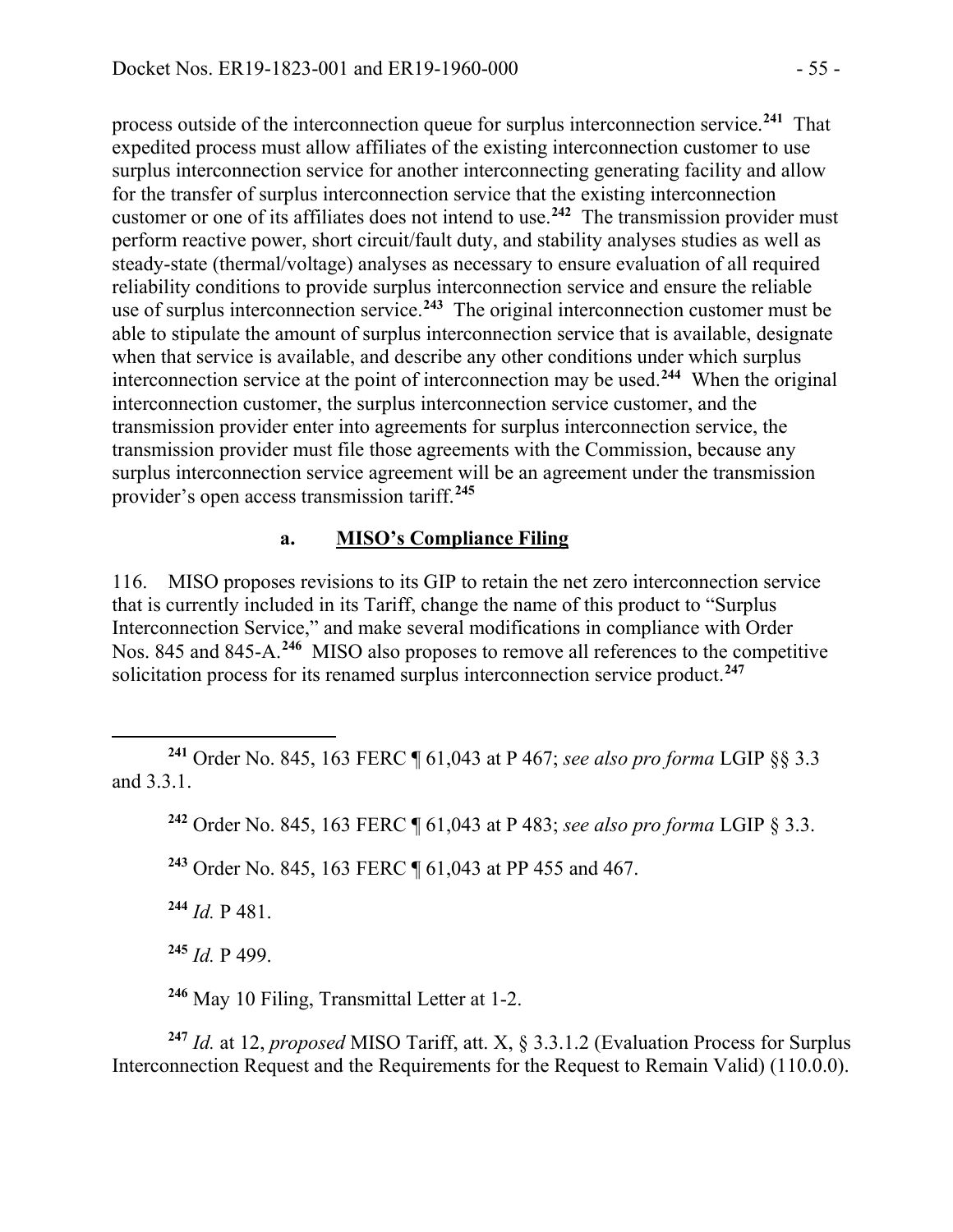117. MISO proposes revisions to sections of its GIP and *pro forma* GIA regarding definitions, types of service, valid interconnection requests, duration of the DPP, interconnection requests for generating facilities, the Monitoring and Consent Agreement, and the Energy Displacement Agreement, in order to mirror the requirements from Order Nos. 845 and 845-A, with some requested independent entity variations. **[248](#page-55-0)**

118. Specifically, MISO requests an independent entity variation in order to expand upon the Order No. 845 definition of surplus interconnection service, as follows:**[249](#page-55-1)**

> **Surplus Interconnection Service** shall mean any unneeded portion of Interconnection Service that is derived from the unneeded portion of Interconnection Service established in a Large Generator Interconnection Agreement GIA or in agreement with, or under the tariff of, a Transmission Owner prior to integration into MISO, such that if Surplus Interconnection Service is utilized, the total amount of Interconnection Service at the Point of Interconnection would remain the same.

119. MISO states that these changes represent two modifications to the Commission's definition. First, MISO states that its proposed definition clarifies that surplus interconnection service is derived from the unneeded portion of interconnection service that can only exist if the interconnection customer of the existing generating facility decides to make its unneeded interconnection service available through the surplus interconnection service processes established in MISO's Tariff.**[250](#page-55-2)** Second, MISO proposes to include language in the definition of surplus interconnection service that it states accounts for existing generating facilities in the MISO footprint that entered commercial operation prior to Order No. 2003 under a form of agreement that predated the MISO *pro forma* GIA or did not require an interconnection agreement. In addition, MISO proposes limited changes to provisions in its GIP and *pro forma* GIA that describe

<span id="page-55-2"></span><span id="page-55-1"></span>**<sup>249</sup>** *Id.*, Transmittal Letter at 5-8, *proposed* MISO Tariff, att. X, § 1 (Definitions) (110.0.0), app. 6 (Standard Generator Interconnection Agreement) (63.0.0).

**<sup>250</sup>** *Id.*, Transmittal Letter at 6.

<span id="page-55-0"></span>**<sup>248</sup>** *Id.*, *proposed* MISO Tariff, att. X, § 1 (Definitions), § 3.2 (Identification of Types of Services), § 3.3 (Valid Interconnection Request), § 7.3 (Duration of the Definitive Planning Phase) (110.0.0), app. 1 (Interconnection Request for a Generating Facility) (42.0.0), app. 6 (Standard Generator Interconnection Agreement) (63.0.0), app. 11 (Monitoring and Consent Agreement), and app. 12 (Energy Displacement Agreement)  $(34.0.0)$ .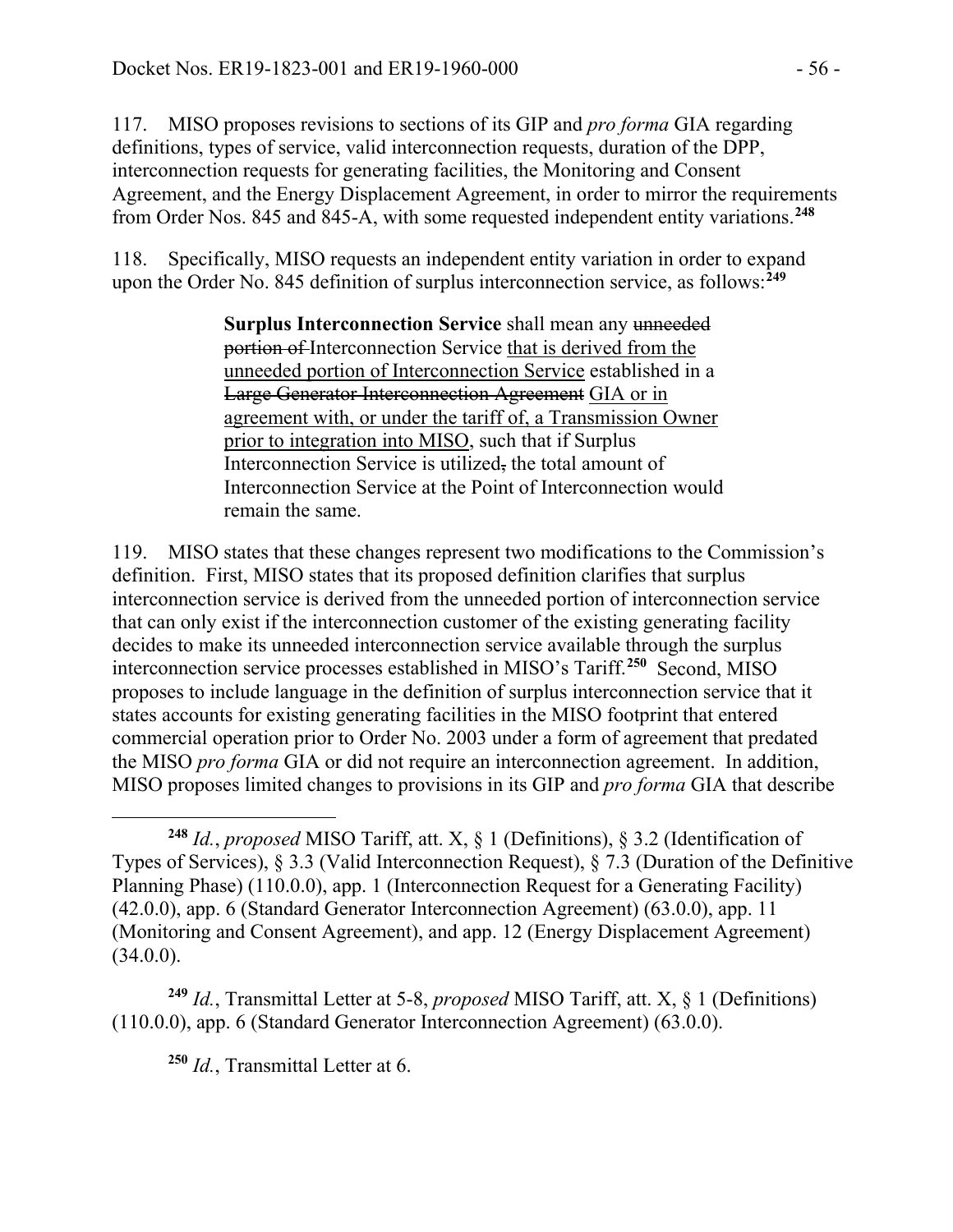the surplus interconnection service product, in order to align these provisions with the definition for surplus interconnection service, which provides that surplus interconnection service cannot increase the total amount of interconnection service at the point of interconnection.**[251](#page-56-0)** MISO also proposes to revise its GIP and *pro forma* GIA to reflect that surplus interconnection service may be for either ERIS or NRIS, as applicable.**[252](#page-56-1)**

120. MISO also proposes to make certain changes to existing language in its Tariff that, it asserts, will ensure that MISO satisfies the directives in Order No. 845.**[253](#page-56-2)** MISO proposes Tariff changes that it states will ensure it satisfies Order No. 845 directives related to studies performed for surplus interconnection service.**[254](#page-56-3)** MISO proposes to revise the description of the steady state analyses for requested surplus interconnection service in its GIP to ensure that the surplus interconnection service is studied under all required reliability conditions in accordance with MISO's Tariff and MISO's Generator Interconnection BPM No. 15. Further, MISO provides that, within 30 calendar days of the transmission provider's receipt of the completed surplus interconnection service request, MISO will commence a study of the proposed surplus interconnection service and will use reasonable efforts to complete this study within 90 calendar days.**[255](#page-56-4)** MISO states that it will perform a material adverse impact analysis to confirm that the proposed surplus interconnection service will not generate new network upgrades.**[256](#page-56-5)** If MISO determines that the surplus interconnection service request would result in new network upgrades on the MISO transmission system and/or affected systems, the interconnection customer that is seeking surplus interconnection service must proceed through the DPP with a new interconnection request.<sup>[257](#page-56-6)</sup> After receiving the results of MISO's surplus interconnection service study, the interconnection customer will have 30 calendar days to

<span id="page-56-0"></span>**<sup>251</sup>** *Id.* at 8, *proposed* MISO Tariff, att. X, § 3.2.3.1 (The Product) (110.0.0), app. 6, § 4.1.3.1 (The Product) (63.0.0).

<span id="page-56-1"></span>**<sup>252</sup>** *Id.*, Transmittal Letter at 8, 15-16 (citing Order No. 845, 163 FERC ¶ 61,043 at P 472), *proposed* MISO Tariff, att. X, § 3.2.3.1 (The Product) (110.0.0), app. 6, § 4.1.3.1 (The Product) (63.0.0).

**<sup>253</sup>** *Id.*, Transmittal Letter at 9.

<span id="page-56-5"></span><span id="page-56-4"></span><span id="page-56-3"></span><span id="page-56-2"></span>**<sup>254</sup>** *Id.*, Transmittal Letter at 9-10, *proposed* MISO Tariff, att. X, § 3.2.3.2 (The Study) (110.0.0).

**<sup>256</sup>** *Id.* at 15.

 $\overline{a}$ 

<span id="page-56-6"></span>**<sup>257</sup>** *Id.* at 13.

**<sup>255</sup>** *Id.*, Transmittal Letter at 12.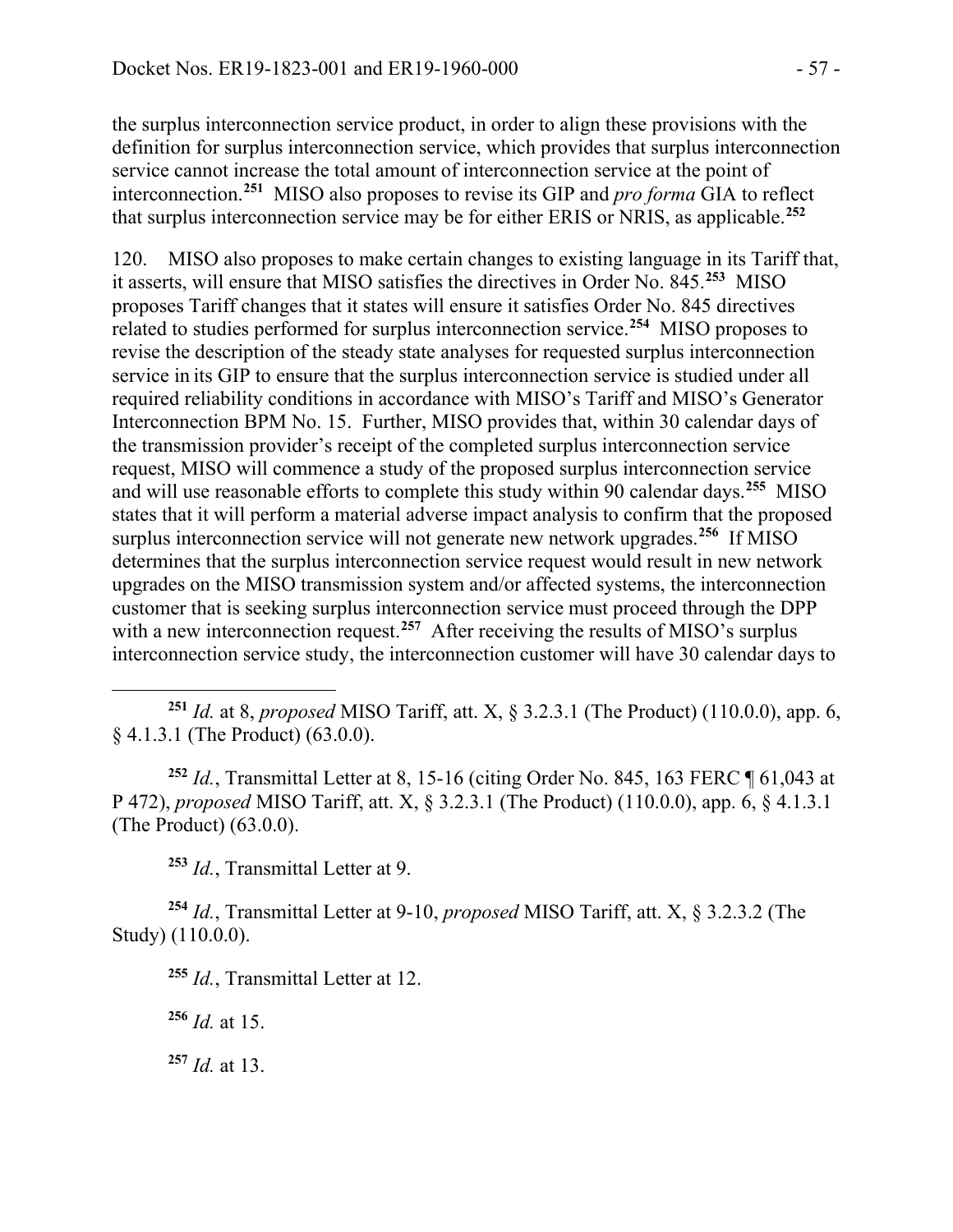inform MISO of its intention to proceed with its surplus interconnection service request, or otherwise the surplus interconnection service request will be deemed withdrawn. Once MISO receives this notice, MISO will either (1) initiate an interconnection facilities study, or (2) tender a draft GIA if an interconnection facilities study is not needed.

121. MISO acknowledges that the Commission requires an expedited interconnection process outside of the interconnection queue for surplus interconnection service.**[258](#page-57-0)** MISO states that the interconnection study that it proposes to perform will occur outside of the DPP process. MISO notes that its existing net zero interconnection service provisions were included in the description of the preliminary interconnection system impact study under the DPP.**[259](#page-57-1)** Thus, MISO proposes to remove all existing references to net zero interconnection service from this section of its GIP.

122. MISO proposes that, in order for a surplus interconnection request to remain valid, an interconnection customer must submit an executed Energy Displacement Agreement and Monitoring and Consent Agreement to MISO prior to the conclusion of negotiations for the associated GIA implementing surplus interconnection service. **[260](#page-57-2)** MISO also proposes to collect a \$60,000 study deposit from surplus interconnection customers initiating a surplus interconnection request, which MISO notes is consistent with the study deposit collected for replacement generating facilities studies and optional studies.**[261](#page-57-3)** MISO states that it will refund any unused portion of this study deposit to the interconnection customer.

123. MISO acknowledges that Order No. 845 requires the transmission provider to file contractual agreements that memorialize the terms of the surplus interconnection service with the Commission.<sup>[262](#page-57-4)</sup> MISO further notes that the Commission, in Order No. 845, declined to include these requirements in the *pro forma* LGIA but permitted transmission providers to file *pro forma* versions of these agreements. MISO states that its Tariff

 $259$  *Id.* at 9.

<span id="page-57-0"></span> $\overline{a}$ 

<span id="page-57-2"></span><span id="page-57-1"></span>**<sup>260</sup>** *Id.* at 13, 17, *proposed* MISO Tariff, att. X, § 3.3.1.2 (Evaluation Process for Surplus Interconnection Request and the Requirements for the Request to Remain Valid)  $(110.0.0)$ .

<span id="page-57-3"></span>**<sup>261</sup>** *Id.*, Transmittal Letter at 10-11, *proposed* MISO Tariff, att. X, § 3.3.1 (Initiating an Interconnection Request) (110.0.0).

<span id="page-57-4"></span>**<sup>262</sup>** *Id.*, Transmittal Letter at 16-17 (citing Order No. 845, 163 FERC ¶ 61,043 at P 499).

**<sup>258</sup>** *Id.* at 3, 9 (citing Order No. 845, 163 FERC ¶ 61,043 at PP 477, 486).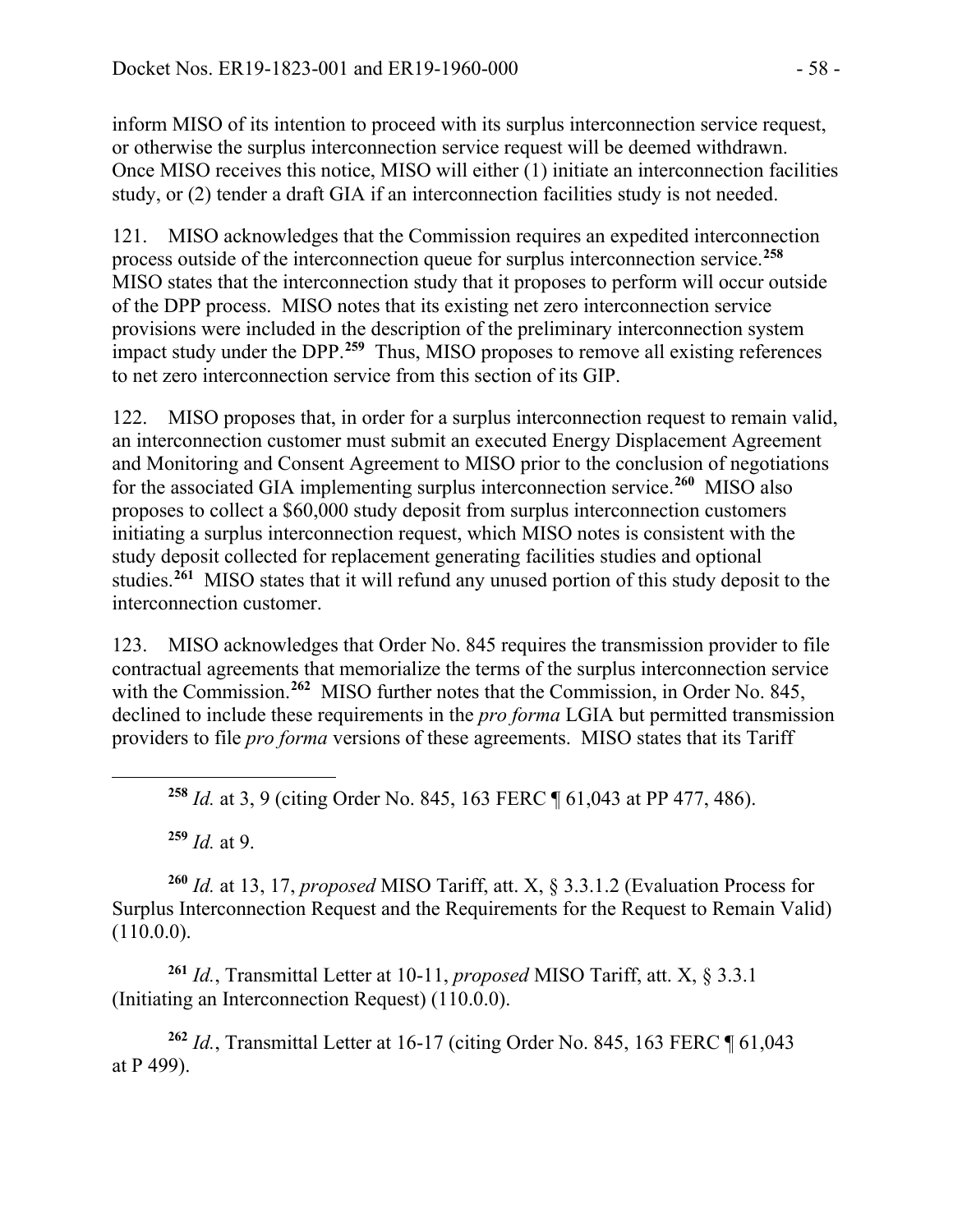includes such agreements in its *pro forma* Energy Displacement Agreement and *pro forma* Monitoring and Consent Agreement as part of its *pro forma* GIA.**[263](#page-58-0)** MISO also proposes language in its GIP and its *pro forma* Monitoring and Consent Agreement providing that the transmission provider and the transmission owner will file for termination of the "Surplus Interconnection Service agreement"**[264](#page-58-1)** with the Commission if the interconnection service limit is exceeded and the interconnection customer fails to provide documentation to demonstrate that the interconnection customer cured the deficiency. **[265](#page-58-2)**

124. MISO proposes to revise its GIP to provide that the original interconnection customer, or one of its affiliates, have priority rights to any surplus interconnection service made available by the original interconnection customer.**[266](#page-58-3)** MISO proposes to revise its GIP to provide that an officer of the original interconnection customer must provide a written statement with the following: (1) the amount of surplus interconnection service made available by the interconnection customer that owns the existing generating facility; (2) the type of interconnection service that is made available for surplus interconnection service by the existing owner; and (3) the circumstances under which the surplus interconnection service will be made available by the existing owner.**[267](#page-58-4)**

125. MISO proposes to add provisions to its GIP to establish the continuation of surplus interconnection service after the retirement and cessation of commercial operation of the original interconnection customer's generating facility for a period of up to one year if the two following conditions are met: (1) the surplus interconnection

<span id="page-58-0"></span> $\overline{a}$ **<sup>263</sup>** *Id.*, *proposed* MISO Tariff, att. X, app. 11 (Monitoring and Consent Agreement) and att. X, app. 12 (Energy Displacement Agreement) (34.0.0).

<span id="page-58-1"></span>**<sup>264</sup>** *Id.*, att. X, app. 11 (Monitoring and Consent Agreement) (34.0.0).MISO uses the terms "Surplus Interconnection Service Agreement," "Surplus Interconnection Service agreement," and "Surplus Interconnection Service Interconnection Agreement" in multiple sections of its proposed Tariff revisions. *See also id.*, att. X, § 3.3.1.3 (Requirements for Continuation of Surplus Interconnection Service after Retirement or Cessation of Commercial Operation of an Existing Generating Facility) (110.0.0).

**<sup>265</sup>** *Id.*, att. X, app. 11 (Monitoring and Consent Agreement) (34.0.0).

<span id="page-58-3"></span><span id="page-58-2"></span>**<sup>266</sup>** *Id.*, Transmittal Letter at 14, *proposed* MISO Tariff, att. X, § 3.3.1.1 (Additional Requirements for a Surplus Interconnection Request Application) (110.0.0).

<span id="page-58-4"></span>**<sup>267</sup>** *Id.*, Transmittal Letter at 16, *proposed* MISO Tariff, att. X, § 3.3.1.1 (Additional Requirements for a Surplus Interconnection Request Application), § 6 (Pre-Queue Phase) (110.0.0).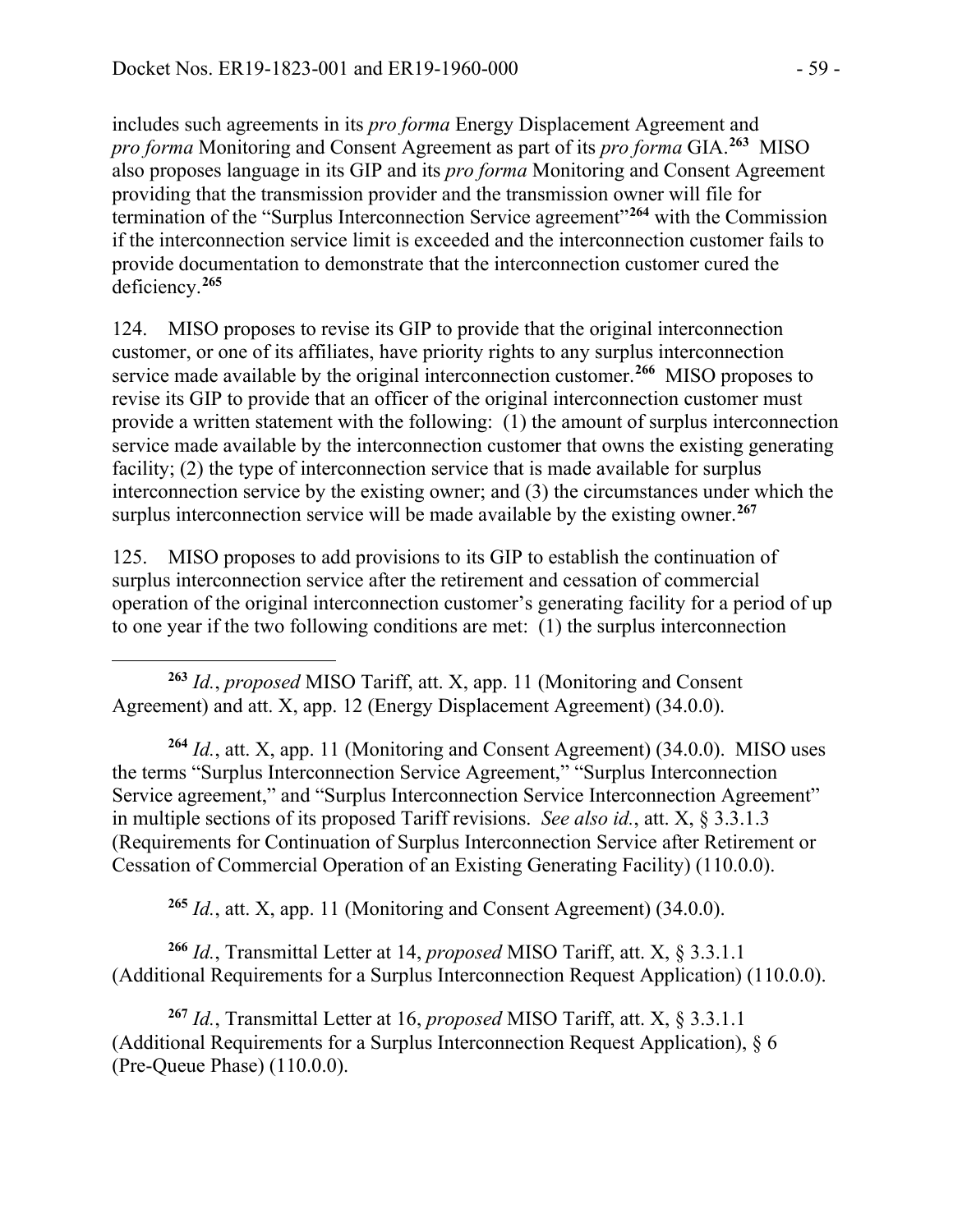customer's generating facility must have been studied by the transmission provider for sole operation at the point of interconnection at the time of the interconnection of the surplus interconnection customer; and (2) the original interconnection customer that is retiring its original generating facility must have agreed in writing that the surplus interconnection customer may continue to operate the surplus interconnection service generating facility after retirement of the original generating facility.**[268](#page-59-0)**

126. MISO proposes various conforming revisions to existing language in its GIP to align the existing language with the new provisions for surplus interconnection service described above. **[269](#page-59-1)**

# **b. Protests/Comments**

127. AWEA/CGA and MISO Transmission Owners filed comments in support of MISO's surplus interconnection service compliance filing and request that the Commission accept MISO's proposal. **[270](#page-59-2)**

# **c. Commission Determination**

128. We find that MISO's proposed Tariff provisions regarding surplus interconnection service in its GIP and *pro forma* GIA comply with the requirements of Order Nos. 845 and 845-A. Specifically, MISO's definition for surplus interconnection service provides for a new interconnection customer to utilize the unneeded portion of an existing interconnection customer's interconnection service within specific parameters, in

<span id="page-59-1"></span>**<sup>269</sup>** *Id.*, Transmittal Letter at 7, 11, 16, 20, *proposed* MISO Tariff, att. X, § 2 (Scope and Application) (110.0.0), app. 1 (Interconnection Request for a Generating Facility) (42.0.0), app. 6,  $\S 4.1.3.1$  (The Product),  $\S 2.3.1.1$  (Surplus Interconnection Service) (63.0.0).

<span id="page-59-2"></span>**<sup>270</sup>** American Wind Energy Association and Clean Grid Alliance Comments, Docket Nos. ER19-1823-000 and ER19-1823-001 at 1; MISO Transmission Owners Comments, Docket Nos. ER19-1823-000 and ER19-1823-001 at 2, 6, 9.

<span id="page-59-0"></span>**<sup>268</sup>** *Id.*, Transmittal Letter at 18-20, *proposed* MISO Tariff, att. X, § 3.3.1.3 (Requirements for Continuation of Surplus Interconnection Service after Retirement or Cessation of Commercial Operation of an Existing Generating Facility) (110.0.0).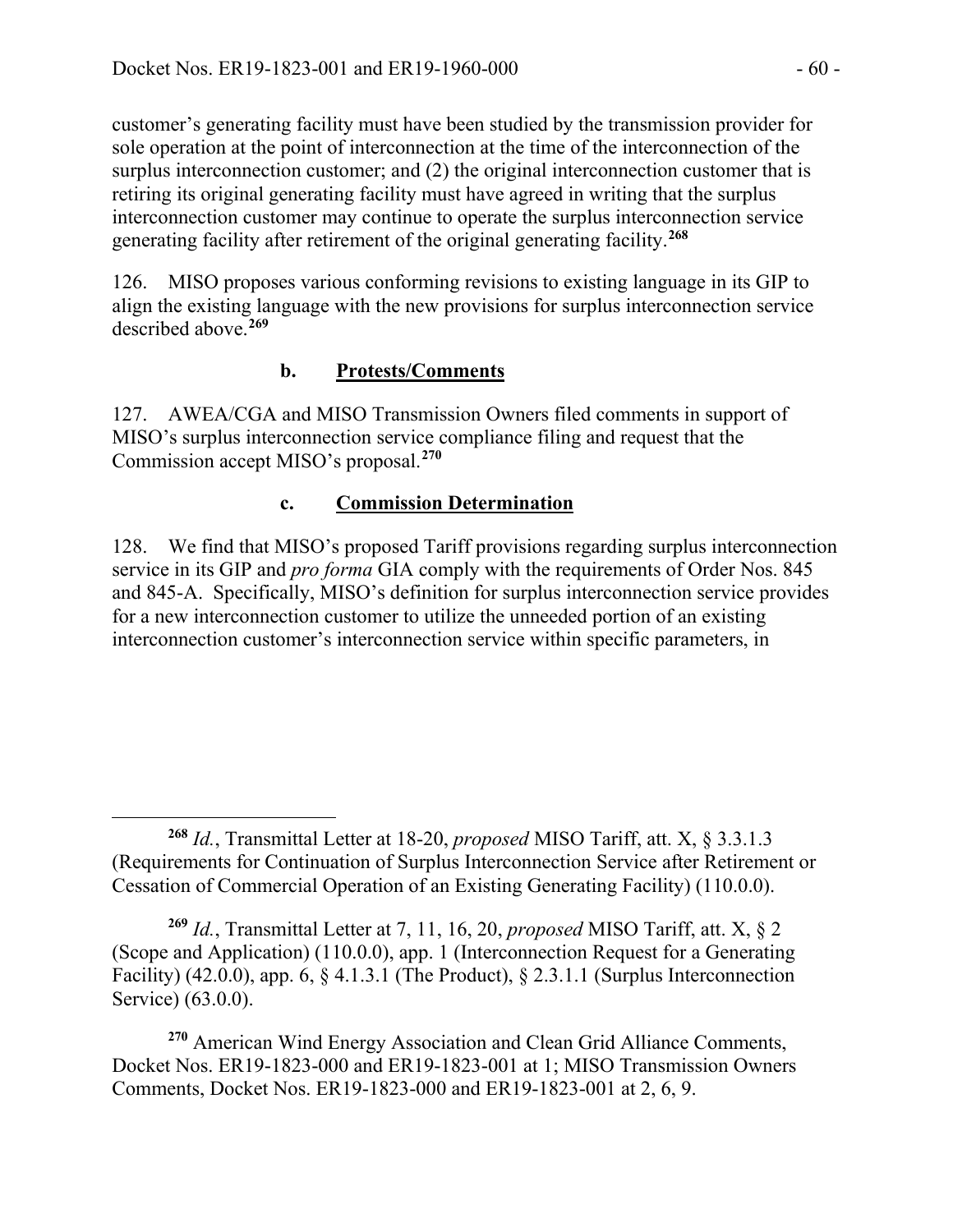accordance with the requirements of Order No. 845.**[271](#page-60-0)** We also find that MISO's Tariff provides an expedited interconnection study process outside of the interconnection queue for surplus interconnection service, as required by Order No. 845.**[272](#page-60-1)** MISO's Tariff includes provisions for MISO to perform reactive power, short circuit/fault duty, and stability analyses studies, as well as steady-state (thermal/voltage) analyses as necessary, to ensure the evaluation of all required reliability conditions to provide surplus interconnection service and the reliable use of surplus interconnection service.**[273](#page-60-2)** MISO's proposed Tariff provisions also provide for the filing of contractual arrangements for surplus interconnection service with the Commission through the Energy Displacement Agreement and Monitoring and Consent Agreement contained within the interconnection customer's GIA. Further, we find that MISO's proposed Tariff revisions to remove references to a competitive solicitation process for its surplus interconnection service product are consistent with the Commission's change in policy with respect to requirements related to a competitive solicitation process previously imposed on MISO's net zero interconnection service. **[274](#page-60-3)**

129. However, we note that MISO's proposed Tariff provisions also reference a "Surplus Interconnection Service agreement" that is not defined in the Tariff.**[275](#page-60-4)** While we understand this term to refer to the Energy Displacement Agreement and Monitoring and Consent Agreement contained in MISO's *pro forma* GIA, we direct MISO to file, within 60 days of the date of this order, a further compliance filing to revise its Tariff to either replace "Surplus Interconnection Service agreement" with "Energy Displacement Agreement and Monitoring and Consent Agreement" or clarify the nature of this agreement.

**<sup>272</sup>** Order No. 845, 163 FERC ¶ 61,043 at PP 477, 486.

<span id="page-60-2"></span><span id="page-60-1"></span>**<sup>273</sup>** *Id.* PP 455, 467. *See* May 10 Filing, Transmittal Letter at 9-10, *proposed* MISO Tariff, att. X, § 3.2.3.2 (The Study) (110.0.0).

**<sup>274</sup>** Order No. 845, 163 FERC ¶ 61,043 at PP 483, 484.

<span id="page-60-4"></span><span id="page-60-3"></span>**<sup>275</sup>** *See* supra n. 264; *see also* May 10 Filing, *proposed* MISO Tariff, att. X, § 3.3.1.3 (Requirements for Continuation of Surplus Interconnection Service after Retirement or Cessation of Commercial Operation of an Existing Generating Facility) (110.0.0), app. 11 (Monitoring and Consent Agreement) (34.0.0).

<span id="page-60-0"></span> $\overline{a}$ **<sup>271</sup>** Order No. 845, 163 FERC ¶ 61,043 at P 467; *see also pro forma* LGIP § 1 (Definitions); *pro forma* LGIA art. 1 (Definitions). *See* May 10 Filing, *proposed* MISO Tariff, att. X, § 1 (Definitions), § 3.2.3.1 (The Product) (110.0.0), app. 6, § 4.1.3.1 (The Product) (63.0.0).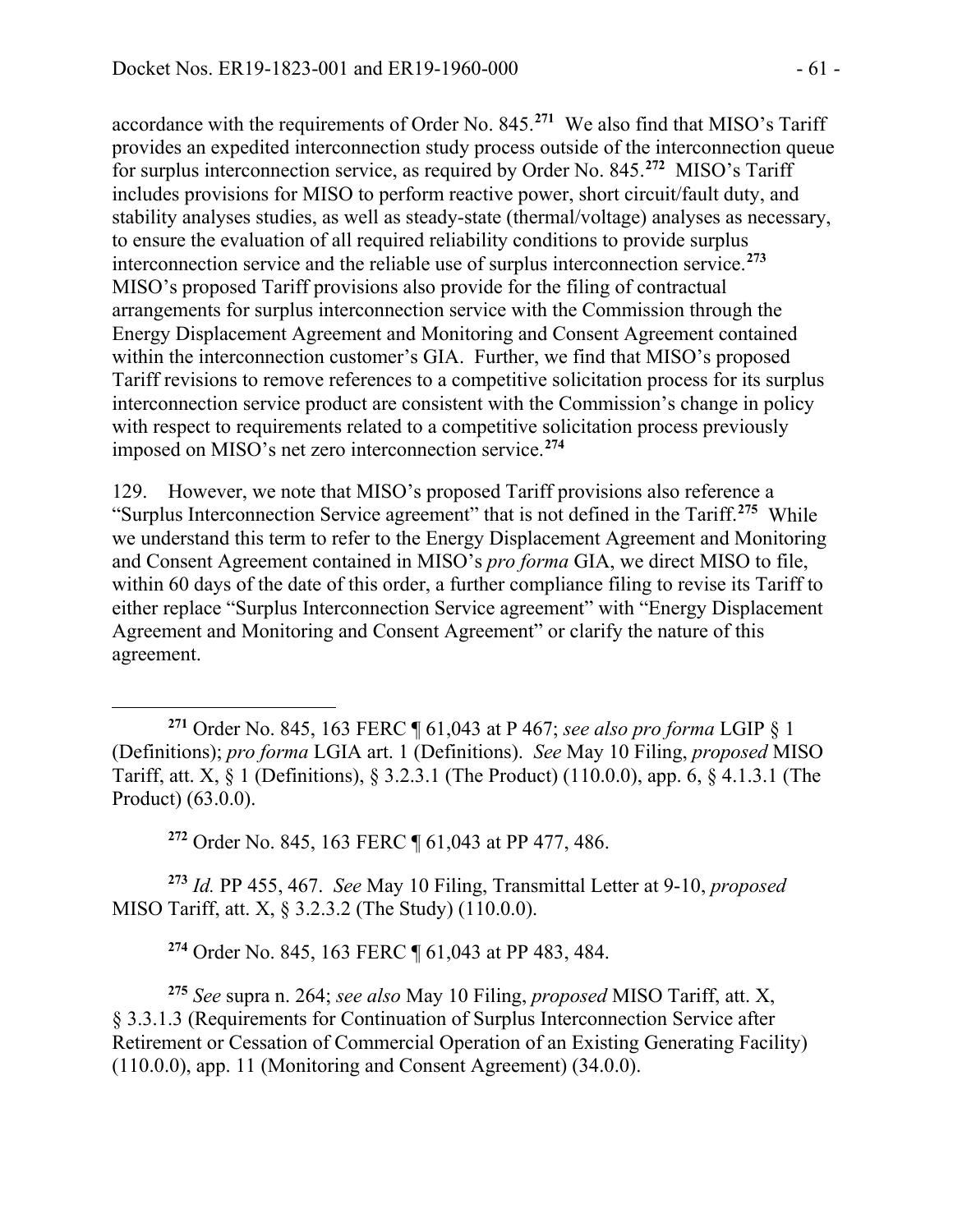130. In addition, we grant MISO's requested independent entity variations to expand upon the definition of surplus interconnection service. We find these variations to be just and reasonable because they: (1) make clear that unneeded capacity is not itself surplus interconnection service, but rather may be used to develop surplus interconnection service; (2) account for the presence of legacy generators in the MISO footprint; and (3) clarify that surplus interconnection service cannot increase the total amount of interconnection service at the point of interconnection. We further find that these clarifications accomplish Order No. 845's purpose to ensure the reliable use of surplus interconnection service.

### **11. Material Modifications and Incorporation of Advanced Technologies**

131. In Order No. 845, the Commission modified section 4.4.2(c) of the *pro forma* LGIP to allow an interconnection customer to incorporate certain technological advancements to its interconnection request, prior to the execution of the interconnection facilities study agreement,**[276](#page-61-0)** without risking the loss of its queue position. The Commission required transmission providers to develop and include in their LGIPs a definition of permissible technological advancements that will create a category of technological changes that, by definition, do not constitute a material modification and, therefore, will not result in the loss of queue position. In addition, the Commission modified section 4.4.6 of the *pro forma* LGIP to require transmission providers to insert a technological change procedure that includes the requisite information and process that the transmission provider will follow to assess whether an interconnection customer's proposed technological advancement is a material modification.**[277](#page-61-1)**

132. The Commission required that the technological change procedure specify what technological advancements can be incorporated at various stages of the interconnection process and clearly identify which requirements apply to the interconnection customer and which apply to the transmission provider.**[278](#page-61-2)** Additionally, the technological change

<span id="page-61-2"></span>**<sup>278</sup>** Order No. 845, 163 FERC ¶ 61,043 at P 519.

<span id="page-61-0"></span>**<sup>276</sup>** While the Commission clarified that interconnection customers may submit a technological advancement request up until execution of the facilities study agreement, the Commission stated that it will permit transmission providers to propose rules limiting the submission of technological advancement requests to a single point in the study process (prior to the execution of a facilities study agreement), to the extent the transmission provider believes it appropriate. Order No. 845, 163 FERC ¶ 61,043 at P 536.

<span id="page-61-1"></span>**<sup>277</sup>** *Id.* P 518; *see also pro forma* LGIP § 4.4.6.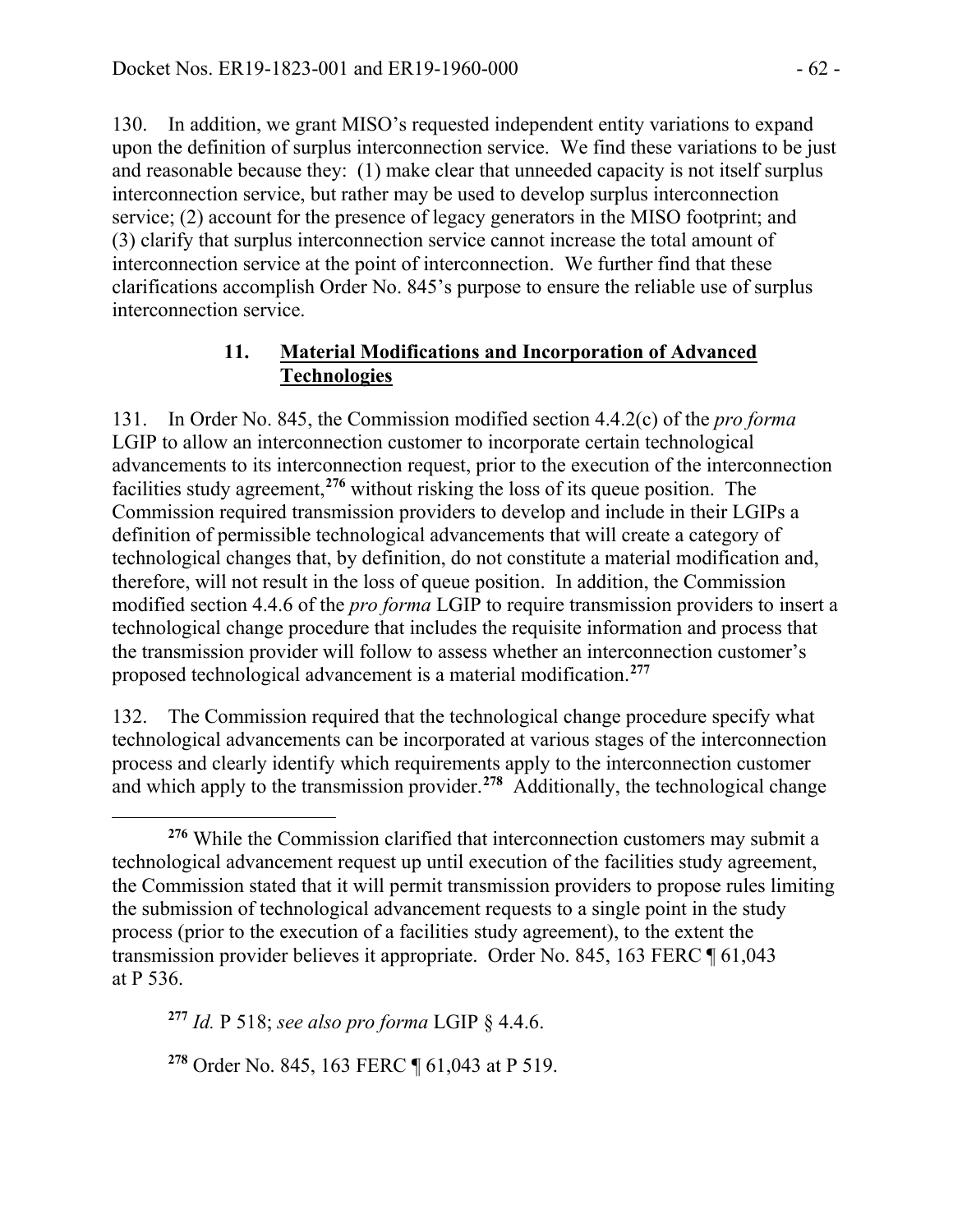procedure must state that, if the interconnection customer seeks to incorporate technological advancements into its proposed generating facility, it should submit a technological advancement request, and the procedure must specify the information that the interconnection customer must submit as part of that request.

133. The Commission also required that the technological change procedure specify the conditions under which a study will or will not be necessary to determine whether a proposed technological advancement is a material modification.**[279](#page-62-0)** The Commission explained that the technological change procedure must also state that, if a study is necessary to evaluate whether a particular technological advancement is a material modification, the transmission provider shall clearly indicate to the interconnection customer the types of information and/or study inputs that the interconnection customer must provide to the transmission provider, including, for example, study scenarios, modeling data, and any other assumptions.**[280](#page-62-1)** In addition, the Commission required that the technological change procedure explain how the transmission provider will evaluate the technological advancement request to determine whether it is a material modification.

134. Further, the Commission required that the technological change procedure outline a time frame of no more than 30 days after the interconnection customer submits a formal technological advancement request for the transmission provider to perform and complete any necessary additional studies.**[281](#page-62-2)** The Commission also found that, if the transmission provider determines that additional studies are necessary to evaluate whether a technological advancement is a material modification, the interconnection customer must tender a deposit, and the transmission provider must specify the amount of the deposit in the transmission provider's technological change procedure.**[282](#page-62-3)** In addition, the Commission explained that, if the transmission provider cannot accommodate a proposed technological advancement without triggering the material modification provision of the *pro forma* LGIP, the transmission provider must provide an explanation to the interconnection customer regarding why the technological advancement is a material modification.**[283](#page-62-4)**

**<sup>279</sup>** *Id.*; Order No. 845-A, 166 FERC ¶ 61,137 at P 155.

**<sup>280</sup>** Order No. 845, 163 FERC ¶ 61,043 at P 521.

**<sup>281</sup>** *Id.* P 535.

<span id="page-62-1"></span><span id="page-62-0"></span> $\overline{a}$ 

<span id="page-62-4"></span><span id="page-62-3"></span><span id="page-62-2"></span>**<sup>282</sup>** *Id.* P 534. The Commission set the default deposit amount to \$10,000 but stated that a transmission provider may propose a reasonable alternative deposit amount in its compliance filing and include a justification supporting this alternative amount. *Id.*

**<sup>283</sup>** *Id.* P 522.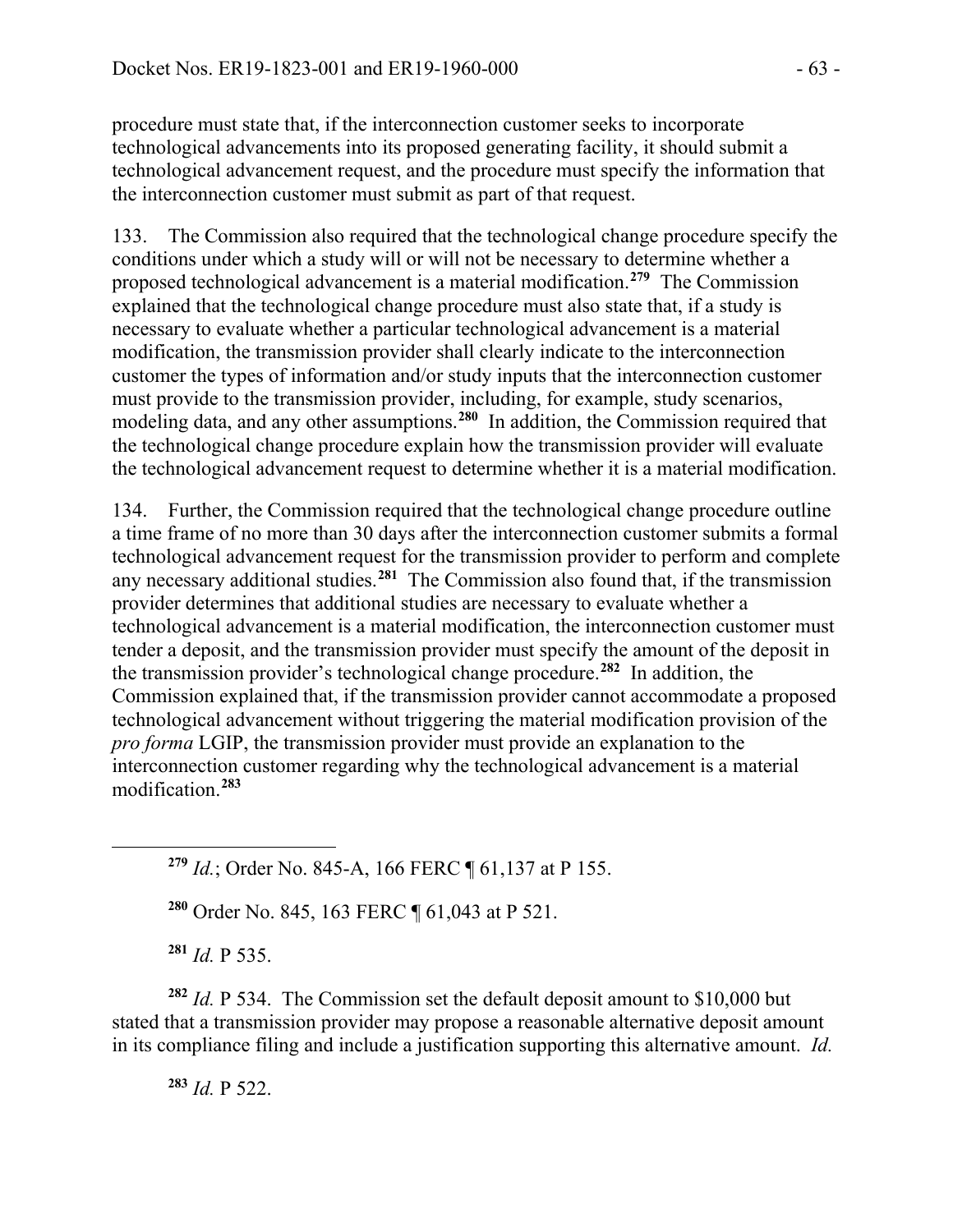135. In Order No. 845-A, the Commission clarified that: (1) when studies are necessary, the interconnection customer's technological change request must demonstrate that the proposed incorporation of the technological change will result in electrical performance that is equal to or better than the electrical performance expected prior to the technological change and will not cause any reliability concerns; (2) if the interconnection customer cannot demonstrate in its technological change request that the proposed technological change would result in equal or better electrical performance, the change will be assessed pursuant to the existing material modification provisions in the *pro forma* LGIP; (3) information regarding electrical performance submitted by the interconnection customer is an input into the technological change study, and this factor alone is not determinative of whether a proposed technological change is a material modification; and (4) the determination of whether a proposed technological change (that the transmission provider does not otherwise include in its definition of permissible technological advancements) is a material modification should include an analysis of whether the proposed technological change materially impacts the timing and costs of lower-queued interconnection customers.**[284](#page-63-0)**

### **a. MISO's Compliance Filing**

136. MISO proposes a definition for "Permissible Technological Advancement" for inclusion in its GIP.**[285](#page-63-1)** The proposed definition states that a permissible technological advancement does not: (1) degrade the electrical characteristics of the generating equipment; (2) cause any material adverse impact on the transmission system with regard to short circuit capability limits, steady-state thermal and voltage limits, or dynamic system stability and response; (3) increase the installed capacity of the generating facility; or (4) change the fuel source of the proposed generating facility. MISO states that the proposed definition complies with the directives of Order Nos. 845 and 845-A by defining a class of technological advancements that generally do not require significant analysis to determine whether they have an adverse impact on the electrical characteristics of the generating facility or the transmission system.

137. MISO also proposes to revise section 4.4.1 of its GIP to specify that the cut-off date for a modification is prior to the issuance of a draft GIA and to add a new subsection (c) that adds "Permissible Technological Advancement" to the list of permitted modifications.**[286](#page-63-2)** MISO states that the language it proposes in subsection (c) conforms to

<span id="page-63-2"></span><span id="page-63-1"></span><span id="page-63-0"></span> $\overline{a}$ 

**<sup>286</sup>** *Id.* at 49, *proposed* MISO Tariff, att. X, § 4.4.1 (Modifications) (112.0.0).

**<sup>284</sup>** Order No. 845-A, 166 FERC ¶ 61,137 at P 155.

**<sup>285</sup>** May 22 Filing, Transmittal Letter at 48-49.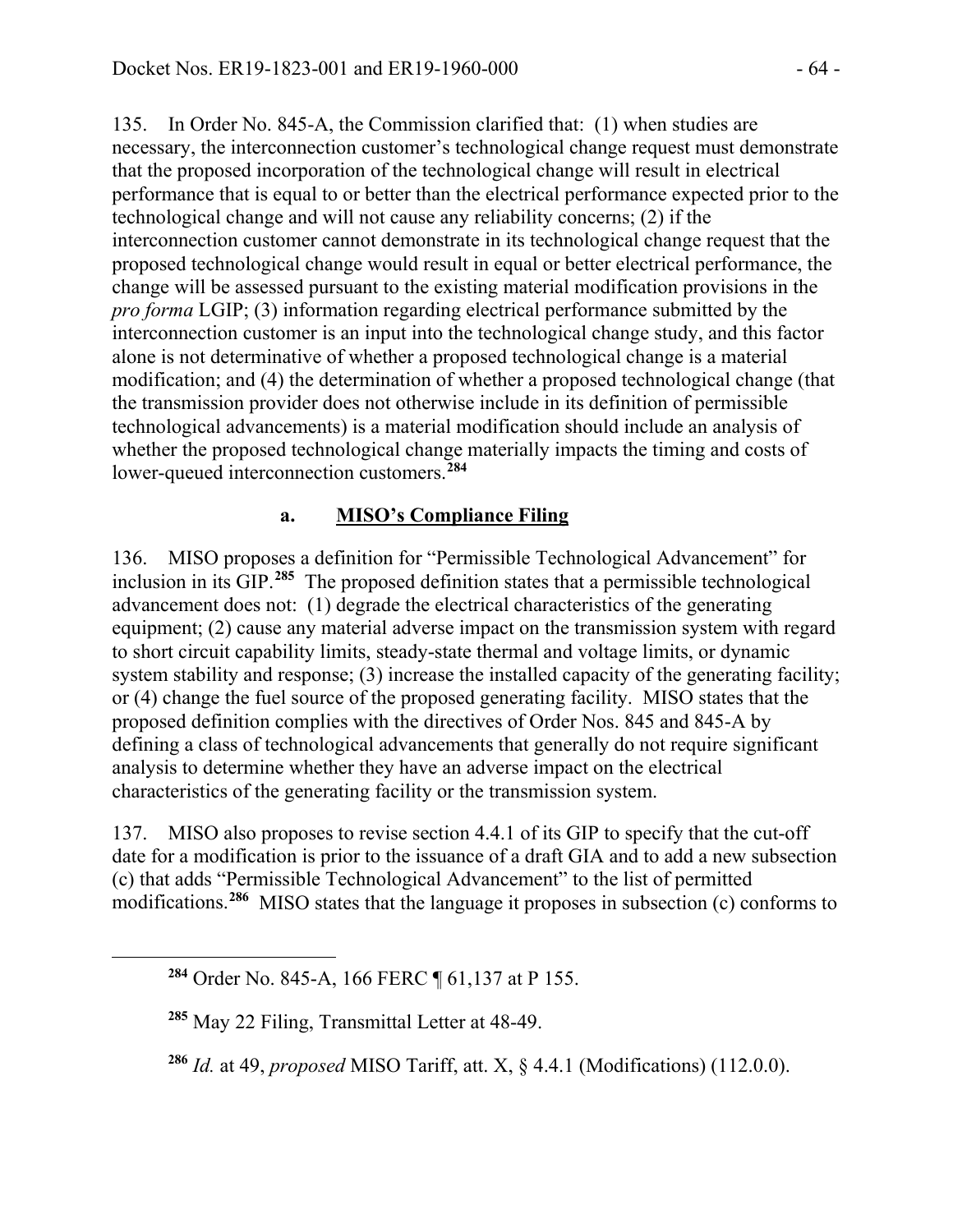the language adopted by the Commission.**[287](#page-64-0)** MISO states that its proposed cut-off date—prior to issuance of a draft GIA—is later than the date suggested in the Commission's guidance for such a procedure, and accordingly, MISO requests an independent entity variation to accommodate this change to the extent needed. MISO asserts that, under its process, changes that would be permissible under the technological change procedure can be accommodated without harm to the rest of the queue and that the cut-off date it proposes provides greater flexibility to interconnection customers.

138. Finally, MISO proposes to describe the procedures applicable to review of technological advancement requests.**[288](#page-64-1)** The proposed Tariff language states that an interconnection customer or merchant high voltage direct current (HVDC) connection customer shall submit a technological advancement request demonstrating that the proposed change is a permissible technological advancement or submit a detailed analysis to demonstrate that the proposed change is not a material modification. Further, MISO proposes requiring the customer to include a description of the proposed change together with updated modeling data (i.e., power flow and stability), updated technical data as outlined in Attachment A of Appendix 1 of the GIP, and a study deposit of \$10,000. The proposed Tariff language further states that MISO will review technological advancement requests within 30 days and determine if the proposed change is a permissible technological advancement or otherwise not a material modification, or MISO will inform the interconnection customer or merchant HVDC connection customer if additional data or studies are required to make a determination.**[289](#page-64-2)** Within 60 days after receipt of said data or studies, MISO will perform such studies and communicate the results, with a written explanation, to the interconnection customer or merchant HVDC connection customer on whether the proposed modification is a material modification. In the event that MISO determines that the proposed change is a material modification, the interconnection customer or merchant HVDC connection customer has the option of: (1) withdrawing such technological advancement request and retaining its current queue position; or (2) resubmitting its proposed generating facility as a new interconnection request.

<span id="page-64-0"></span> $\overline{a}$ 

**<sup>289</sup>** *Id.*, Transmittal Letter at 50.

**<sup>287</sup>** *Id.*, Transmittal Letter at 49.

<span id="page-64-2"></span><span id="page-64-1"></span>**<sup>288</sup>** *Id.* at 50, *proposed* MISO Tariff, att. X, § 4.4.1.1 (Technological Change Procedure) (112.0.0).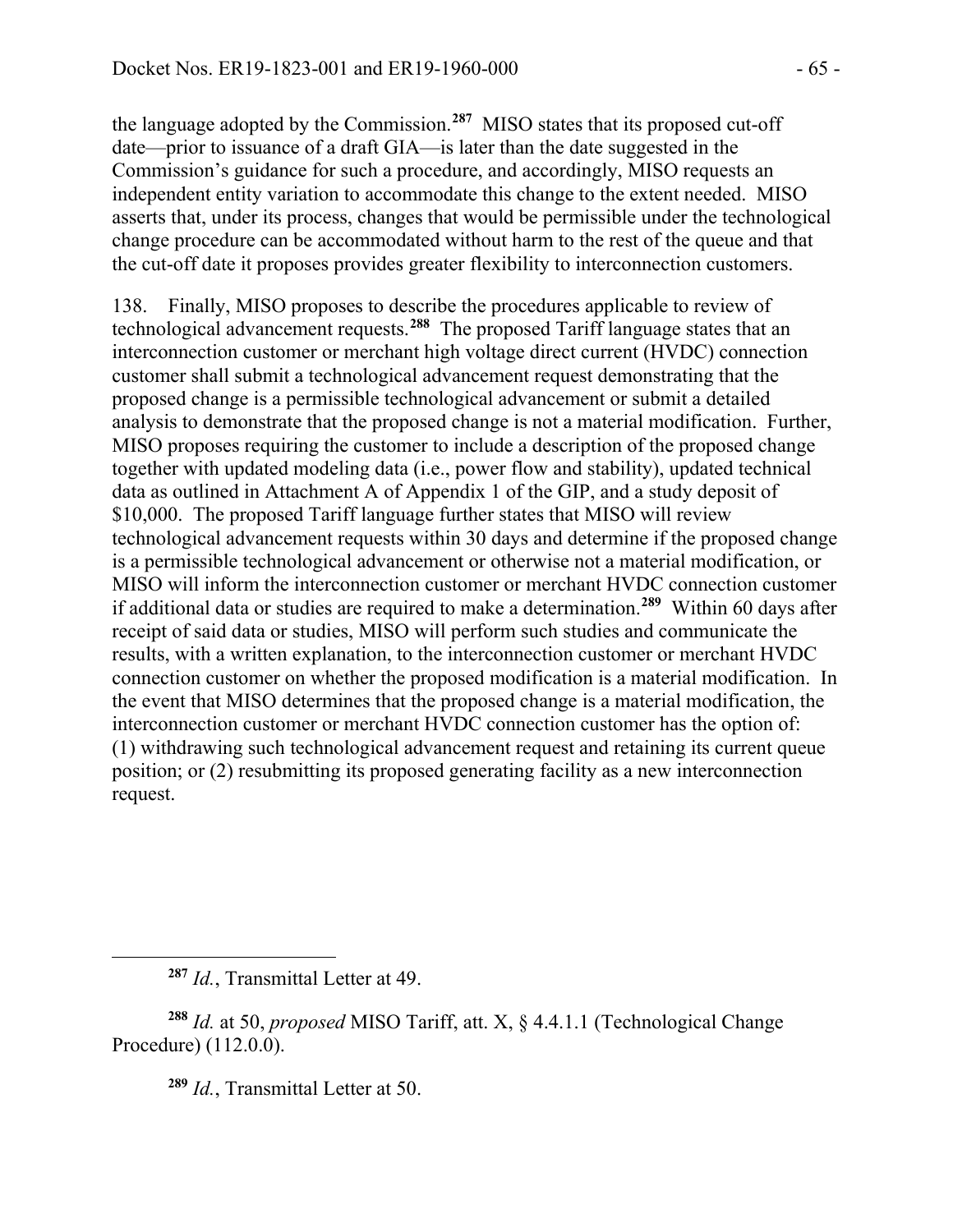139. MISO contends that its proposed procedure conforms to the guidance in Order Nos. 845 and 845-A, specifically the 30-day timing requirement and the deposit amount.**[290](#page-65-0)** MISO states that, while it is difficult to predict in advance the types of situations necessitating further studies beyond initial screens, its proposed process requires MISO to provide an explanation in the event such studies are needed.**[291](#page-65-1)** MISO also requests, as an independent entity variation, that it be allowed 60 days from the date of receipt of any additional data required from the interconnection customer or HVDC connection customer to conduct further studies, in the event such studies are needed. MISO argues that this timeframe is important given the number of projects in its queue and the variation in studies that may be needed to make such a final determination. MISO states that it considered rejecting technological advancement requests that did not include sufficient data to allow MISO to determine their permissibility, but it believes that interconnection customers would benefit from a further review process and a fixed outer timeframe so that they can determine in a timely manner whether their proposed modification may proceed or must be withdrawn.

### **b. Commission Determination**

140. We find that MISO's proposed provisions to incorporate a definition of a permissible technological advancement and associated procedures partially comply with the requirements of Order Nos. 845 and 845-A. Specifically, we find that MISO's proposed definition of a permissible technological advancement meets the Commission's requirement to provide a category of technological change that does not constitute a material modification. We also find that MISO's proposed revisions to section 4.4.1 of its GIP to add a new subsection (c) that adds permissible technological advancement to the list of permitted modifications complies with Order No. 845 because it incorporates the Commission's *pro forma* language. Additionally, we find that MISO's proposal to accept technological change requests up until the issuance of a draft GIA, rather than the execution of the facilities study agreement, is a permissible independent entity variation. Noting MISO's assertion that allowing the submission of technological advancement requests prior to issuance of the draft GIA can be accommodated without harm to the rest of the queue, we find that MISO's proposal will achieve the purpose of Order No. 845 requirement by establishing a reasonable cut-off point for allowing submission of requests to incorporate technological advancements that will not be considered material modifications without delaying MISO's ability to tender a GIA or disrupting the queue. **[292](#page-65-2)**

<span id="page-65-2"></span><span id="page-65-1"></span><span id="page-65-0"></span>

**<sup>290</sup>** *Id*.

**<sup>291</sup>** *Id.* at 51.

**<sup>292</sup>** Order No. 845, 163 FERC ¶ 61,043 at P 536.